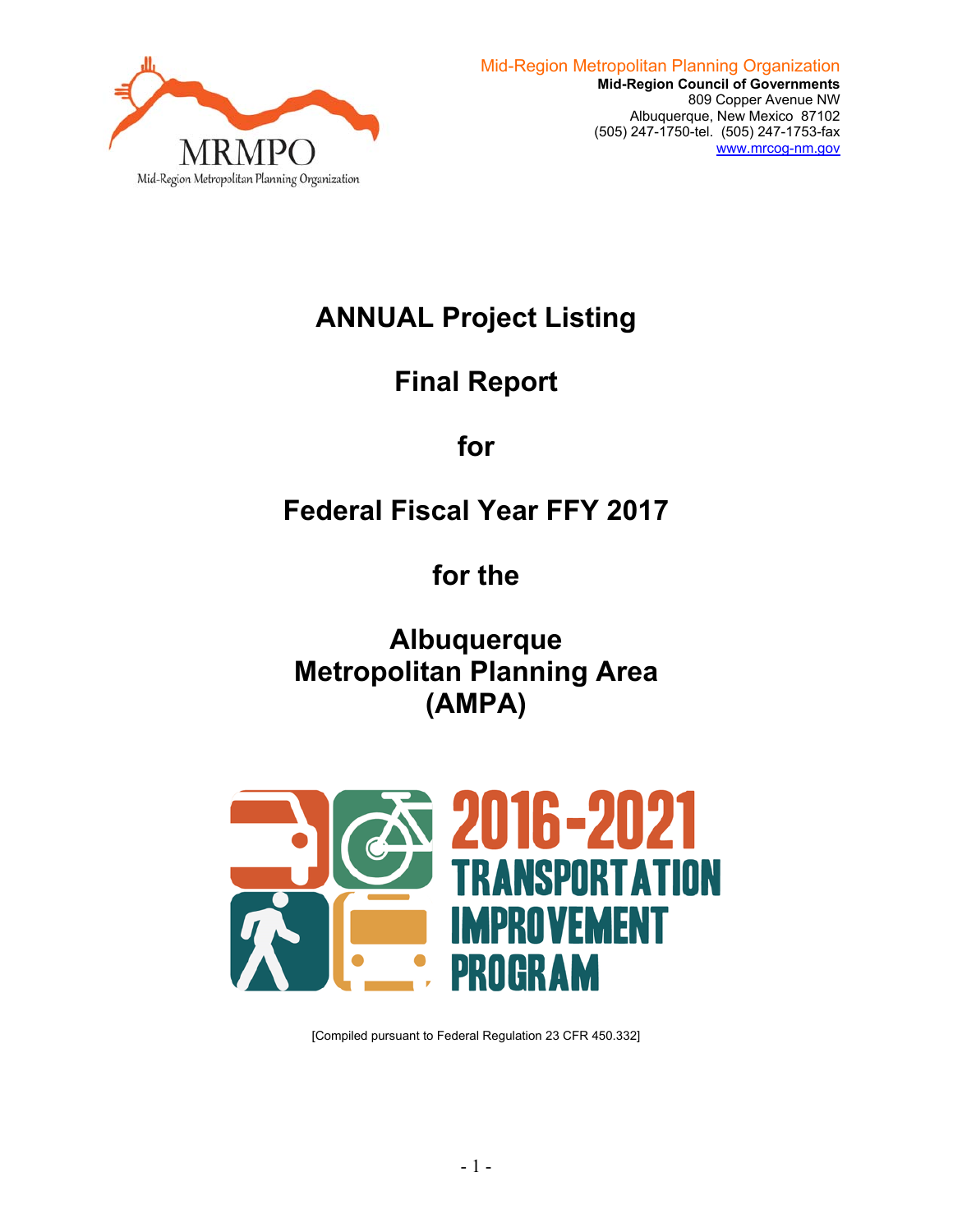

Mid-Region Metropolitan Planning Organization

**Mid-Region Council of Governments**  809 Copper Avenue NW Albuquerque, New Mexico 87102 (505) 247-1750-tel. (505) 247-1753-fax www.mrcog-nm.gov

# **SUMMARY**

# **FFY 2017 FEDERAL OBLIGATIONS & AWARDS – ANNUAL PROJECT LISTING**

 Pursuant to federal regulations, the Mid-Region Metropolitan Planning Organization (MRMPO) has compiled the *Annual Project Listing of Federal Obligations and Awards for Federal Fiscal Year 2016-2017 (FFY 2017)* 

### **Federal Requirements**

 Federal Regulation 23 CFR 450.334 requires the state, public transportation operators and the metropolitan planning organization to produce an annual listing of obligated projects within a metropolitan planning area no later than 90 days following the end of the fiscal year. The following information is required in the report:

- for each project with funds programmed in the year, the amounts of federal fund requested [programmed],
- for each project with funds programmed in the year, the amounts of federal fund obligated,
- for each project, the amount of federal funds remaining and available in subsequent years,
- each project's description, termini, length, scope and phase of work, and
- . the lead agency responsible for carrying out the project.

Attachment A satisfies these requirements. In addition to the required listing, the Mid-Region Metropolitan Planning Organization conducts various analyses of the information to use in evaluating and improving the management of the Transportation Improvement Program (TIP).

#### **Review of Each Project (Attachment A)**

 The *Annual Project Listing* denotes for each project and funding category, the amount programmed in the Transportation Improvement Program (TIP), the amount actually obligated or awarded, the difference between the two, and project specific explanations. This list includes all Federal projects programmed in the TIP in FFY 2017 along with each project's Federal funding that was obligated during the preceding year and all Federal funding remaining and available for subsequent years of the TIP.

#### **FFY 2017 Review by Various Federal Highway Transportation Funding Categories (Attachment B)**

 An analysis of all Federal Highway Administration (FHWA) Fund Sources for FFY 2017 compares each project's programmed amount in the TIP with the amount obligated by the end of the fiscal year on September 30, 2017. This is an analysis of the TIP management process using the end-of-fiscal-year data since TIP revisions throughout the year have modified various projects' funding.

#### **FFY 2017 Review by Lead Agency for All Federal Funding Categories (Attachment C)**

 An analysis of all federal fund sources by lead agency for FFY 2017 compares each project's programmed amount in the TIP with the amount obligated by the end of the fiscal year on September 30, 2017.

#### **FFY 2017 Summary of Results by Core Federal Highway Administration Funding Categories**

 In FFY 2017 the Albuquerque Metropolitan Planning Area (AMPA) obligated 100.69% of all its programmed funding for its core FHWA program funding categories. This percentage translates into \$56,718,563.23 of transportation related improvement dollars committed for expenditure out of the estimated \$56,331,724.07 to be programed for the AMPA in FFY 2017. The total amount of excess core FHWA funds obligated in the AMPA amounts to \$1,142,729.35. Please note that some percentages are higher or lower than 100% due to some additional funds being amended into the TIP from sources previously programmed outside the AMPA. Also, occasional letting adjustments were made to projects where the total bid amount came in under or over the original programmed amount. Please refer to the notes section in Attachments A, B and C for clarification with these occurrences.

The main noteworthy change in the FFY 2017 obligation report is the overall percentage increase of obligated funds by 2.81% for the core FHWA program in comparison to last year's percentage of obligated funds comprising of 97.88%. The main contributing factor for the increase was excess obligations for the NHPP funding category where amounts came in over the original programmed amounts in the TIP which lead to higher percentages of funds obligated in FFY 2017. If excess funds had not been obligated for the NHPP funding category, the AMPA would have obligated 98.66% of all its programmed funding for its core FHWA program fund categories in FFY 2017. This percentage translates into \$55,575,833.88 of transportation related improvement dollars committed for expenditure out of the estimated \$56,331,724.07 to be programed for the AMPA in FFY 2017. The total amount of unobligated core FHWA funds in the AMPA for FFY 2017 amounts to \$755,891.07. The shortcomings in obligations are coming from the 98.02% obligation of STP-U (Large Urban funding category, the 96.16% obligation of STP-Sm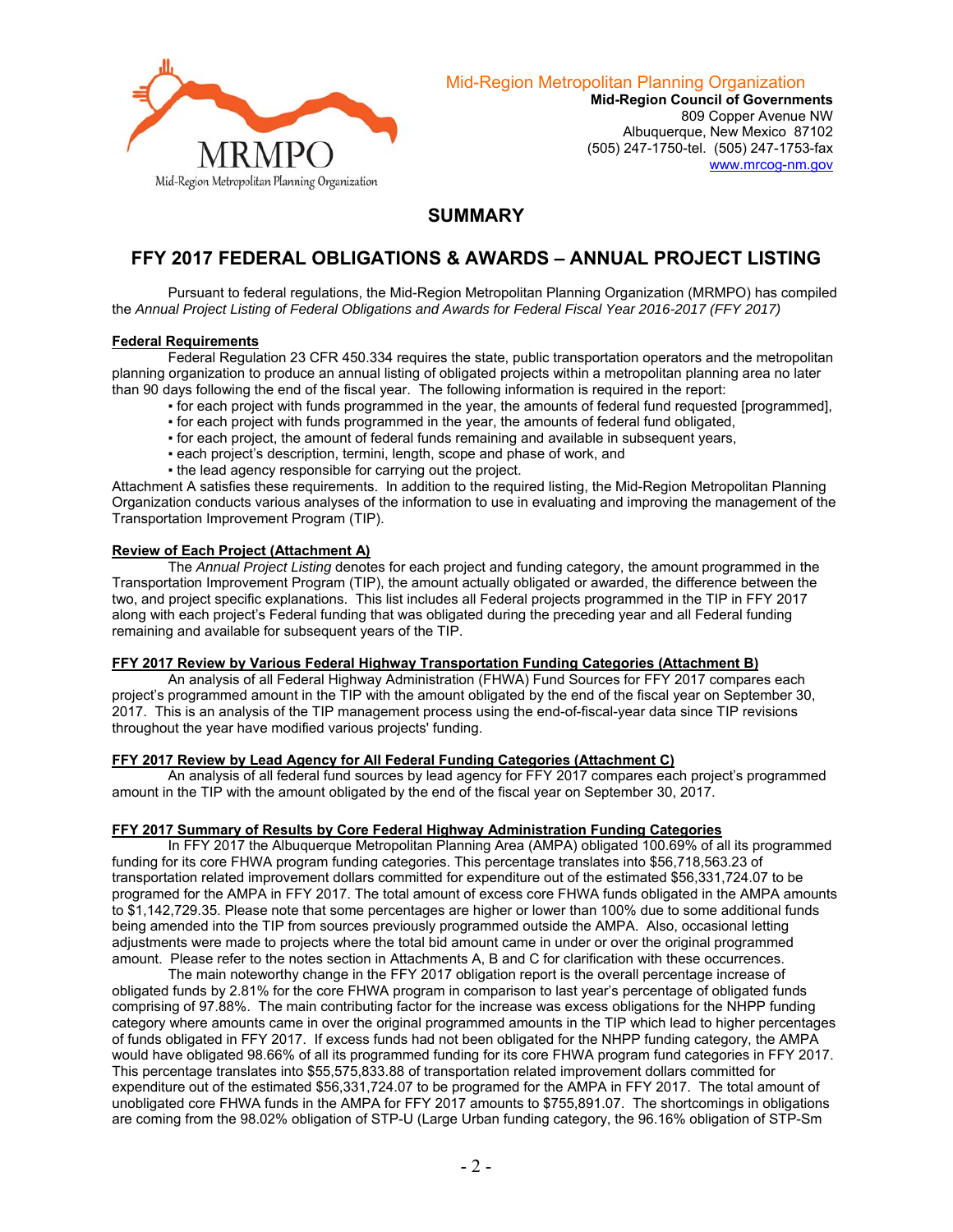Urb funding category and the 86.71% obligation of TAP funding categories. Please reference Tables 1A and 1B below for more detail on all Federal Highway Administration (FHWA) core program funding categories.

| Table 1A: Federal Highway Administration (FHWA) Core Program Funding Categories (With Excess |  |  |
|----------------------------------------------------------------------------------------------|--|--|
| <b>Obligations</b> )                                                                         |  |  |

| <b>FFY</b> | <b>Funding Category</b>               | <b>Federal Amt</b><br>Programmed in<br><b>TIP End FFY</b> |                          | <b>Federal Obligated</b><br>Amount |     | Difference Prog -<br>Oblig KEY:<br>$$1=$ unoblig $($1)$<br>$=excess$<br>obligation | $%$ of<br>Prog'md<br><b>Funds</b><br>Obligated |
|------------|---------------------------------------|-----------------------------------------------------------|--------------------------|------------------------------------|-----|------------------------------------------------------------------------------------|------------------------------------------------|
| 2017       | <b>CMAQ Flex</b>                      | \$5,634,792.00                                            |                          | \$5,634,792.00                     | $=$ | \$0.00                                                                             | 100.00%                                        |
| 2017       | <b>NHPP (With Excess Obligations)</b> | \$24,240,342.00                                           | $\overline{\phantom{0}}$ | \$25,383,071.35                    | =   | (51, 142, 729.35)                                                                  | 104.71%                                        |
| 2017       | STP-Flex                              | \$3,456,482.00                                            | н,                       | \$3,456,482.88                     | $=$ | (50.88)                                                                            | 100.00%                                        |
| 2017       | <b>ISTP-Rural</b>                     | \$1,674,894.00                                            | ÷,                       | \$1,674,894.00                     | $=$ | \$0.00                                                                             | 100.00%                                        |
| 2017       | <b>STP-Sm Urban</b>                   | \$3,489,410.00                                            | ٠                        | \$3,355,330.00                     | $=$ | \$134,080.00                                                                       | 96.16%                                         |
| 2017       | STP-Lrg Urban                         | \$15,214,192.00                                           | ٠                        | \$14,940,784.00                    | $=$ | \$273,408.00                                                                       | 98.20%                                         |
| 2017       | <b>TAP all Categories</b>             | \$2,621,612.07                                            | ٠                        | \$2,273,209.00                     | $=$ | \$348,403.07                                                                       | 86.71%                                         |
| 2017       | <b>Grand Total</b>                    | \$56,331,724.07                                           |                          | \$56,718,563.23                    | $=$ | ( \$386, 839.16)                                                                   | 100.69%                                        |

### **Table 1B: Federal Highway Administration (FHWA) Core Program Funding Categories (Without Excess Obligations)**

| <b>FFY</b> | <b>Funding Category</b>                  | <b>Federal Amt</b><br>Programmed in<br><b>TIP End FFY</b> |                          | <b>Federal Obligated</b><br>Amount |                    | Difference Prog -<br>Oblig KEY:<br>$$1=$ unoblig $($1)$<br>$=$ excess<br>obligation | $%$ of<br>Prog'md<br><b>Funds</b><br>Obligated |
|------------|------------------------------------------|-----------------------------------------------------------|--------------------------|------------------------------------|--------------------|-------------------------------------------------------------------------------------|------------------------------------------------|
| 2017       | <b>CMAQ Flex</b>                         | \$5,634,792.00                                            | -                        | \$5,634,792.00                     | $=$                | \$0.00                                                                              | 100.00%                                        |
| 2017       | <b>NHPP (Without Excess Obligations)</b> | \$24,240,342.00                                           |                          | \$24,240,342.00                    | $=$                | \$0.00                                                                              | 100.00%                                        |
| 2017       | <b>STP-Flex</b>                          | \$3,456,482.00                                            | $\blacksquare$           | \$3,456,482.88                     | $=$                | (50.88)                                                                             | 100.00%                                        |
| 2017       | <b>STP-Rural</b>                         | \$1,674,894.00                                            | $\overline{\phantom{a}}$ | \$1,674,894.00                     | $\equiv$           | \$0.00                                                                              | 100.00%                                        |
| 2017       | <b>ISTP-Sm Urban</b>                     | \$3,489,410.00                                            | $\overline{\phantom{a}}$ | \$3,355,330.00                     | $=$                | \$134,080.00                                                                        | 96.16%                                         |
| 2017       | STP-Lrg Urban                            | \$15,214,192.00                                           |                          | \$14,940,784.00                    | $=$                | \$273,408.00                                                                        | 98.20%                                         |
| 2017       | <b>TAP all Categories</b>                | \$2,621,612.07                                            | $\overline{\phantom{a}}$ | \$2,273,209.00                     | $=$                | \$348,403.07                                                                        | 86.71%                                         |
| 2017       | <b>Grand Total</b>                       | \$56,331,724.07                                           |                          | \$55,575,833.88                    | $=$ $\overline{ }$ | \$755,890.19                                                                        | 98.66%                                         |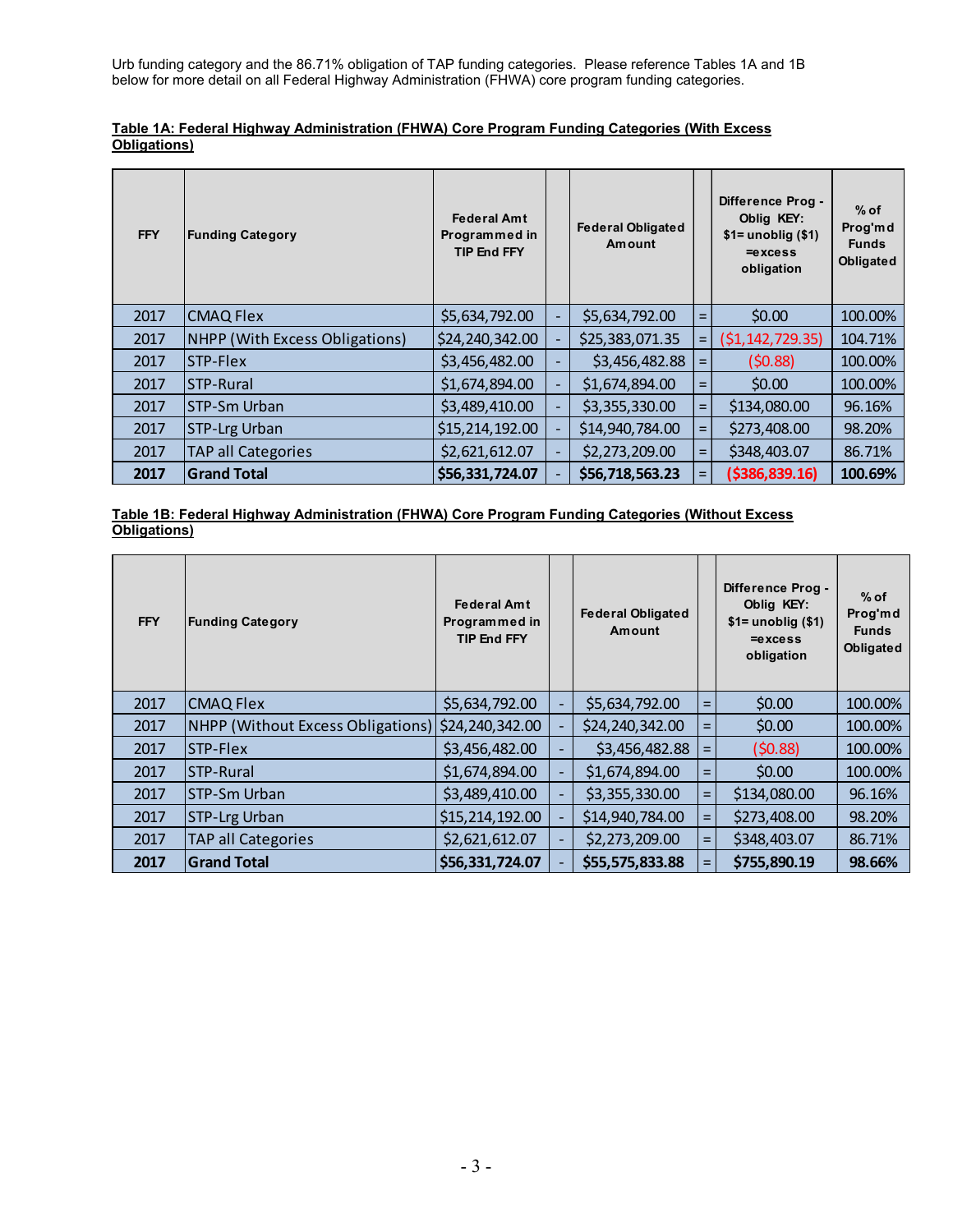### **FFY 2017 Summary of Results by Lead Agency**

 In FFY 2017 the Albuquerque Metropolitan Planning Area obligated 99.20% of all its programmed funding for all Federal fund sources (not just FHWA core program funding categories). This percentage translates into \$161,955,992.97 of transportation related improvements/dollars committed for expenditure within the region out of the estimated \$163,266,514.05 programmed for the region in FFY 2017. The total amount of all federal funds unobligated in the AMPA amounts to \$1,310,521.08. Please note that some percentages are lower than 100% due to some funds not being obligated. Please refer to the notes section in Attachments A, B and C for clarification on these occurrences.

| <b>FFY</b> | <b>Lead Agency</b>                        | <b>Federal Amt</b><br>Programmed in<br><b>TIP End FFY</b> | Federal<br>Obligated<br><b>Amount</b> | <b>Difference Prog</b><br>Oblig KEY:<br>$$1=$ unoblig $$1)$<br>$=$ excess<br>obligation | % of Prog'md Funds<br>Obligated |
|------------|-------------------------------------------|-----------------------------------------------------------|---------------------------------------|-----------------------------------------------------------------------------------------|---------------------------------|
|            | 2017 City of Albuquerque-ABQ Ride         | 63, 166, 188.00                                           | $63,166,188.00$ =                     | \$0.00                                                                                  | 100.00%                         |
|            | 2017 City of Albuquerque-DMD              | 7,005,362.00                                              | $7,005,362.00$ =                      | \$0.00                                                                                  | 100.00%                         |
|            | 2017 City of Albuquerque-Planning         | 748,444.00                                                | $748,444.00$ =                        | \$0.00                                                                                  | 100.00%                         |
| 2017       | County of Bernalillo                      | 17,912,012.00                                             | $17,912,012.00$ =                     | \$0.00                                                                                  | 100.00%                         |
|            | 2017 County of Valencia                   | 2,452,128.00                                              | $2,452,128.00$ =                      | \$0.00                                                                                  | 100.00%                         |
|            | 2017 MRMPO                                | 96,631.00                                                 | $96,631.00$ =                         | \$0.00                                                                                  | 100.00%                         |
|            | 2017 NMDOT                                | 35,385,854.00                                             | $34,901,423.99$ =                     | \$484,430.01                                                                            | 98.63%                          |
|            | 2017 Pueblo of Cochiti                    | 2,146,835.00                                              | $2,146,835.00$ =                      | \$0.00                                                                                  | 100.00%                         |
|            | 2017 Pueblo of Isleta                     | 1,686,265.98                                              | $1,686,265.98 =$                      | \$0.00                                                                                  | 100.00%                         |
|            | 2017 Pueblo of San Felipe                 | 719,965.00                                                | $719,965.00$ =                        | \$0.00                                                                                  | 100.00%                         |
|            | 2017 Pueblo of Sandia                     | 269,474.00                                                | $269,474.00$ =                        | \$0.00                                                                                  | 100.00%                         |
|            | 2017 Pueblo of Santa Ana                  | 272,450.00 -                                              | $272,450.00$ =                        | \$0.00                                                                                  | 100.00%                         |
|            | 2017 Pueblo of Santo Domingo              | 1,007,986.00                                              | $1,007,986.00$ =                      | \$0.00                                                                                  | 100.00%                         |
|            | 2017 Rio Metro NMRRX                      | 27,445,811.00                                             | $27,445,811.00$ =                     | \$0.00                                                                                  | 100.00%                         |
|            | 2017 SSCAFCA                              | 542,168.07                                                | $542,168.00$ =                        | \$0.07                                                                                  | 100.00%                         |
|            | 2017 Town of Bernalillo                   | 540,000.00                                                | $540,000.00$ =                        | \$0.00                                                                                  | 100.00%                         |
|            | 2017 Town of Peralta                      | 55,108.80                                                 | $36,800.00$ =                         | \$18,308.80                                                                             | 66.78%                          |
|            | 2017 US Forest Service                    | 43,014.00 -                                               | $43,014.00$ =                         | \$0.00                                                                                  | 100.00%                         |
|            | 2017 Village of Bosque Farms              | 96,633.00                                                 | $96,633.00 =$                         | \$0.00                                                                                  | 100.00%                         |
|            | 2017 Village of Corrales                  | 621,811.00                                                | $0.00 =$                              | \$621,811.00                                                                            | 0.00%                           |
| 2017       | <b>Village of Los Lunas</b>               | 982, 173. 20                                              | $866,402.00$ =                        | \$115,771.20                                                                            | 88.21%                          |
|            | 2017 Village of Tijeras                   | 70,200.00                                                 | $0.00 =$                              | \$70,200.00                                                                             | 0.00%                           |
|            | 2017 Grand Total all Federal Fund Sources | 163, 266, 514.05                                          | 161,955,992.97                        | \$1,310,521.08                                                                          | 99.20%                          |

### **Table 2: Percentage of Programmed Funds Obligated by Lead Agency for All Federal Fund Sources**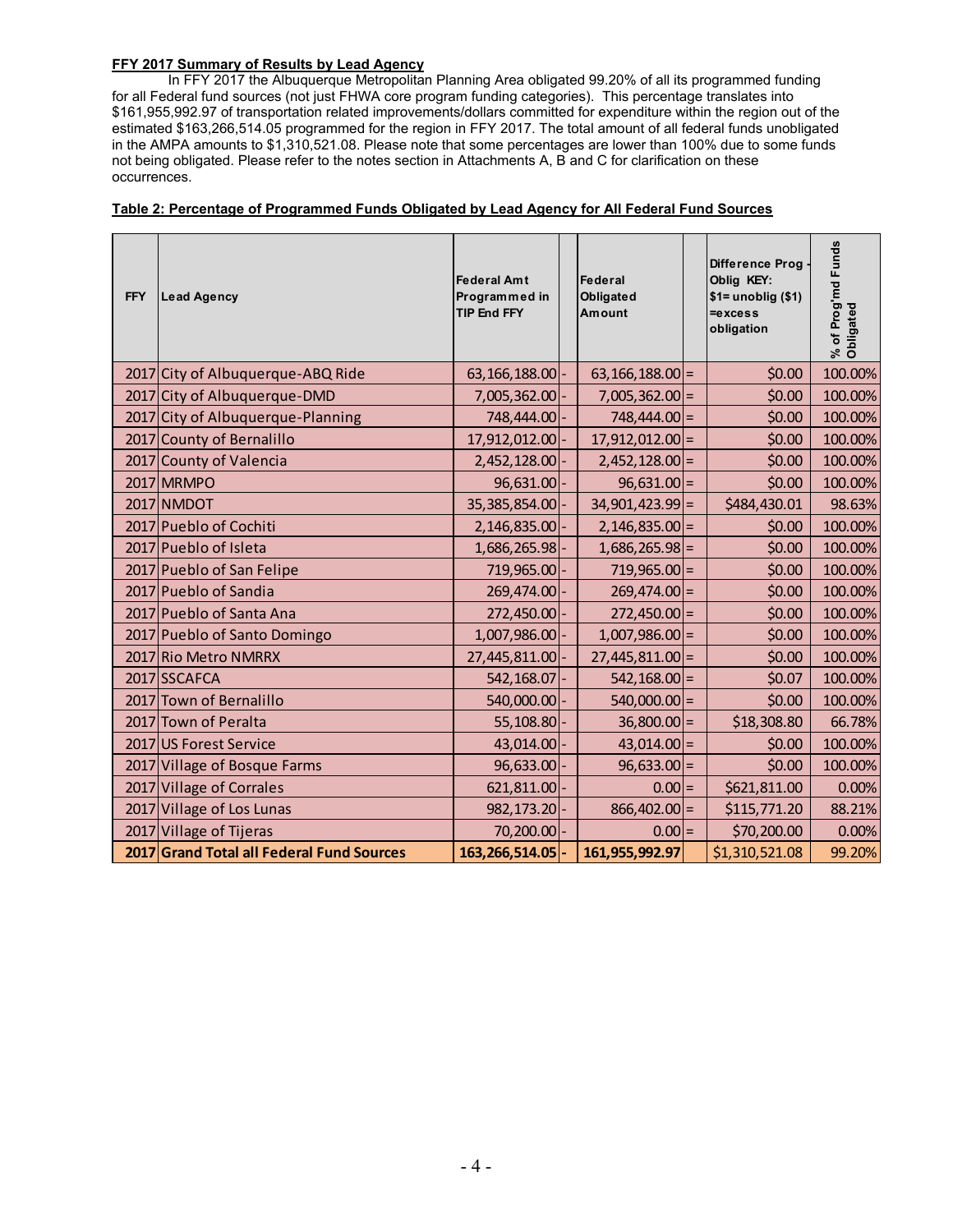

### **Chart 1: Federal Amount Programmed VS. Federal Amount Obligated for all Federal Fund Sources (FFY 2017)**

\*Town of Peralta A301370: Administrative Modification September 8, 2017: Moved \$51,691 STP-Sm Urb (WT 16) + \$8,809 Local Match = \$60,500 Total to CN A300961. Recoded \$18,309 STP-Sm Urb + \$3,120 Local Match = \$21,429 Total to WT 15 (Design). The Agreements were signed in FFY 2018.

\*Village of Los Lunas A300961: Administrative Modification September 8, 2017: Added \$51,691 STP-Sm Urb + \$8, 809 Local Match = \$60,500 Total from CN A301370. The Agreements were signed in FFY 2018.

\*Village of Tijeras A300414: Funds are being moved to FFY 2018. This will be processed in the 2nd cycle TIP amendment for FFY 2018.

\*Village of Corrales A300472: Funds were not obligated do to the 10-foot wide multi-use trail being outside the ideal ADA standards at some driveways. The slope variance that was submitted by the Village of Corrales was not granted by the NMDOT Construction Bureau.

\*Village of Corrales A301460: Project had design issues which prevented the project from meeting the FFY 2017 Obligation deadline. Project was reprogrammed with STP-U Non-Chargeable in 1<sup>st</sup> quarterly TIP amendment cycle for FFY 2018.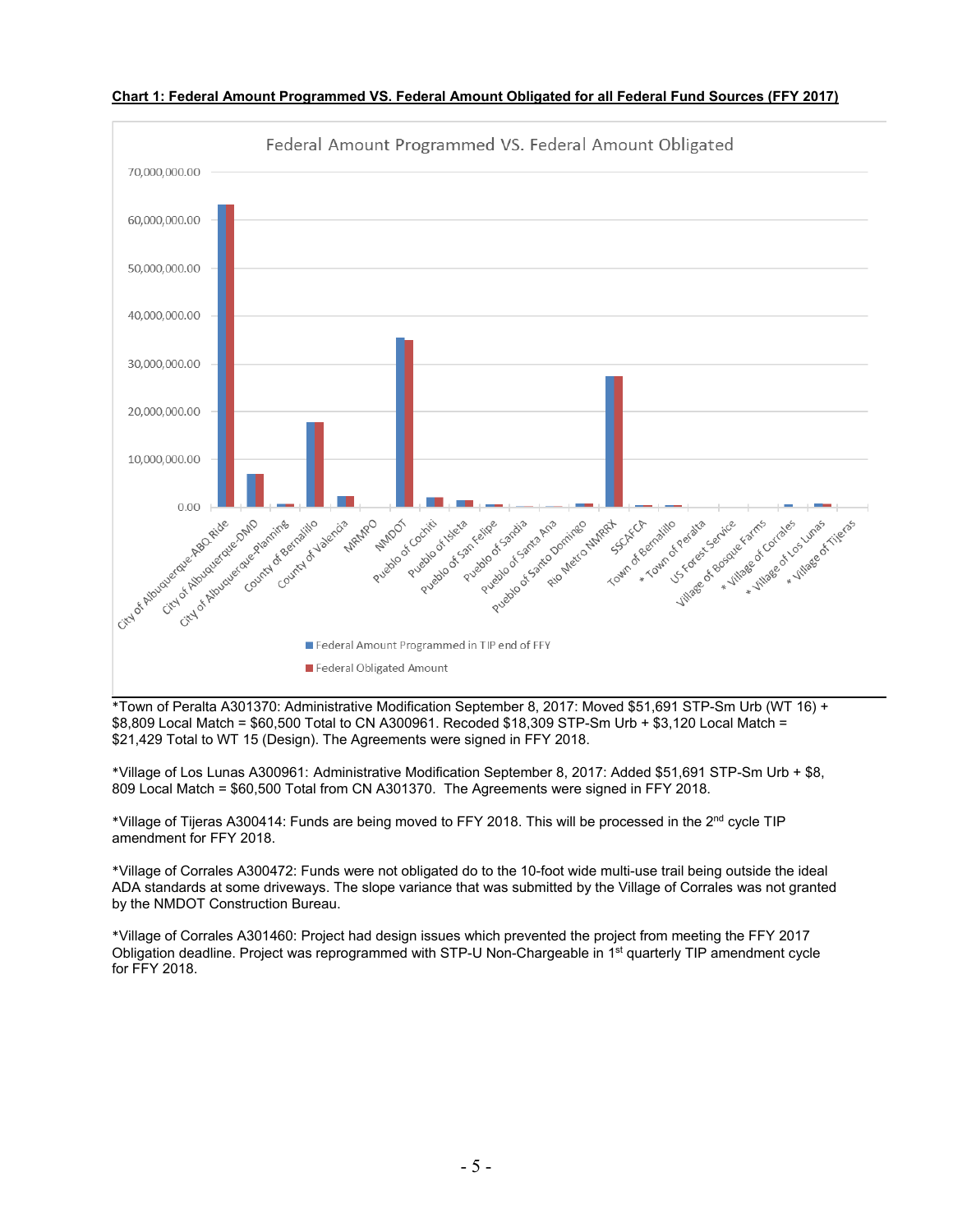### **Historical Trend Analysis of Obligation Rates for the Core FHWA Program form FFY 2007-2017**

 Below is a comparison chart which shows the historical trend of the percentage of core FHWA program funds obligated from FFY 2007 to the most recent FFY of 2017. The overall results clearly show a major improvement in the proportion of funds obligated versus programmed. Also noteworthy is the stabilization in the percentages which peaked in FFY 2009 and have levelled out due to better management of the TIP, a reduction in additional funds being amended into the TIP from sources previously programmed outside the AMPA and a reduction in the occasional letting adjustments to projects where the total bid amounts came in over the original programmed amounts in the TIP. The drop in the percentage of funds obligated for FFY 2014 is explained in greater detail in the FFY 2014 *Annual Project Listing Final Report Federal Fiscal Year 2013-2014 (FFY 2014)*. For a full archive of previous MRMPO Annual Project Listings and Obligation Reports, please follow the link to the MRCOG website: http://www.mrcog-nm.gov/transportation/metro-planning/short-range-tip?showall=&start=7.



## **Chart 2: Historical Trend Analysis of Obligation Rates for the Core FHWA Program form FFY 2007-2016**

NOTE: FFY 2008, 2009, and 2010 percentages are high due to letting adjustments (bids coming in over programmed funds). If this factor was not included the percentages for those years would range from 70% - 85%.

Any questions regarding this report should be directed to Mr. Steven Montiel at the Mid-Region Metropolitan Planning Organization; email smontiel@mrcog-nm.gov or at the address above.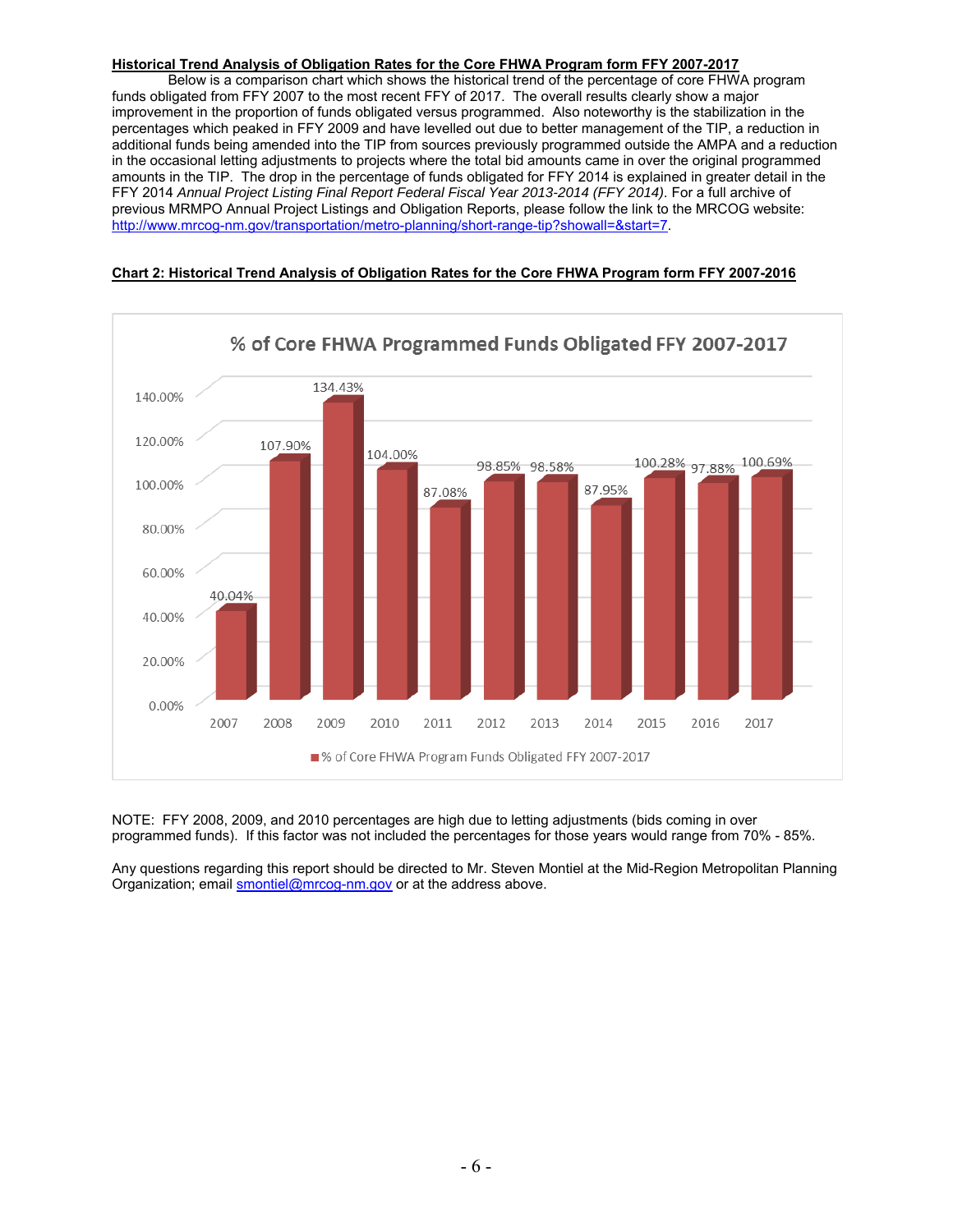| Control<br><b>Number</b> | <b>Project Title</b>                                                  | From                                                                     |                                            | <b>Project Description</b>                                                                                                                                                                                                                                                                    | <b>Project Type</b> | Lead Agency                               |      | <b>Total Estimated</b><br><b>Project Cost</b>                                                            |                | <b>FFY</b>     | <b>Funding</b><br>Category | <b>Federal Amt</b><br><b>Programmed in</b><br><b>TIP End FFY</b> | <b>Federal obligated</b><br>amount | Difference Prog -<br>Oblig KEY:<br>$$1=$ unoblig $$1)$<br>=excess<br>obligation | % of Prog'r<br>obligated | <b>Total Amt</b><br>Prog'md in TIP<br>with Match | <b>Notes</b>                                                                                                                  | str/Impl |                              |  |
|--------------------------|-----------------------------------------------------------------------|--------------------------------------------------------------------------|--------------------------------------------|-----------------------------------------------------------------------------------------------------------------------------------------------------------------------------------------------------------------------------------------------------------------------------------------------|---------------------|-------------------------------------------|------|----------------------------------------------------------------------------------------------------------|----------------|----------------|----------------------------|------------------------------------------------------------------|------------------------------------|---------------------------------------------------------------------------------|--------------------------|--------------------------------------------------|-------------------------------------------------------------------------------------------------------------------------------|----------|------------------------------|--|
|                          |                                                                       |                                                                          |                                            | Key: Green rows indicate FFY 2017 Federal Funds. White rows denote state and local funding along with previous and subsequent funding.                                                                                                                                                        |                     |                                           |      |                                                                                                          |                |                |                            |                                                                  |                                    |                                                                                 |                          |                                                  |                                                                                                                               |          |                              |  |
| A300015                  | Coors Blvd & Blake Rd NM 45,<br>Intersection<br>Improvements          | Coors Blvd<br>@ Blake Rd                                                 |                                            | Reconstruct intersec, to include<br>additional turn lanes at all 4<br>intersection legs, replace signals, &<br>addition of bike lanes, curb, median, &<br>sidewalk as well as storm drainage.<br>Local match to be used as soft match<br>for PE and design. Proj tied to A301790              | Hwy & Brg<br>Pres   | $\bigg  0.25 \bigg $ County of Bernalillo |      | $2,977,060.00 Y Y Y Y    2017 STP-U$                                                                     |                |                |                            | 2,543,600.00                                                     | 2,543,600.00                       |                                                                                 | $0.00$ 100.00%           | 2,977,059.84                                     | Full amount obligated<br>9/12/2017                                                                                            |          | .  03                        |  |
| A300027                  | <b>I-25 Emergency</b><br>Repairs (near<br>Algadones)                  | <b>MP 250</b>                                                            | MP 248.5                                   | Emercgency project for foam injection<br>to correct depressions in I-25 NB and<br>SB. Project also includes some<br>pavement repair/rehab and OGFC.                                                                                                                                           | Safety              | $1.50$ NMDOT D-3                          |      | 564,836.00 Y Y Y  Y  2017 STP-Flex                                                                       |                |                |                            | 482,596.00                                                       | 482,596.88                         |                                                                                 | $-0.88$ 100.00%          | 564,836.13                                       | Full amount obligated<br>4/19/2017                                                                                            |          | . Y    06                    |  |
| A300144                  | Albuquerque Fifty<br>Mile Bike Loop<br>(Coors/Eagle Ranch<br>Section) | Eagle<br>Ranch/Coors                                                     | Existing<br>Paseo del                      | Construct a gap section of multi-use<br>trail with on-street facilities, signage,<br>markings, intersection improvements<br>$\&$ other appurtenances as needed.<br>Norte Trail Project will utilize Advance<br>Construction & requests to use design<br>funds as soft match for construction. | Bike/Ped            | City of<br>0.00 Albuquerque-<br>Planning  |      | 875,988.00 Y Y Y Y Y Y  . Y 2017 STP-U                                                                   |                |                |                            | 748,444.00                                                       | 748,444.00                         |                                                                                 | $0.00$ 100.00%           | 875,987.80                                       | Full amount obligated<br>9/11/17                                                                                              |          | 28                           |  |
| A300187                  | <b>CMP Transportation</b><br><b>Assessment Program</b>                | <b>AMPA Wide</b>                                                         |                                            | Collect travel time and other data to<br>assess the performance of the<br>transportation network, analyze<br>congested locations, identify projects<br>to address regional needs, use data for<br>project prioritization.                                                                     | <b>ITS-TSM</b>      | $0.00$ MRMPO                              |      | $113,098.00$ .                                                                                           |                | Y   2017 STP-U |                            | 96,631.00                                                        | 96,631.00                          |                                                                                 | $0.00$ 100.00%           | 113,098.08                                       | Full amount obligated<br>2/10/2017                                                                                            |          | $\left  \ldots \right $ Y 18 |  |
|                          | I-25 Rio Bravo<br>A300280 Interchange<br>Reconstruction               | NM 500, Rio to approx<br><b>Bravo Blvd</b><br>Exit #220                  | University<br>500' west<br>lof<br>Broadway | Reconstruct interchange with possible Capacity<br>changes in configuration.                                                                                                                                                                                                                   | Proj                | 1.60 NMDOT CRDC                           | Y IY | 53,891,234.00 Y Y Y Y Y .                                                                                |                | 2017 NHPP      |                            |                                                                  |                                    |                                                                                 |                          |                                                  | More Funds obligated<br>21,430,275.00 -   22,573,004.69 =   -1,142,729.69 105.33%   25,082,249.99 than Programmed<br>2/7/2017 |          | .  03                        |  |
| A300280                  |                                                                       |                                                                          |                                            |                                                                                                                                                                                                                                                                                               |                     |                                           | Y Y  |                                                                                                          | YYYYYY.        | 2017 ]         | Severance                  | $0.00$ -                                                         | $0.00 =$                           | 0.00                                                                            | 0.00%                    | 2,400,000.00                                     |                                                                                                                               |          | . 03                         |  |
| A300280                  |                                                                       |                                                                          |                                            |                                                                                                                                                                                                                                                                                               |                     |                                           |      |                                                                                                          | YIYIYIYIYI.    | 2017 HPP       | Tax                        | 5,608,260.00                                                     | $5,608,260.00$ =                   |                                                                                 | $0.00$ 100.00%           | 7,010,325.00                                     | Full amount obligated<br>2/7/2017                                                                                             |          | .03                          |  |
| A300280                  |                                                                       |                                                                          |                                            |                                                                                                                                                                                                                                                                                               |                     |                                           |      |                                                                                                          | YIYIYIYIYI.    | . 2017 NHPP    |                            | 854,400.00                                                       | $854,400.00$ =                     |                                                                                 | $0.00$ 100.00%           | 999,999.97                                       | Full amount obligated<br>11/8/16                                                                                              |          | 16                           |  |
| A300280                  |                                                                       |                                                                          |                                            |                                                                                                                                                                                                                                                                                               |                     |                                           |      |                                                                                                          | <u>YYYYYY.</u> | 2017 NHPP      |                            | 786,048.00                                                       | $786,048.00$ =                     |                                                                                 | $0.00$ 100.00%           | 919,999.97                                       | Full amount obligated<br>5/2/2017                                                                                             |          | . Y 43                       |  |
| A300280                  |                                                                       |                                                                          |                                            |                                                                                                                                                                                                                                                                                               |                     |                                           |      |                                                                                                          | <u>YYYYYY.</u> | . 2017 NHPP    |                            | 39,471.00                                                        | $39,470.26$ =                      |                                                                                 | $0.74$ 100.00%           | 46,197.33                                        | Full amount obligated<br>1/18/2017                                                                                            |          |                              |  |
| A300280                  |                                                                       |                                                                          |                                            |                                                                                                                                                                                                                                                                                               |                     |                                           | YY   |                                                                                                          | Y Y Y Y Y      | . 2018 NHPP    |                            | 14,834,993.00                                                    |                                    | $0.00$ = 14,834,993.00                                                          |                          | 0.00% 17,363,053.11                              |                                                                                                                               |          | $\sim$ 03                    |  |
| A300280                  |                                                                       |                                                                          |                                            |                                                                                                                                                                                                                                                                                               |                     |                                           | Y    |                                                                                                          | Y Y Y Y Y .    |                | $.$ 2018 STP-Flex          | $59,303.00$ .                                                    | $0.00 =$                           | 59,303.00                                                                       | 0.00%                    | 69,408.94                                        |                                                                                                                               |          | . 03                         |  |
| A300414                  | NM 333 & Patricio<br>Garcia Shoulder<br>Crossing<br>Improvements      | Patricio<br>Garcia Rd @<br>$\vert$ Municipal Rd $\vert$ @ NM 333 $\vert$ | Patricio<br>Garcia Rd                      |                                                                                                                                                                                                                                                                                               | Safety              | 0.00 Village of Tijeras                   |      | 118,000.00 $\vert$ Y $\vert$ Y $\vert$ Y $\vert$ $\vert$ Y $\vert$ $\vert$ Y $\vert$ 2016 $\vert$ Safety |                |                | $^{\prime}$ (HSIP)         | 9,000.00                                                         | 9,000.00                           |                                                                                 | 0.00 100.00%             | 10,000.00                                        | Full amount obligated<br>1/19/2016                                                                                            |          | Y Y 43                       |  |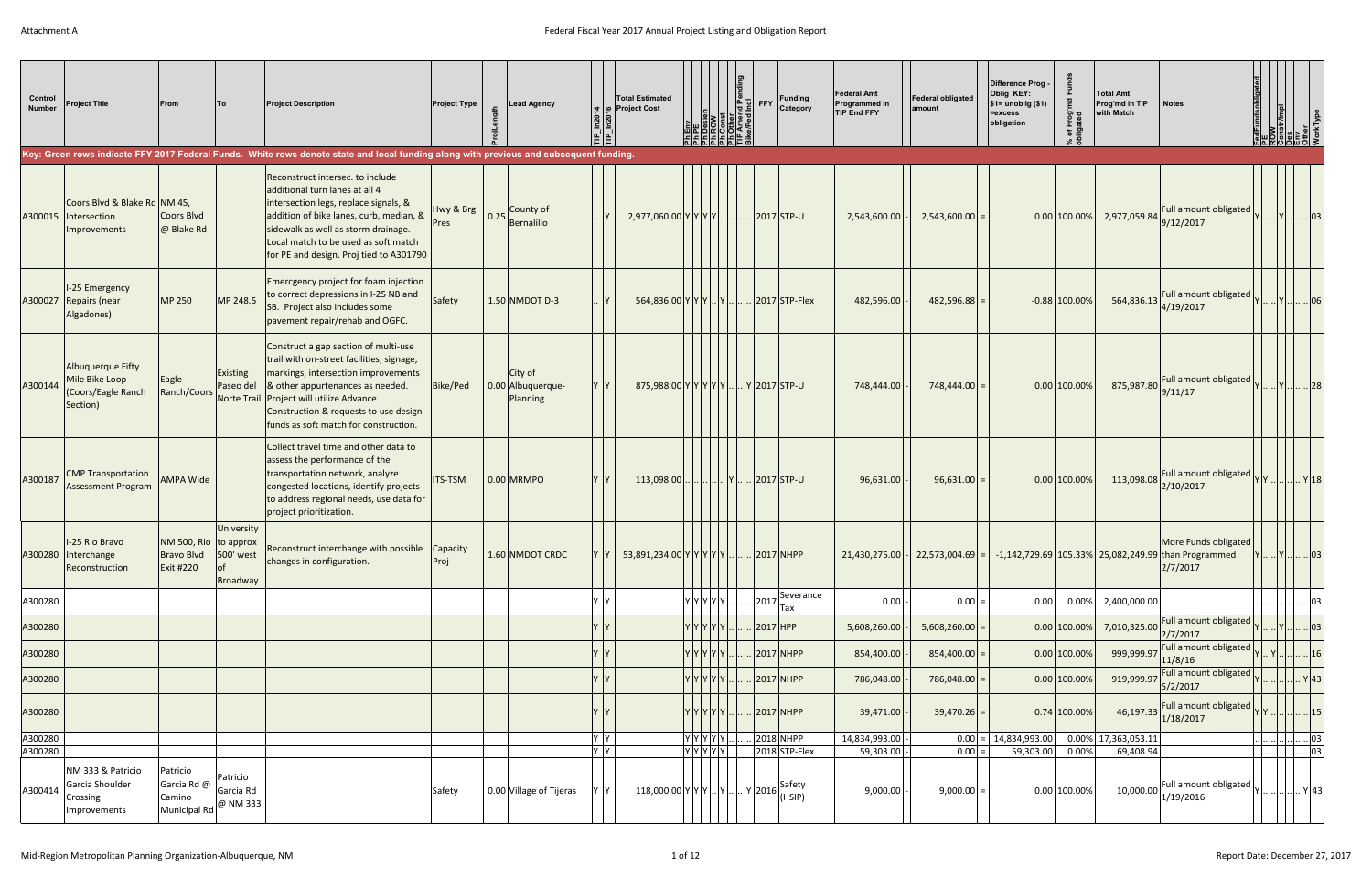| Control<br><b>Number</b> | <b>Project Title</b>                                                                     | From                                                          | To                             | <b>Project Description</b>                                                                                                                                                                                                                                                                   | <b>Project Type</b> | Lead Agency                                            | ⊫่∥⊨ู่ | <b>Total Estimated</b><br><b>Project Cost</b>                                  |           | <b>Pelodic PEY</b><br>Republic<br>Pedic | <b>Funding</b><br>Category   | <b>Federal Amt</b><br><b>Programmed in</b><br><b>TIP End FFY</b> | <b>Federal obligated</b><br>lamount | Difference Prog -<br>Oblig KEY:<br>\$1= unoblig (\$1)<br>=excess<br>obligation | % of Prog'r<br>obligated | <b>Total Amt</b><br>Prog'md in TIP<br>with Match | <b>Notes</b>                        | str/Impl<br><u>ERRIGRES S</u> |           |
|--------------------------|------------------------------------------------------------------------------------------|---------------------------------------------------------------|--------------------------------|----------------------------------------------------------------------------------------------------------------------------------------------------------------------------------------------------------------------------------------------------------------------------------------------|---------------------|--------------------------------------------------------|--------|--------------------------------------------------------------------------------|-----------|-----------------------------------------|------------------------------|------------------------------------------------------------------|-------------------------------------|--------------------------------------------------------------------------------|--------------------------|--------------------------------------------------|-------------------------------------|-------------------------------|-----------|
| A300414                  |                                                                                          |                                                               |                                |                                                                                                                                                                                                                                                                                              |                     |                                                        |        | $ \mathbf{y} \mathbf{y} \mathbf{x} $ $ \mathbf{y} $ $ \mathbf{y} $ 2016 (HSIP) |           |                                         |                              | 27,000.00                                                        | 27,000.00                           |                                                                                | 0.00 100.00%             | 30,000.00                                        | Full amount obligated<br>1/19/2016  |                               |           |
| A300414                  |                                                                                          |                                                               |                                |                                                                                                                                                                                                                                                                                              |                     |                                                        |        | YYYI                                                                           |           | Y 2017                                  | Safety<br>(HSIP)             | 70,200.00                                                        | $0.00$ :                            | 70,200.00                                                                      | 0.00%                    | 78,000.00                                        | No funding was<br>obligated in 2017 |                               |           |
| A300472                  | <b>West Meadowlark</b><br><b>Bike/Ped Trail</b>                                          | Municipal<br>Boundary<br>(Rio Rancho)                         | Loma<br>Larga                  | Pave ped/bike trails on both sides of<br>West Meadowlark Lane between Loma<br>Larga and the municipal boundary with Bike/Ped<br>Rio Rancho, connecting to the existing<br>paved trails west of Corrales.                                                                                     |                     | 0.67 Village of Corrales                               |        | 606,392.00 Y Y Y  Y  Y  Y 2016 TAP-Lg Urb                                      |           |                                         |                              | 62,044.00                                                        | 62,044.00                           |                                                                                | 0.00 100.00%             | 126,000.00                                       | Full amount obligated<br>01/19/2016 |                               |           |
| A300472                  |                                                                                          |                                                               |                                |                                                                                                                                                                                                                                                                                              |                     |                                                        |        |                                                                                |           |                                         | Y Y Y  Y   Y  2016 TAP-Flex  | 107,654.00                                                       | 107,654.00                          |                                                                                | 0.00 100.00%             | 126,000.00                                       | Full amount obligated<br>01/19/2016 |                               |           |
| A300472                  |                                                                                          |                                                               |                                |                                                                                                                                                                                                                                                                                              |                     |                                                        |        | $ Y Y Y $                                                                      | . IY I I. |                                         | $ \mathsf{Y} $ 2017 TAP-Flex | 348,403.00                                                       | 0.00                                | 348,403.00                                                                     | 0.00%                    | 407,775.04                                       | No funding was<br>obligated in 2017 |                               | 28        |
| A300501                  | Bridge Blvd and<br>Tower Rd<br>Reconstruction                                            | Bridge:<br>Coors Blvd<br>to 8th Street Old Coors              | Tower:<br>Stinson<br>Street to | Design, Recon. & or widen Rd. sections<br>including intersec.<br>improv/realignments, sidewalks, ADA<br>accomod., drainage, lighting, & other<br>appurtenances as necess. (The \$80,376<br>HUD match includes \$15,000 in-kind).<br>Soft match in A300501, A300503 &<br>future phases.       |                     | Hwy & Brg P 4.24 County of<br>Bernalillo               |        | 8,362,383.00 Y Y Y Y Y Y  Y 2017 STP-U                                         |           |                                         |                              | 724,820.00                                                       | 724,820.00                          |                                                                                | $0.00$ 100.00%           | 848,337.99                                       | Full amount obligated<br>12/16/16   |                               | . 15      |
| A300501                  |                                                                                          |                                                               |                                |                                                                                                                                                                                                                                                                                              |                     |                                                        | Y Y    | VYYYYYY 2019 STP-U                                                             |           |                                         |                              | 6,420,000.00                                                     | 0.00                                | 6,420,000.00                                                                   | 0.00%                    | 7,514,044.73                                     |                                     |                               | . 03      |
| A300503                  | Bridge Blvd & Tower<br><b>Rd Reconstruction</b><br>Phase I                               | Bridge Blvd   Tower Rd<br>fr Carlos Rey<br>Dr to Goff<br>Blvd | fr Coors<br>Blvd to            | Recon. & or widen roadway sec.<br>including intersec.<br>improv/realignments, sidewalks, ADA<br>accomod., drainage, lighting, & other<br>appurtenances as necess Portions of<br>Bridge Blvd PE, ROW & Env under A300501(soft<br>match) will be used to match A300503<br>const. expenditures. |                     | Hwy & Brg P $\left. 1.68 \right $ County of Bernalillo |        | 15,731,157.00 Y Y Y Y Y Y  Y 2016 STP-U                                        |           |                                         |                              | 350,000.00                                                       | 350,000.00                          |                                                                                | 0.00 100.00%             | 49,644.00                                        | Full amount obligated<br>09/21/2016 | ′  Y      16                  |           |
| A300503                  |                                                                                          |                                                               |                                |                                                                                                                                                                                                                                                                                              |                     |                                                        |        | $ Y Y Y Y  $ $ Y 2016 STP-U$                                                   |           |                                         |                              | 9,153,465.00                                                     | $9,153,465.00$ =                    |                                                                                |                          | 0.00 100.00% 10,713,325.00                       | Full amount obligated<br>09/21/2016 |                               |           |
| A300503                  |                                                                                          |                                                               |                                |                                                                                                                                                                                                                                                                                              |                     |                                                        |        | Y Y Y Y Y   Y 2017 STP-U                                                       |           |                                         |                              | 3,937,236.00                                                     | $3,937,236.00$ =                    |                                                                                | 0.00 100.00%             | 4,608,188.07                                     | Full amount obligated<br>12/16/16   |                               | . 03      |
| A300698                  | District 3 Bridge Deck<br>Repairs (9949, 9950,<br>9951, 9932, 9933,<br>5989, 5990, 6149) | various<br>locations                                          |                                | Bridge deck repairs and/or overlay<br>and/or joint repairs. Other<br>appurtenances as necessary.                                                                                                                                                                                             |                     | Hwy & Brg P 0.00 NMDOT D-3                             |        | 1,090,026.00 Y Y Y  Y                                                          |           | 2017                                    | NHPP (Non-<br>Chargeable)    | 931,318.00                                                       | $ 931,317.53  =$                    |                                                                                | 0.47 100.00%             | 1,090,025.72                                     | Full amount obligated<br>11/9/2016  |                               | .14       |
| A300699                  | District 3 Bridge Deck<br>Repairs (8929, 8930,<br>8666)                                  | various<br>locations                                          |                                | Bridge deck repairs and/or overlay<br>and/or joint repairs. Other<br>appurtenances as necessary.                                                                                                                                                                                             |                     | Hwy & Brg P 0.00 NMDOT D-3                             |        | $1,300,000.00 \mathsf{Y} \mathsf{Y} \mathsf{Y}  \mathsf{Y}   .$                |           | 2017 NHPP                               |                              | 1,130,148.00                                                     | $1,130,148.40$ :                    |                                                                                | $-0.40$ 100.00%          | 1,322,738.73                                     | Full amount obligated<br>12/6/2016  |                               | .  .   14 |
| A300709                  | <b>AMPA Wide Bicycle</b><br>Facil. Prog. &<br>Activities                                 | Albuquerque<br>Metro Area                                     |                                | Improvements to bicycle facilities,<br>programs and activities.                                                                                                                                                                                                                              | Bike/Ped            | City of<br>0.00<br>Albuquerque-DMD                     |        | 175,562.00                                                                     |           |                                         | $\vert$ Y 2017 CMAQ-Flex     | 150,000.00                                                       | 150,000.00                          |                                                                                | $0.00$ 100.00%           | 175,561.79 4/4/2017                              | Full amount obligated               | Y   Y   .                     | .  28     |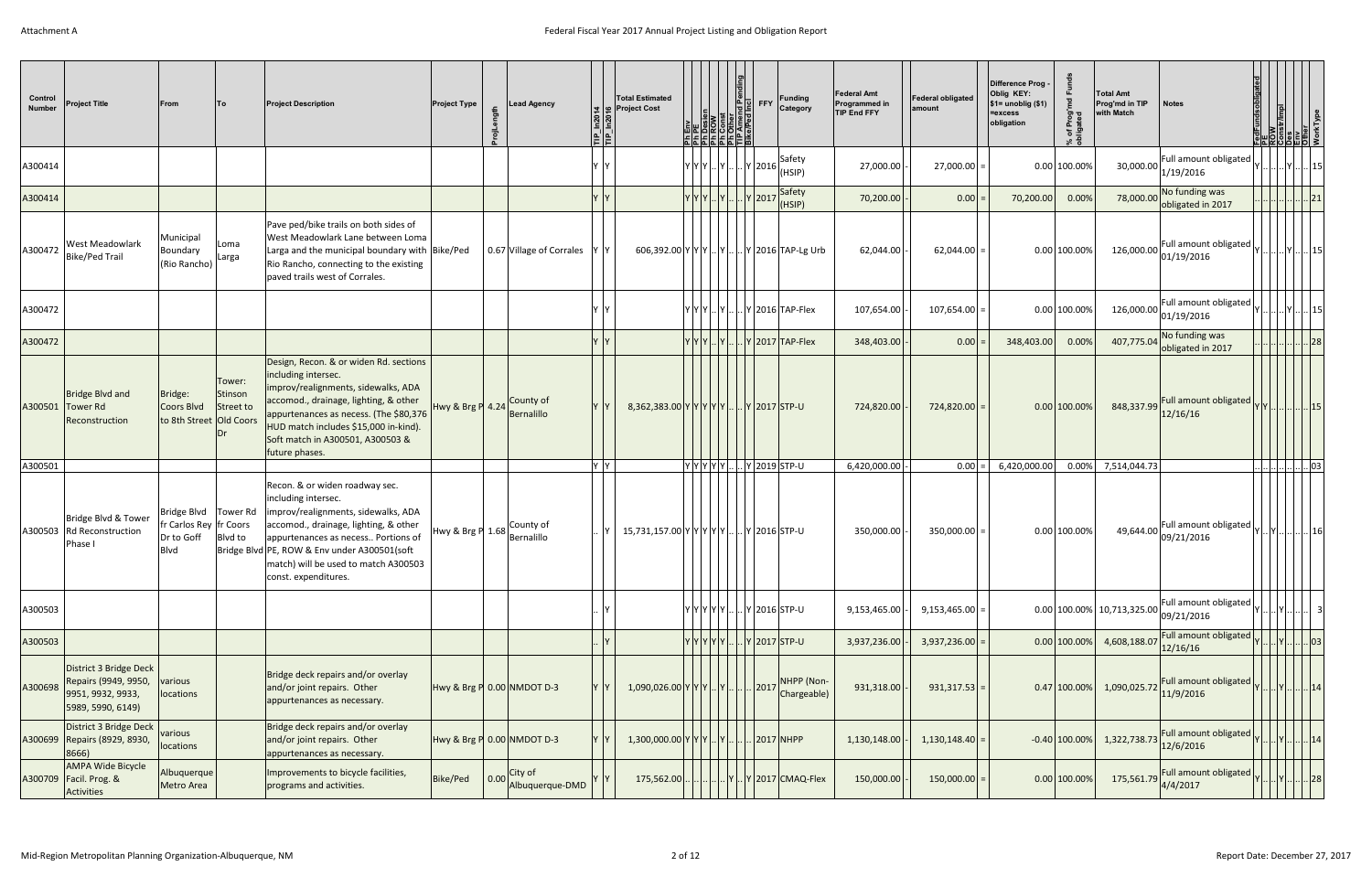| Control<br><b>Number</b> | <b>Project Title</b>                                                      | From                                            | <b>To</b>    | <b>Project Description</b>                                                                                                                                                                                                                                            | <b>Project Type</b> |      | Lead Agency                             | $ \bar{\mathbf{r}} $ ե | <b>Total Estimated</b><br><b>Project Cost</b> | nd Pend<br>Incl<br><u>이 이 어</u> 린 <u>이</u><br>이 보기 되면 같은<br>이 모든 것이 되면 같 | <b>Funding</b><br><b>FFY</b><br>Category     | <b>Federal Amt</b><br>Programmed in<br><b>TIP End FFY</b> | <b>Federal obligated</b><br>amount | Difference Prog -<br>Oblig KEY:<br>$$1=$ unoblig $($1)$<br>=excess<br>obligation | % of Prog'ı<br>obligated | <b>Total Amt</b><br>Prog'md in TIP<br>with Match | <b>Notes</b>                                                                            | FedFundsob<br> ROW<br> ROW<br> Constrimp <br> Conter<br> WorkType<br> WorkType                                                                                                                                                                                                                                                                                                                                                                                                                                                                                                                                 |         |  |
|--------------------------|---------------------------------------------------------------------------|-------------------------------------------------|--------------|-----------------------------------------------------------------------------------------------------------------------------------------------------------------------------------------------------------------------------------------------------------------------|---------------------|------|-----------------------------------------|------------------------|-----------------------------------------------|--------------------------------------------------------------------------|----------------------------------------------|-----------------------------------------------------------|------------------------------------|----------------------------------------------------------------------------------|--------------------------|--------------------------------------------------|-----------------------------------------------------------------------------------------|----------------------------------------------------------------------------------------------------------------------------------------------------------------------------------------------------------------------------------------------------------------------------------------------------------------------------------------------------------------------------------------------------------------------------------------------------------------------------------------------------------------------------------------------------------------------------------------------------------------|---------|--|
| A300747                  | <b>AMPA Wide TDM-</b><br><b>Travel Demand</b><br>Management               | <b>AMPA Wide</b>                                |              | <b>Transportation Demand Management</b><br>Program to increase alternative modes<br>of transportation with activities<br>including public education, outreach,<br>promotions, information and related<br>equipment and services. Joint lead with<br>ABQ-Ride in FY17. | <b>TDM</b>          | 0.00 | <b>Rio Metro Transit</b><br><b>Dist</b> |                        | $1,170,412.00$ .                              | . IYI                                                                    | $ 2017 $ CMAQ-Flex                           | 1,308,874.00                                              | $1,308,874.00$ =                   |                                                                                  | $0.00$ 100.00%           |                                                  | <b>Full amount</b><br>1,531,921.77 transferred to FTA<br>11/18/2016                     |                                                                                                                                                                                                                                                                                                                                                                                                                                                                                                                                                                                                                | 24      |  |
| A300767                  | ITS - District 3<br>Deployment of ITS                                     | $1-25 & 1-40 & 8$<br>other State<br><b>Hwys</b> | AMPA<br>Wide | Implement ITS Improvements in<br>conformance to the Regional ITS<br>Architecture                                                                                                                                                                                      | <b>ITS-TSM</b>      |      | NMDOT D-3                               |                        | $586,833.90$ $Y Y Y Y$ .                      |                                                                          | $ 2017 $ STP-Flex                            | 427,200.00                                                | $427,200.00$ =                     |                                                                                  | $0.00$ 100.00%           | 499,999.99                                       | Full amount obligated<br>9/12/2017                                                      |                                                                                                                                                                                                                                                                                                                                                                                                                                                                                                                                                                                                                | 24      |  |
| A300767                  |                                                                           |                                                 |              |                                                                                                                                                                                                                                                                       |                     |      |                                         |                        |                                               |                                                                          | Y Y Y Y    2017 State Funds                  | 0.00                                                      | $0.00$ =                           | 0.00                                                                             | 0.00%                    | 86,833.90                                        |                                                                                         |                                                                                                                                                                                                                                                                                                                                                                                                                                                                                                                                                                                                                |         |  |
| A300961                  | Los Lunas Corridor<br><b>River Crossing ROW</b><br>Acquisition            | $I-25$                                          | <b>NM47</b>  | Acquire rights-of-way as identified in<br>the Los Lunas Corridor Study.                                                                                                                                                                                               |                     |      | Capacity Prd 0.00 Village of Los Lunas  |                        | 3,983,244.00                                  |                                                                          | 2017 STP-Sm Urb                              | 746,733.20                                                | 630,962.00                         | 115,771.20 84.50%                                                                |                          | 873,985.46                                       | Full amount not<br>obiogated 2/6/2017                                                   |                                                                                                                                                                                                                                                                                                                                                                                                                                                                                                                                                                                                                |         |  |
| A300961                  |                                                                           |                                                 |              |                                                                                                                                                                                                                                                                       |                     |      |                                         |                        |                                               |                                                                          | 2018 STP-Sm Urb                              | 1,093,988.00                                              | $0.00 =$                           | 1,093,988.00                                                                     | 0.00%                    | 1,280,416.63                                     |                                                                                         |                                                                                                                                                                                                                                                                                                                                                                                                                                                                                                                                                                                                                |         |  |
| A300961                  |                                                                           |                                                 |              |                                                                                                                                                                                                                                                                       |                     |      |                                         |                        |                                               |                                                                          | 2019 STP-Sm Urb                              | 251,946.00                                                | $0.00 =$                           | 251,946.00                                                                       | 0.00%                    | 294,880.61                                       |                                                                                         |                                                                                                                                                                                                                                                                                                                                                                                                                                                                                                                                                                                                                |         |  |
| A300961                  |                                                                           |                                                 |              |                                                                                                                                                                                                                                                                       |                     |      |                                         |                        |                                               |                                                                          | 2020 STP-Sm Urb                              | 1,156,715.00                                              | $0.00 =$                           | 1,156,715.00                                                                     | 0.00%                    | 1,353,833.06                                     |                                                                                         |                                                                                                                                                                                                                                                                                                                                                                                                                                                                                                                                                                                                                |         |  |
| A300961                  |                                                                           |                                                 |              |                                                                                                                                                                                                                                                                       |                     |      |                                         |                        |                                               |                                                                          | 2021 STP-Sm Urb                              | 153,901.00                                                | 0.00                               | 153,901.00                                                                       | 0.00%                    | 180,127.57                                       |                                                                                         |                                                                                                                                                                                                                                                                                                                                                                                                                                                                                                                                                                                                                |         |  |
|                          | <b>ITS Regional</b><br>A300970 Transportation<br><b>Management Center</b> | 400<br>Wyoming<br>Blvd. NE,                     |              | Design & construct a regional<br>transportation management center<br>(TMC) for all ITS stakeholders. TMC                                                                                                                                                              | <b>ITS-TSM</b>      |      | $0.00$ City of<br>Albuquerque-DMD       |                        | 15,996,933.00 Y Y Y Y Y                       |                                                                          | $ 2016 $ STP-Flex                            | 308,874.00                                                | $308,874.00$ =                     |                                                                                  | 0.00 100.00%             |                                                  | Full amount<br>361,510.00 programmed<br>08/24/2016                                      | $  $ . $ Y $ . $  $ .                                                                                                                                                                                                                                                                                                                                                                                                                                                                                                                                                                                          | .124    |  |
| A300970                  |                                                                           |                                                 |              |                                                                                                                                                                                                                                                                       |                     |      |                                         |                        |                                               |                                                                          | Y Y Y Y Y   2016 NHPP                        | 107,800.00                                                | 107,800.00                         |                                                                                  | 0.00 100.00%             | 2,000,000.00                                     | Full amount obligated<br>08/24/2016                                                     | Y      Y         24                                                                                                                                                                                                                                                                                                                                                                                                                                                                                                                                                                                            |         |  |
| A300970                  |                                                                           |                                                 |              |                                                                                                                                                                                                                                                                       |                     |      |                                         | Y Y                    |                                               |                                                                          |                                              | 3,703,874.00                                              | $3,703,874.00$ =                   |                                                                                  |                          | $0.00 100.00\% $ 4,335,058.00 08/24/2016         | Full amount obligated                                                                   | $\vert$ Y $\vert$ $\vert$ $\vert$ . $\vert$ . $\vert$ $\vert$ $\vert$ 24 $\vert$                                                                                                                                                                                                                                                                                                                                                                                                                                                                                                                               |         |  |
| A300970                  |                                                                           |                                                 |              |                                                                                                                                                                                                                                                                       |                     |      |                                         | Y IV                   |                                               |                                                                          | $ Y Y Y Y Y   2016 STP-U$                    | 3,827,667.00                                              | $3,827,667.00$ =                   |                                                                                  | $0.00$ 100.00%           | 4,479,947.00                                     | Full amount obligated<br>08/24/2016                                                     |                                                                                                                                                                                                                                                                                                                                                                                                                                                                                                                                                                                                                | . 24    |  |
| A300970                  |                                                                           |                                                 |              |                                                                                                                                                                                                                                                                       |                     |      |                                         |                        |                                               |                                                                          | $ Y Y Y Y Y   2016 STP-U$                    | 427,200.00                                                | $427,200.00$ =                     |                                                                                  | 0.00 100.00%             | 500,000.00                                       | Full amount obligated<br>08/24/2016                                                     |                                                                                                                                                                                                                                                                                                                                                                                                                                                                                                                                                                                                                |         |  |
| A300970                  |                                                                           |                                                 |              |                                                                                                                                                                                                                                                                       |                     |      |                                         |                        |                                               | Y[Y Y Y Y]                                                               | $\ldots$ 2017 CMAQ-Flex                      | 242,762.00                                                | $242,762.00$ =                     |                                                                                  | 0.00 100.00%             |                                                  | Full amount obligated<br>284,131.55 7/31/2017                                           |                                                                                                                                                                                                                                                                                                                                                                                                                                                                                                                                                                                                                | .  24   |  |
| A300970                  |                                                                           |                                                 |              |                                                                                                                                                                                                                                                                       |                     |      |                                         |                        |                                               | <u> Y Y Y Y Y  </u>                                                      | 2017 STP-U                                   | 3,355,303.00                                              | $3,355,303.00$ =                   |                                                                                  | $0.00$ 100.00%           | 3,927,086.54 7/31/2017                           | Full amount obligated                                                                   |                                                                                                                                                                                                                                                                                                                                                                                                                                                                                                                                                                                                                | .  24   |  |
| A300970                  |                                                                           |                                                 |              |                                                                                                                                                                                                                                                                       |                     |      |                                         | Y Y                    |                                               |                                                                          | $ Y Y Y Y Y   2019 STP-U$                    | 93,300.00                                                 | $0.00$ =                           | 93,300.00 0.00%                                                                  |                          | 109,199.44                                       |                                                                                         |                                                                                                                                                                                                                                                                                                                                                                                                                                                                                                                                                                                                                | .    24 |  |
| A301030                  | Alameda Drain & 2nd<br>St Bike/Ped Trail                                  | Montano                                         | Roy Ave      | Construct a multi-use trail.                                                                                                                                                                                                                                          | Bike/Ped            |      | County of<br>4.14 Bernalillo            |                        |                                               |                                                                          | $1,664,836.00 Y Y Y Y Y   Y 2017 TAP-Lg$ Urb | 250,000.00                                                | $250,000.00$ :                     |                                                                                  | $0.00$ 100.00%           |                                                  | Full amount obligated<br>$292,603.00\begin{array}{ l l l }\hline 292,603.00\end{array}$ | $\mathsf{Y}[\mathinner{\ldotp\ldotp\ldotp\ldotp\ldotp\ldotp\ldotp\mathinner \ldotp\ldotp\ldotp\ldotp\ldotp\ldotp\mathinner \ldotp\ldotp\mathinner \ldotp\mathinner \ldotp\mathinner \ldotp\mathinner \ldotp\mathinner \ldotp\mathinner \ldotp\mathinner \ldotp\mathinner \ldotp\mathinner \ldotp\mathinner \ldotp\mathinner \ldotp\mathinner \ldotp\mathinner \ldotp\mathinner \ldotp\mathinner \ldotp\mathinner \ldotp\mathinner \ldotp\mathinner \ldotp\mathinner \ldotp\mathinner \ldotp\mathinner \ldotp\mathinner \ldotp\mathinner \ldotp\mathinner \ldotp\mathinner \ldotp\mathinner \ldotp\mathinner \$ |         |  |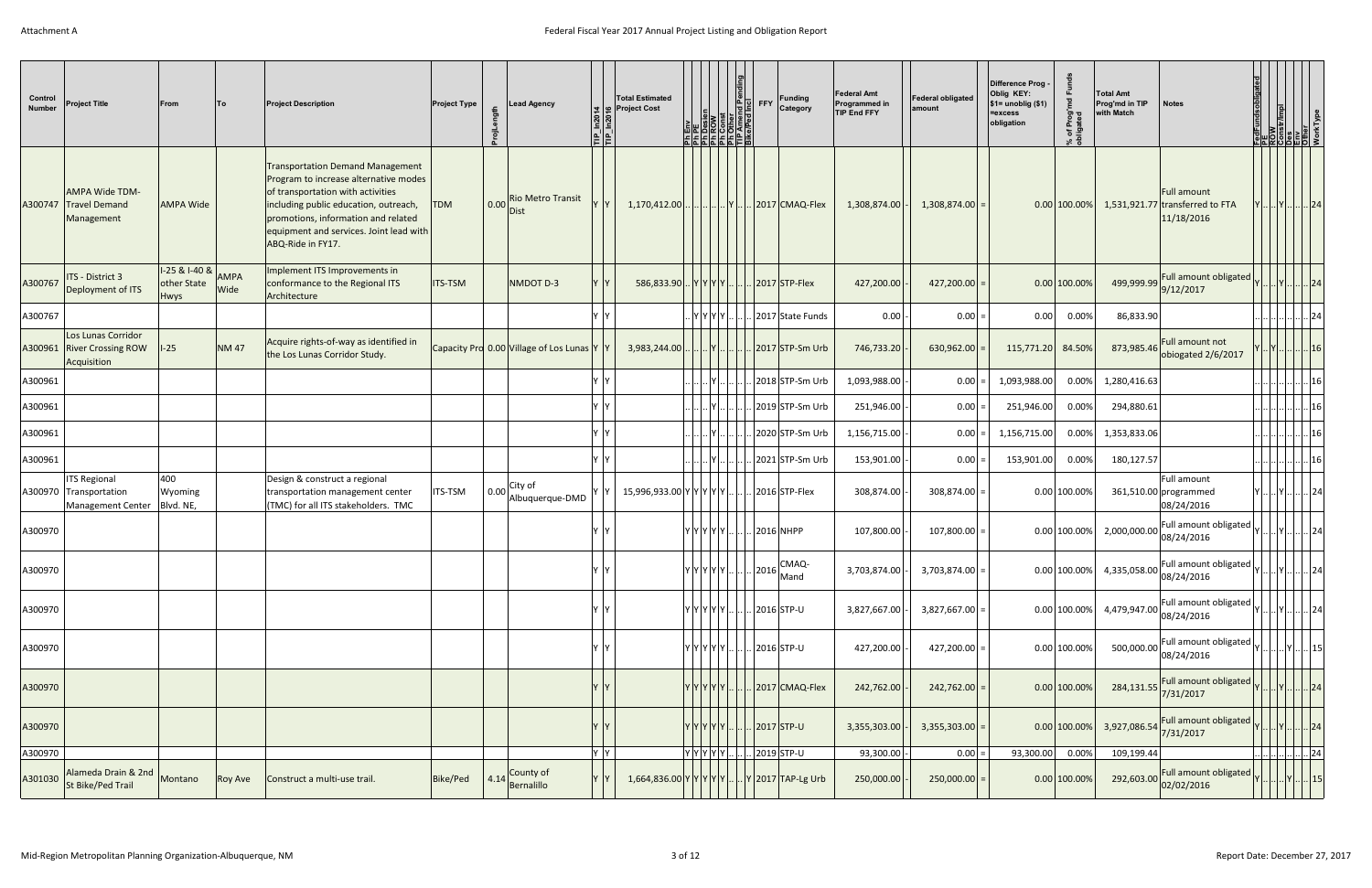| Control<br><b>Number</b> | <b>Project Title</b>                                      | From                | <b>To</b>              | <b>Project Description</b>                                                                                                                                                                                                                                                   | <b>Project Type</b> | 능 | <b>Lead Agency</b>                      | :  을  | <b>Total Estimated</b><br>Project Cost   | <b>The Design Control of the Property Property Property Property Property Property Property Property Property Property Property Property Property Property Property Property Property Property Property Property Property Proper</b> | <b>Funding</b><br>Category                            | <b>Federal Amt</b><br>Programmed in<br><b>TIP End FFY</b> | <b>Federal obligated</b><br>lamount | Difference Prog -<br>Oblig KEY:<br>$$1=$ unoblig $($1)$<br>=excess<br>obligation | % of Prog'md<br>obligated | <b>Total Amt</b><br>Prog'md in TIP<br>with Match | <b>Notes</b>                                                          |     | str/Impl<br><b>S  B 5 5 5 5 5 5 5</b> |            |       |
|--------------------------|-----------------------------------------------------------|---------------------|------------------------|------------------------------------------------------------------------------------------------------------------------------------------------------------------------------------------------------------------------------------------------------------------------------|---------------------|---|-----------------------------------------|-------|------------------------------------------|--------------------------------------------------------------------------------------------------------------------------------------------------------------------------------------------------------------------------------------|-------------------------------------------------------|-----------------------------------------------------------|-------------------------------------|----------------------------------------------------------------------------------|---------------------------|--------------------------------------------------|-----------------------------------------------------------------------|-----|---------------------------------------|------------|-------|
| A301030                  |                                                           |                     |                        |                                                                                                                                                                                                                                                                              |                     |   |                                         |       |                                          |                                                                                                                                                                                                                                      | $Y Y Y Y X  Y 2017 CMAQ-Flex$                         | 251,556.00                                                | 251,556.00                          |                                                                                  | $0.00$ 100.00%            | 294,424.15                                       | Full amount obligated<br>9/12/2017                                    |     |                                       |            | 28    |
| A301030                  |                                                           |                     |                        |                                                                                                                                                                                                                                                                              |                     |   |                                         |       |                                          |                                                                                                                                                                                                                                      | $ Y Y Y Y Y  N 2017 TAP-Flex$                         | 750,000.00                                                | 750,000.00                          |                                                                                  | $0.00$ 100.00%            | 877,808.96 9/12/2017                             | Full amount obligated                                                 |     |                                       |            |       |
| A301060                  | <b>West Central Ave</b><br>Improvements                   | Rio Grande<br>River | San<br>Pasqual<br>Ave. | Plan, design & construct street &<br>transit improvements to accommodate<br>& ensure complete integration with the<br>Central Ave. Bus Rapid Transit project.<br>Project includes pedestrian improv. to<br>enhance transit use. Total proj. cost<br>includes future phasing. | Transit             |   | City of<br>4.50 Albuquerque-ABQ<br>Ride | YY    | 5,096,442.00 Y Y Y Y Y Y  . Y 2016 STP-U |                                                                                                                                                                                                                                      |                                                       | 2,011,412.00                                              | 2,011,412.00                        |                                                                                  | 0.00 100.00%              | 2,354,181.00                                     | Funds transferred to<br>FTA 01/14/2016                                |     | Y  23 .                               |            |       |
| A301060                  |                                                           |                     |                        |                                                                                                                                                                                                                                                                              |                     |   |                                         |       | Y Y Y Y Y  .                             |                                                                                                                                                                                                                                      | . Y 2017 STP-U                                        | 188,588.00                                                | 188,588.00                          |                                                                                  | $0.00$ 100.00%            | 220,725.65                                       | Funds transferred to<br>FTA 11/08/2016                                |     |                                       |            | 23    |
| A301060                  |                                                           |                     |                        |                                                                                                                                                                                                                                                                              |                     |   |                                         | ⁄ I∨  |                                          | Υ Υ Υ Υ Υ   Υ  2018                                                                                                                                                                                                                  | Local Bond<br>Funds                                   | 0.00                                                      | 0.00                                | 0.00                                                                             | $0.00\%$                  | 500,000.00                                       |                                                                       |     |                                       |            | . 23  |
|                          | NM 314 & NM 45<br>A301088 Intersection<br>Improvements    |                     |                        | Location Study of 3 state Highways to<br>identify prefered alignment and<br>complete final design for the NM 314<br>and NM 45 intersection. FFY 2016 TTP<br>funds are comprised of FFY 2012 TTP<br>funds and FFY 2013 TTP funds.                                             | Safety              |   | 0.20 Pueblo of Isleta                   | ΥY    | 920,000.00 Y Y Y                         |                                                                                                                                                                                                                                      | Tribal<br>. 2016 Infrastructur<br>e Funds             | 0.00                                                      | 0.00                                | 0.00                                                                             | 0.00%                     | 250,000.00                                       |                                                                       |     |                                       |            |       |
| A301088                  |                                                           |                     |                        |                                                                                                                                                                                                                                                                              |                     |   |                                         | v Iv  | YIYIYI.                                  |                                                                                                                                                                                                                                      | FLHP-Tribal<br> 2016<br><b>Trans Prog</b>             | 370,000.00                                                | 370,000.00                          |                                                                                  | $0.00$ 100.00%            | 370,000.00                                       | <b>Full amount</b><br>obligated.                                      |     | <u>IVI</u>                            |            | 15    |
| A301088                  |                                                           |                     |                        |                                                                                                                                                                                                                                                                              |                     |   |                                         |       | Y Y Y   .                                | .  .   2017                                                                                                                                                                                                                          | <b>FLHP-Tribal</b><br><b>Trans Prog</b>               | 300,000.00                                                | 300,000.00                          |                                                                                  | $0.00$ 100.00%            | 300,000.00 Obloigated                            | <b>Full amount</b>                                                    | Y Y |                                       |            | .  15 |
| A301121                  | I-25 & NM 6<br>Interchange<br>Enhancements Phase vicinity | I-25 Exit 203       |                        | Erosion control, vegetation<br>management, drainage improvements Misc<br>and landscaping as appropriate.                                                                                                                                                                     |                     |   | 0.08 Village of Los Lunas Y Y           |       | 829,588.00 Y Y Y  Y  Y  2017 STP-Sm Urb  |                                                                                                                                                                                                                                      |                                                       | 85,440.00                                                 | 85,440.00                           |                                                                                  | $0.00$ 100.00%            | 100,000.00                                       | Full amount obligated<br>2/3/2017                                     |     |                                       | 15         |       |
| A301121                  |                                                           |                     |                        |                                                                                                                                                                                                                                                                              |                     |   |                                         | Y Y   | 829,588.00 Y Y Y  Y                      |                                                                                                                                                                                                                                      | 2018 STP-Sm Urb                                       | 623,360.00                                                | $0.00$ =                            | 623,360.00                                                                       | 0.00%                     | 729,587.99                                       |                                                                       |     |                                       |            | . 31  |
|                          | A301181   I-25 Widening                                   | Jefferson St        | San<br>Antonio         | Bridge widening I-25 at San Mateo to<br>accommodate a fourth SB lane from<br>Jefferson to San Antonio and NB<br>auxillary lane at San Mateo.                                                                                                                                 |                     |   | Capacity Prd 1.90 NMDOT CRDC            | Y Y   |                                          |                                                                                                                                                                                                                                      |                                                       | 356,312.00                                                | $356,312.00$ =                      |                                                                                  | $0.00$ 100.00%            |                                                  | Full amount obligated<br>417,032.00 09/02/2016                        |     |                                       |            |       |
| A301181                  |                                                           |                     |                        |                                                                                                                                                                                                                                                                              |                     |   |                                         | √ ∣ γ | Y Y Y Y Y  .                             |                                                                                                                                                                                                                                      | . 2016 NHPP                                           | 7,251,489.00                                              | 7,160,148.00                        | 91,341.00 98.74%                                                                 |                           |                                                  | amount obligated less<br>7,487,229.00 than amount prog.<br>09/02/2016 |     |                                       |            |       |
| A301181                  |                                                           |                     |                        |                                                                                                                                                                                                                                                                              |                     |   |                                         | 'N    |                                          |                                                                                                                                                                                                                                      | STP-Flex<br>$ Y Y Y Y Y   2016 $ (Non-<br>Chargeable) | 88,692.00                                                 | 88,692.00                           |                                                                                  | 0.00 100.00%              | 95,738.00                                        | Full amount obligated<br>09/02/2016                                   |     |                                       |            |       |
| A301181                  |                                                           |                     |                        |                                                                                                                                                                                                                                                                              |                     |   |                                         |       |                                          |                                                                                                                                                                                                                                      | STP-Flex<br>$ Y Y Y Y Y   2017 $ (Non-<br>Chargeable) | 129,867.00                                                | 34,688.94                           | 95,178.06 26.71%                                                                 |                           |                                                  | Amt obligated less<br>151,997.89 than amount<br>programmed 5/16/17    |     |                                       | .     Y 17 |       |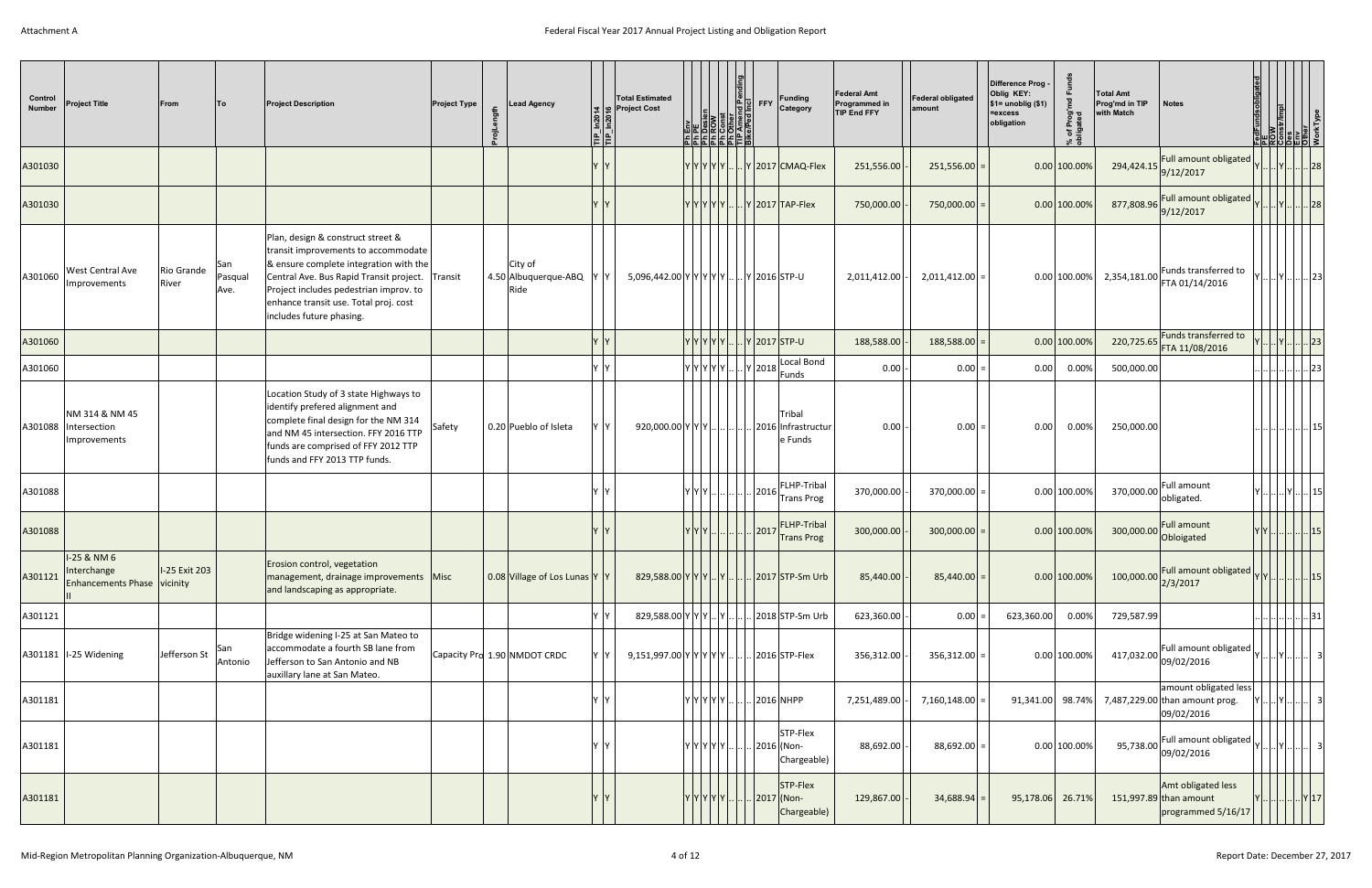| Control<br><b>Number</b> | <b>Project Title</b>                                                    | From                                                                     | <b>To</b>                                                  | <b>Project Description</b>                                                                                                                                                                                                                                                      | <b>Project Type</b> | <b>Lead Agency</b>                      |     | <b>Total Estimated</b><br>© Project Cost<br>≟ ן≟ |       |                  | Amend Pen<br>Amend Pen<br>/Ped Incl | FFY | <b>Funding</b><br>Category                               | <b>Federal Amt</b><br>Programmed in<br><b>TIP End FFY</b> | <b>Federal obligated</b><br>amount | Difference Prog -<br>Oblig KEY:<br>$$1=$ unoblig $($1)$<br>=excess<br>% of Prog'r<br> <br> obligated<br>obligation | <b>Total Amt</b><br>Prog'md in TIP<br>with Match | <b>Notes</b>                                                         | Hear unascol<br> ROW<br> CONST/Imp <br> CONG <br> MOVKTVDB<br> WOVKTVDB |         |      |
|--------------------------|-------------------------------------------------------------------------|--------------------------------------------------------------------------|------------------------------------------------------------|---------------------------------------------------------------------------------------------------------------------------------------------------------------------------------------------------------------------------------------------------------------------------------|---------------------|-----------------------------------------|-----|--------------------------------------------------|-------|------------------|-------------------------------------|-----|----------------------------------------------------------|-----------------------------------------------------------|------------------------------------|--------------------------------------------------------------------------------------------------------------------|--------------------------------------------------|----------------------------------------------------------------------|-------------------------------------------------------------------------|---------|------|
| A301281                  | <b>Railroad Crossing</b><br>Imprv.-Indian School<br>Road                | Crossing #<br>019397V<br>(NMRX MP<br>900.79)                             |                                                            | Reconstruct railroad crossing; includes<br>new concrete surface, signage<br>pavement markings, approaches and<br>quad gate intallation. Project includes<br>other appurtenances as necessary.                                                                                   | Safety              | 0.00 NMDOT Transit Rail Y Y             |     | 898,000.00 Y Y Y Y Y Y.                          |       |                  |                                     |     | <b>Rail Xing Haz</b><br>2017 Elim (Sect<br>$ 130\rangle$ | 808,200.00                                                | $808,085.29$ =                     | 114.71 99.99%                                                                                                      | 898,000.00                                       | Full amount not<br>obligated 03/16/2017                              |                                                                         |         | . 22 |
|                          | Pueblo de Cochiti: BIA south of<br>A301290 SP-85 Bridge<br>Construction | .5 miles<br>Cochiti<br>Pueblo on<br>BIA SP-85                            | .25 miles<br>south of<br>Cochiti<br>Pueblo on<br>BIA SP-85 | Project includes construction of a three<br>span, 250' long bridge over the Peralta<br>Creek and road reconstruction on<br>bridge approaches. Project to include<br>safety improvements. IRR and<br>NMHSEM funds to be used as required<br>match for 16 and 17 STP-Rural funds. |                     | Hwy & Brg P 0.00 Pueblo of Cochiti      | Y Y | $3,702,054.00 Y Y Y  Y    2016 $                 |       |                  |                                     |     | <b>NM</b><br>Homeland<br>Sec Emrg<br>Mgmt                | 0.00                                                      | $0.00 =$                           | 0.00%<br>0.00                                                                                                      | 229,000.00                                       |                                                                      |                                                                         |         |      |
| A301290                  |                                                                         |                                                                          |                                                            |                                                                                                                                                                                                                                                                                 |                     |                                         |     |                                                  |       |                  |                                     |     | FLHP-Indian<br>. Y  2016 Res Rds<br>(IRR)                | 141,601.00                                                | $141,601.00$ :                     | 0.00 100.00%                                                                                                       |                                                  | 141,601.00 Full amount obligated $ Y $ $ Y $                         |                                                                         |         |      |
| A301290                  |                                                                         |                                                                          |                                                            |                                                                                                                                                                                                                                                                                 |                     |                                         |     |                                                  | YYY I | . IY I I .       |                                     |     | FLHP-TTP<br>$.$ 2016 used for<br>match                   | 82,386.00                                                 | $82,386.00$ =                      | 0.00 100.00%                                                                                                       |                                                  | 82,386.00 Full amount obligated Y                                    |                                                                         |         |      |
| A301290                  |                                                                         |                                                                          |                                                            |                                                                                                                                                                                                                                                                                 |                     |                                         |     | - IY                                             |       |                  |                                     |     | $ Y Y X $ $ Y $ $  $   2016 STP-Rural                    | 483,452.00                                                | $483,452.00$ =                     | $0.00$ 100.00%                                                                                                     | 483,452.00                                       | Funds transferred to<br><b>FHWA-FLH</b>                              |                                                                         |         |      |
| A301290                  |                                                                         |                                                                          |                                                            |                                                                                                                                                                                                                                                                                 |                     |                                         |     |                                                  |       |                  |                                     |     | <b>FLHP-Tribal</b>                                       | 805,299.00                                                | $805,299.00$ =                     | $0.00$ 100.00%                                                                                                     |                                                  | 805,299.00 Full amount obligated $ Y $                               | .IYIII                                                                  |         |      |
| A301290                  |                                                                         |                                                                          |                                                            |                                                                                                                                                                                                                                                                                 |                     |                                         |     |                                                  |       | $Y[Y Y $ $[Y]$ . |                                     |     | $.$ 2017 STP-Rural                                       | 1,674,894.00                                              | $1,674,894.00$ =                   | $0.00$ 100.00%                                                                                                     | 1,674,894.00 transferred                         | <b>Full amount</b><br>11/21/2016                                     | . Y 08                                                                  |         |      |
| A301290                  |                                                                         |                                                                          |                                                            |                                                                                                                                                                                                                                                                                 |                     |                                         |     |                                                  |       | x x  Y           |                                     |     | <b>FLHP-TTP</b><br>$\lceil$ 2017 used for<br>match       | 285,422.00                                                | 285,422.00                         | $0.00$ 100.00%                                                                                                     |                                                  | 285,422.00 Full amount obligated Y.                                  | $ Y .$ . $ . $ . 08                                                     |         |      |
| A301360                  | Carson Dr-Aspen Dr-<br>NMRX Station Rd Bike<br>& Pedestrian Improv.     | Carson fr<br>Aspen to<br>Pine St;<br>Aspen fr<br>Carson to<br>Los Lentes | Connectio<br>n to NMRX<br>Station Rd                       | Roadway rehab including new ped/bike<br>facility extensions to the Los Lunas<br>Railrunner Station. Other<br>appertenances as necessary.                                                                                                                                        |                     | Hwy & Brg P 0.00 Village of Los Lunas Y |     | 1,285,861.00 Y Y Y Y Y  Y 2017 STP-Sm Urb        |       |                  |                                     |     |                                                          | 150,000.00                                                | $150,000.00$ =                     | 0.00 100.00%                                                                                                       | 175,561.79 2/3/2017                              | Full amount obligated                                                |                                                                         |         |      |
| A301360                  |                                                                         |                                                                          |                                                            |                                                                                                                                                                                                                                                                                 |                     |                                         |     |                                                  |       |                  |                                     |     | Y Y Y Y Y   Y  2018 STP-Sm Urb                           | 93,504.00                                                 | $0.00$ =                           | 93,504.00<br>0.00%                                                                                                 | 109,438.20                                       |                                                                      |                                                                         |         | 06   |
| A301360                  |                                                                         |                                                                          |                                                            |                                                                                                                                                                                                                                                                                 |                     |                                         |     |                                                  |       |                  |                                     |     | $ Y Y Y Y $ $ Y 2019 $ STP-Sm Urb                        | 855,136.00                                                | $0.00 =$                           | 855,136.00<br>0.00%                                                                                                | 1,000,861.39                                     |                                                                      |                                                                         |         | 06   |
| A301370                  | Molina Road -<br>Roadway and<br>Pedestrian<br>Improvements              | <b>NM47</b>                                                              | Frederick<br>Ln.                                           | Roadway rehabilitation to include new<br>sidewalks, drainage improvements,<br>access management, median and other<br>appertenances as necessary.                                                                                                                                |                     | Hwy & Brg P 0.30 Town of Peralta        |     | $312,815.00 Y Y Y Y Y  N 2017 STP-Sm$ Urb        |       |                  |                                     |     |                                                          | 55,108.80                                                 | 36,800.00                          | 18,308.80 66.78%                                                                                                   |                                                  | Less obligated than<br>$64,500.00$ programmed<br>2/3/2017 Ad mod Sep |                                                                         | .    15 |      |
| A301370                  |                                                                         |                                                                          |                                                            |                                                                                                                                                                                                                                                                                 |                     |                                         |     |                                                  |       |                  |                                     |     | $ Y Y Y Y Y  N 2018 STP-Sm$ Urb                          | 212,160.00                                                | $ 0.00 $ =                         | 212,160.00<br>0.00%                                                                                                | 248,314.60                                       |                                                                      |                                                                         |         | 06   |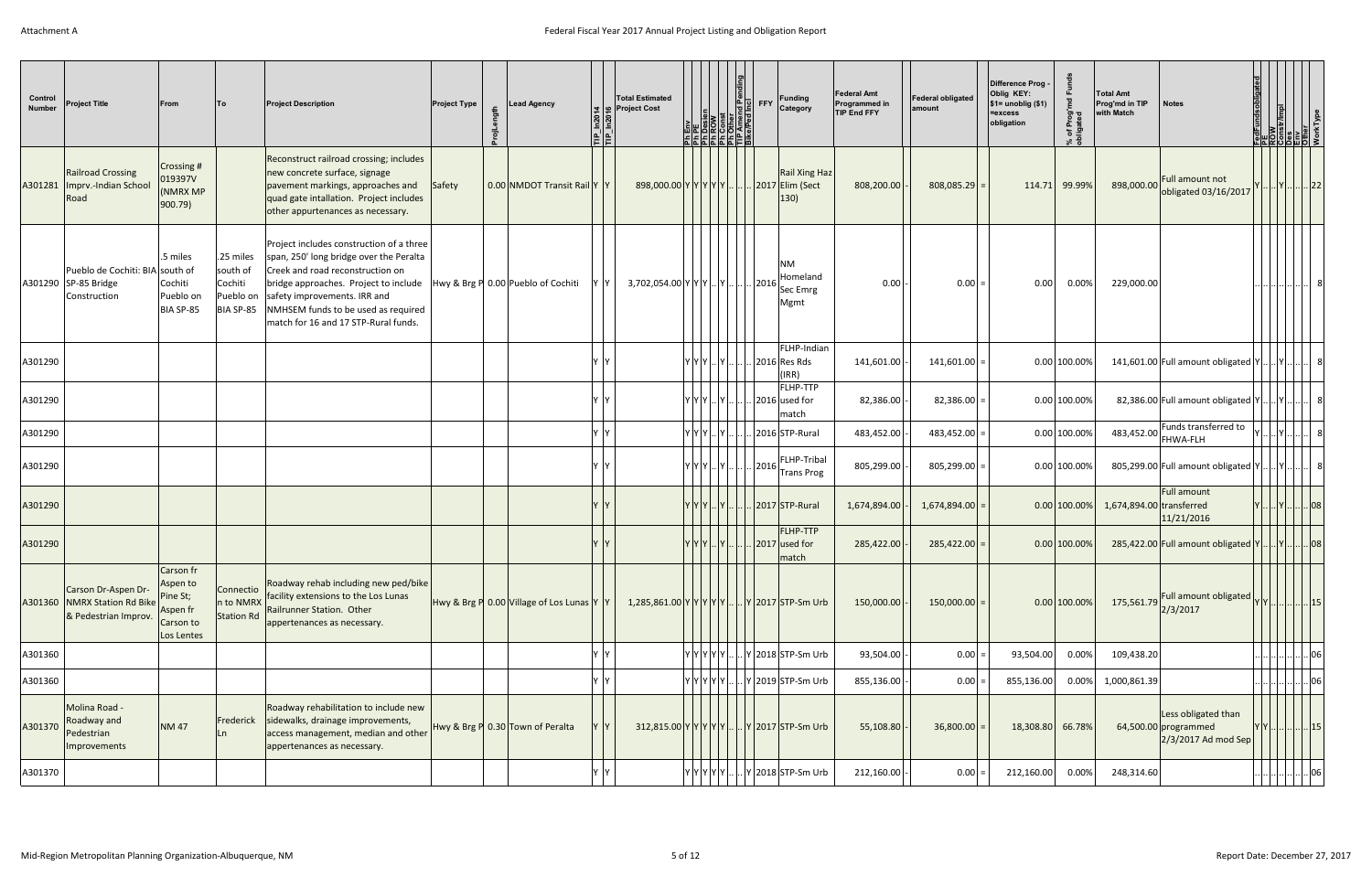| Control<br><b>Number</b> | <b>Project Title</b>                                                 | From                                       | To                              | <b>Project Description</b>                                                                                                                                                                                                                                                                                              | <b>Project Type</b>        |      | <b>Lead Agency</b>                                    | ≟ ן≗ׂ | <b>Total Estimated</b><br><b>Project Cost</b>                                                                                                                                 |     | FFY | <b>Funding</b><br>Category                                                                                                                                               | <b>Federal Amt</b><br>Programmed in<br><b>TIP End FFY</b> | <b>Federal obligated</b><br>amount | Difference Prog -<br>Oblig KEY:<br>$$1=$ unoblig $($1)$<br>=excess<br>obligation | % of Prog'ı<br>obligated | Total Amt<br>Prog'md in TIP<br>with Match | <b>Notes</b>                                                     | <b>istr/Impl</b><br>을  려립합당 정배 |           |                        |
|--------------------------|----------------------------------------------------------------------|--------------------------------------------|---------------------------------|-------------------------------------------------------------------------------------------------------------------------------------------------------------------------------------------------------------------------------------------------------------------------------------------------------------------------|----------------------------|------|-------------------------------------------------------|-------|-------------------------------------------------------------------------------------------------------------------------------------------------------------------------------|-----|-----|--------------------------------------------------------------------------------------------------------------------------------------------------------------------------|-----------------------------------------------------------|------------------------------------|----------------------------------------------------------------------------------|--------------------------|-------------------------------------------|------------------------------------------------------------------|--------------------------------|-----------|------------------------|
| A301390                  | Manzano Expressway<br>Rehabilitation                                 | <b>NM 47 (Rio</b><br>Communitie<br>s Blvd) | South Rio<br>del Oro            | Pavement preservsation and rehab<br>including pavement markings, signage<br>and other appurtenances as necessary.                                                                                                                                                                                                       |                            |      | Hwy & Brg P $\vert 6.47 \vert$ County of Valencia Y Y |       | $2,210,000.00 \mathsf{Y} \mathsf{Y} \mathsf{Y}  \mathsf{Y} $                                                                                                                  |     |     | $.$ 2017 STP-Sm Urb                                                                                                                                                      | 1,836,960.00                                              | 1,836,960.00                       |                                                                                  | 0.00 100.00%             | 2,149,999.94                              | Full amount obligated<br>09/11/2017                              |                                |           | .06                    |
| A301390                  |                                                                      |                                            |                                 |                                                                                                                                                                                                                                                                                                                         |                            |      |                                                       |       | YYY                                                                                                                                                                           |     |     | $2017$ STP-Sm Urb                                                                                                                                                        | 51,264.00                                                 | 51,264.00                          |                                                                                  | $0.00$ 100.00%           | 60,000.00                                 | Full amount obligated<br>2/3/2017                                |                                |           |                        |
|                          | NM 47 & NM 263<br>A301410 Street Lighting,<br>Signage & Markings     |                                            |                                 | Upgrade pavement markings, signage<br>and add street lighting at intersection<br>for visibility issues.                                                                                                                                                                                                                 | Safety                     |      | 0.30 County of Valencia                               |       | 120,000.00 Y Y Y Y                                                                                                                                                            |     |     | . 2017 STP-Sm Urb                                                                                                                                                        | 76,896.00                                                 | 76,896.00                          |                                                                                  | 0.00 100.00%             | 90,000.00                                 | Full amount obligated<br>07/26/2017                              |                                |           |                        |
| A301410                  |                                                                      |                                            |                                 |                                                                                                                                                                                                                                                                                                                         |                            |      |                                                       |       | YIYIYIY                                                                                                                                                                       |     |     | $2017$ STP-Sm Urb                                                                                                                                                        | 25,632.00                                                 | 25,632.00                          |                                                                                  | $0.00$ 100.00%           | 30,000.00                                 | Full amount obligated<br>4/7/2017                                |                                |           |                        |
| A301420                  | Mill Road Signage &<br><b>Pavement Markings</b>                      | <b>NM 116</b>                              | <b>NM 109</b>                   | Pavement preservsation and rehab<br>including pavement markings, signage<br>and other appurtenances as necessary.                                                                                                                                                                                                       | Safety                     |      | 0.94 County of Valencia                               |       | $410,000.00 \mathsf{Y} \mathsf{Y} \mathsf{Y} $ $ \mathsf{Y} $                                                                                                                 |     |     | . 2017 STP-Sm Urb                                                                                                                                                        | 299,040.00                                                | 299,040.00                         |                                                                                  | $0.00$ 100.00%           |                                           | 349,999.99 Full amount obligated Y                               |                                | . Y    21 |                        |
| A301420                  |                                                                      |                                            |                                 |                                                                                                                                                                                                                                                                                                                         |                            |      |                                                       |       | YYY                                                                                                                                                                           | IY. |     | . 2017 STP-Sm Urb                                                                                                                                                        | 51,264.00                                                 | 51,264.00                          |                                                                                  | $0.00$ 100.00%           | 60,000.00                                 | Full amount obligated<br>2/3/2017                                |                                |           |                        |
|                          | Gabaldon Road<br>A301430 Signage & Pavement<br><b>Markings</b>       | East Aragon<br>Rd                          | <b>NM 314</b><br>Frontage<br>Rd | Pavement markings, signage and other<br>appurtenances as necessary.                                                                                                                                                                                                                                                     | Safety                     |      | 2.40 County of Valencia                               |       | 130,000.00 Y Y Y  Y  2017 STP-Sm Urb                                                                                                                                          |     |     |                                                                                                                                                                          | 85,440.00                                                 | 85,440.00                          |                                                                                  | $0.00$ 100.00%           | 100,000.00                                | Full amount obligated<br>9/11/2017                               |                                |           |                        |
| A301430                  |                                                                      |                                            |                                 |                                                                                                                                                                                                                                                                                                                         |                            |      |                                                       |       | Y Y Y                                                                                                                                                                         |     |     | . 2017 STP-Sm Urb                                                                                                                                                        | 25,632.00                                                 | 25,632.00                          |                                                                                  | 0.00 100.00%             | 30,000.00                                 | Full amount obligated<br>2/3/2017                                |                                |           |                        |
| A301443                  | NM 14 Roadway<br>Preservation & Rehab MP 0.0<br>Phase 1              |                                            | MP 2.0                          | Mill and inlay; ADA; multiuse trail;<br>access control; drainage/erosion;<br>evaluation of NM 14/NM536/Frost<br>Road.                                                                                                                                                                                                   | Hwy & Brg P 2.00 NMDOT D-3 |      |                                                       |       | $3,203,961.00 Y Y Y  Y   12017 STP\text{-Flex}$                                                                                                                               |     |     |                                                                                                                                                                          | 371,804.00                                                | 371,804.00                         |                                                                                  | $0.00$ 100.00%           | 435,163.85                                | Full amount obligated<br>9/21/2017                               |                                |           | .  06                  |
| A301443                  |                                                                      |                                            |                                 |                                                                                                                                                                                                                                                                                                                         |                            | 2.00 |                                                       |       | YlYlYl.                                                                                                                                                                       |     |     | NHPP (Non-<br>$\left\vert \frac{1}{2017} \right\vert$ Chargeable)                                                                                                        | 1,531,867.00                                              | 0.00                               | 1,531,867.00                                                                     | 0.00%                    |                                           | Adavanced<br>1,792,915.45 Constructed. Full<br>amount obligated? |                                |           | .106                   |
| A301443                  |                                                                      |                                            |                                 |                                                                                                                                                                                                                                                                                                                         |                            | 2.00 |                                                       |       | YYY.Y                                                                                                                                                                         |     |     | 2018 STP-Flex                                                                                                                                                            | 640,800.00                                                | 0.00                               | 640,800.00                                                                       | 0.00%                    | 749,999.98                                |                                                                  |                                |           | $\frac{1}{2}$ 06<br>06 |
| A301443                  |                                                                      |                                            |                                 |                                                                                                                                                                                                                                                                                                                         |                            | 2.00 |                                                       | Y     | $YY Y $ . $Y$                                                                                                                                                                 |     |     | 2018 STP-Rural                                                                                                                                                           | 192,993.00                                                | $0.00 =$                           | 192,993.00                                                                       | 0.00%                    | 225,881.31                                |                                                                  |                                |           |                        |
| A301460                  | <b>West Medowlark</b><br>Roadway and<br>Intersection<br>Improvements | Municipal                                  |                                 | Construct a two-lane roadway with<br>traffic calming features, including<br>Intersectio   medians, drainage facilities and<br>Boundary at  n at Loma  intersection improvements. Project<br>Rio Rancho Larga Road also includes construction of bike/ped<br>and equestrian trails and other<br>appurtenances as needed. | Safety                     |      | 0.67 Village of Corrales                              | IY IY | 700,333.00 $\vert \mathsf{Y} \vert \mathsf{Y} \vert \mathsf{Y} \vert \mathsf{Y} \vert \mathsf{Y} \vert \cdot \vert \mathsf{Y} \vert \mathsf{Y} \vert 2016 \vert \text{Natch}$ |     |     | local Non-                                                                                                                                                               | 0.00                                                      | $0.00 =$                           | 0.00                                                                             | 0.00%                    | 78,333.00                                 |                                                                  |                                |           |                        |
| A301460                  |                                                                      |                                            |                                 |                                                                                                                                                                                                                                                                                                                         |                            |      |                                                       | ΛV    |                                                                                                                                                                               |     |     | Y Y Y Y Y  Y Y 2016 MAP                                                                                                                                                  | 0.00                                                      | 0.00                               | 0.00                                                                             | 0.00%                    | 235,000.00                                | Full amount obligated<br>01/19/2016                              |                                |           |                        |
| A301460                  |                                                                      |                                            |                                 |                                                                                                                                                                                                                                                                                                                         |                            |      |                                                       | Y Y   |                                                                                                                                                                               |     |     | $ Y Y Y Y Y  Y Y 2016 STP-U$                                                                                                                                             | 57,245.00                                                 | $57,245.00 =$                      |                                                                                  | 0.00 100.00%             | 67,000.00                                 | Full amount obligated<br>01/19/2016                              |                                |           |                        |
| A301460                  |                                                                      |                                            |                                 |                                                                                                                                                                                                                                                                                                                         |                            |      |                                                       |       |                                                                                                                                                                               |     |     | Υ Υ Υ Υ Υ  Υ Υ  2017 STP-U                                                                                                                                               | 273,408.00                                                | 0.00                               | 273,408.00                                                                       | 0.00%                    | 319,999.99                                | Funding was not<br>obligated in FFY 2017                         |                                |           | 21                     |
| A301460                  |                                                                      |                                            |                                 |                                                                                                                                                                                                                                                                                                                         |                            |      |                                                       | / IY  |                                                                                                                                                                               |     |     | $\vert \mathbf{v} \vert \mathbf{v} \vert \mathbf{v} \vert \mathbf{v} \vert \mathbf{v} \vert  \vert \mathbf{v} \vert \mathbf{v} \vert$ 2018 $\vert \mathbf{0}$ Chargeable | 0.00                                                      | 0.00                               | 0.00                                                                             | 0.00%                    | 0.00                                      |                                                                  |                                |           | . 21                   |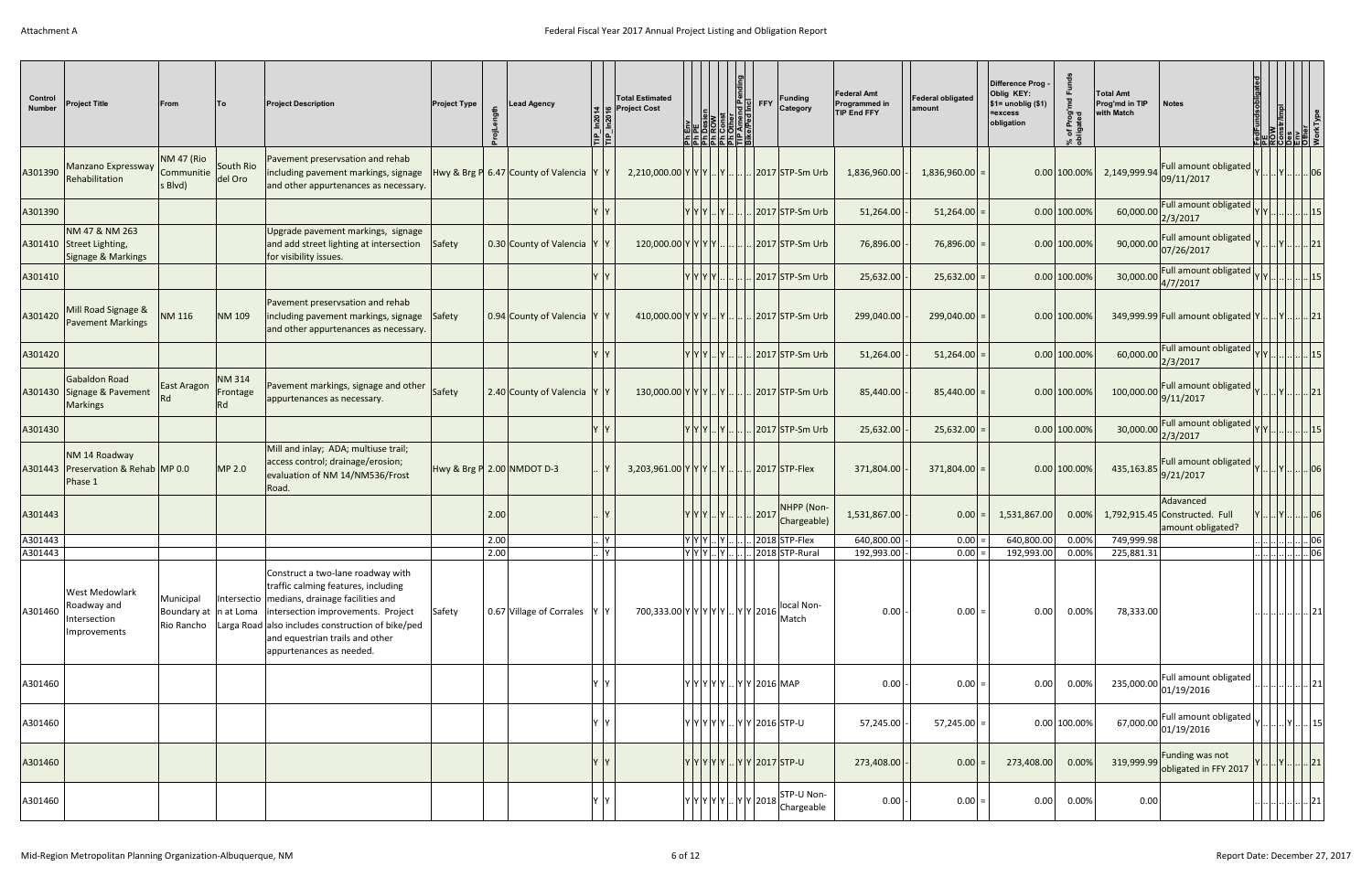| Control<br><b>Number</b> | <b>Project Title</b>                                                                 | From                                                          | To                                                   | <b>Project Description</b>                                                                                                                                                                                                | <b>Project Type</b> | <b>Lead Agency</b>                            | "⊫" | <b>Total Estimated</b><br>Project Cost |                     | <b>DENTIFY</b><br>BENDENTEY<br>BENDENTEY | <b>Funding</b><br>Category                                      | <b>Federal Amt</b><br>Programmed in<br><b>TIP End FFY</b> | <b>Federal obligated</b><br>lamount | Difference Prog -<br>Oblig KEY:<br>$$1=$ unoblig $($1)$<br>=excess<br>obligation | % of Prog'r<br>obligated | Total Amt<br>Prog'md in TIP<br>with Match | <b>Notes</b>                                                               | FedFundsobi<br>  RDM<br>  Constr/Imp <br>  Des<br>  MorkType<br>  WorkType |       |
|--------------------------|--------------------------------------------------------------------------------------|---------------------------------------------------------------|------------------------------------------------------|---------------------------------------------------------------------------------------------------------------------------------------------------------------------------------------------------------------------------|---------------------|-----------------------------------------------|-----|----------------------------------------|---------------------|------------------------------------------|-----------------------------------------------------------------|-----------------------------------------------------------|-------------------------------------|----------------------------------------------------------------------------------|--------------------------|-------------------------------------------|----------------------------------------------------------------------------|----------------------------------------------------------------------------|-------|
|                          | 2nd Street/Valle del<br>A301521 Oro Access<br>Improvements                           | Valle del Oro<br>Entrance<br>north of<br>Sandia Salida<br>Rd. | Mountain<br>View<br>y School<br>north of<br>Shirk Ln | Reconstruct roadway with drainage,<br>Elementar curb, gutter, sidewalks, multi-use trail,<br>lighting, signage and realignment of the<br>Desert Rd intersection.                                                          | Hwy & Brg P 0.00    | County of<br>Bernalillo                       | Y Y | 12,500,000.00 $ Y Y Y Y  $ $ Y $ 2016  |                     |                                          | FLAP-<br>Federal<br>Lands<br>Access                             | 635,200.00                                                | 635,200.00                          |                                                                                  | $0.00$ 100.00%           |                                           | 635,200.00 Full amount obligated Y                                         | . Y 15 I                                                                   |       |
| A301521                  |                                                                                      |                                                               |                                                      |                                                                                                                                                                                                                           |                     |                                               |     |                                        | Υ Υ Υ Υ Υ   Υ  2017 |                                          | <b>FLAP-</b><br>Federal<br>Lands<br>Access                      | 9,164,800.00                                              | 9,164,800.00                        |                                                                                  | $0.00$ 100.00%           |                                           |                                                                            |                                                                            |       |
| A301540                  | Santo Domingo Multi-<br>Use Trail Segment 1                                          | Cattle grd E.<br>of Mateo<br>Overpass                         | Station<br>68+93.91<br>(Trading<br>Post)             | Construct a multi-use trail. Project<br>includes lighting improvements,<br>signage and markings & other<br>appurtenances as needed. (TTP funds<br>used for required match.)                                               | Bike/Ped            | Pueblo of Santo<br>0.00<br>Domingo            |     |                                        |                     |                                          | $341,898.00 Y Y Y  Y  V 2017 TAP-Rural$                         | 149,695.00                                                | 149,695.00                          |                                                                                  | 0.00 100.00%             | 149,695.00                                | Full amount obligated<br>9/22/2017                                         |                                                                            | .  28 |
| A301540                  |                                                                                      |                                                               |                                                      |                                                                                                                                                                                                                           |                     |                                               |     |                                        |                     |                                          | FLHP-TTP<br>$ Y Y Y $ $ Y $ $ Y $ 2017 used for<br>match        | 25,510.00                                                 | 25,510.00                           |                                                                                  | $0.00$ 100.00%           |                                           |                                                                            |                                                                            |       |
| A301540                  |                                                                                      |                                                               |                                                      |                                                                                                                                                                                                                           |                     |                                               |     |                                        |                     |                                          | $ Y Y Y $ $ Y $ $ Y $ 2017 TAP-Rural                            | 142,422.00                                                | 142,422.00                          |                                                                                  | 0.00 100.00%             | 142,422.00                                | Full amount obligated<br>9/22/2017                                         |                                                                            | . 21  |
| A301540                  |                                                                                      |                                                               |                                                      |                                                                                                                                                                                                                           |                     |                                               |     |                                        |                     |                                          | <b>FLHP-TTP</b><br>$ Y Y Y $ $ Y $ $ Y $ 2017 used for<br>match | 24,271.00                                                 | $24,271.00$ :                       |                                                                                  | 0.00 100.00%             |                                           | 24,271.00 Full amount obligated Y                                          | $. Y .$ $. 21 $                                                            |       |
| A301542                  | Santo Domingo Multi-<br>Use Trail Segment 2                                          | Access road Santo<br>to baseball<br>fields                    | End of<br>Domingo<br>Multi-Use                       | Design segment 2 of the multi-use trail.<br>Project includes signage, markings, rail<br>crossing improvements, intersection<br>improvements, and other<br>Trail Seg. 1   appurtenances as needed.                         | Bike/Ped            | Pueblo of Santo<br>0.00<br>Domingo            | Y Y |                                        |                     |                                          | 126,500.00 Y Y Y  Y 2016 TAP-Flex                               | 76,896.00                                                 | 76,896.00                           |                                                                                  | $0.00$ 100.00%           | 90,000.00                                 | Full amount obligated<br>03/16/2016                                        |                                                                            |       |
| A301542                  |                                                                                      |                                                               |                                                      |                                                                                                                                                                                                                           |                     |                                               |     |                                        |                     |                                          |                                                                 | $31,186.00$ -                                             | 31,186.00                           |                                                                                  | $0.00$ 100.00%           |                                           | 31,186.00 Full amount obligated $\vert \mathsf{Y} \vert \mathsf{Y} \vert $ |                                                                            |       |
| A301542                  |                                                                                      |                                                               |                                                      |                                                                                                                                                                                                                           |                     |                                               |     |                                        |                     |                                          | FLHP-TTP<br>$\left  \right $ . Y 2017 used for<br>match         | 5,314.00                                                  | 5,314.00                            |                                                                                  | 0.00 100.00%             | 5,314.00                                  | Full amount obligated<br>6/23/2017                                         |                                                                            | .  15 |
| A301543                  | Santo Domingo<br>Pedestrian Trail<br>through Concrete Box Overpass<br>Culvert (SR22) | (SP88) West Cattle<br>of Mateo                                | (SP88)<br>Guard E o<br>Mateo<br>Overpass             | Design , plan & constr. a pedestrian<br>walkway through existing concrete box<br>culvert and other appurtenances as<br>needed. Project includes State Local<br>Gov. Road Funds (\$75,000 + \$25,000<br>Match in FFY 2016) | Bike/Ped            | Pueblo of Santo<br>$\vert 0.00 \vert$ Domingo | ΥY  |                                        |                     |                                          | 195,886.00 Y Y Y  Y  2016 TAP-Flex                              | 21,360.00                                                 | 21,360.00                           |                                                                                  | 0.00 100.00%             | 25,000.00                                 | Full amount obligated<br>03/16/2016                                        | Y    15                                                                    |       |
| A301543                  |                                                                                      |                                                               |                                                      |                                                                                                                                                                                                                           |                     |                                               |     |                                        | $Y[Y Y]$ .          |                                          | . 2017 TAP-Rural                                                | 47,846.00                                                 | $47,846.00$ :                       |                                                                                  | $0.00$ 100.00%           | 55,999.53                                 | Full amount obligated<br>9/12/2017                                         |                                                                            | 28    |
|                          | NM 347 Paseo del<br>A301570 Volcan ROW<br>Acquisition                                | $I-40$                                                        | <b>US 550</b>                                        | ROW acquisition for the PDV Cooridor.<br>(Old CN 2607)                                                                                                                                                                    |                     | Capacity Prd 0.00 NMDOT D-3                   |     | 2,463,000.00                           |                     |                                          | . 2017 STP-Flex                                                 | 854,400.00                                                | 854,400.00                          |                                                                                  | 0.00 100.00%             | 999,999.97                                | Full amount obligated<br>8/11/2017                                         |                                                                            |       |
| A301790                  | Coors Blvd and Blake   Approx 500'<br>Rd.Intersection                                | West of                                                       |                                                      | Reconstruct intersection while tying<br>Isleta Drain into adjacent infrastructure. Project                                                                                                                                | Safety              | 0.25 County of                                |     | 900,000.00 Y Y Y Y Y Y  .              |                     |                                          | Y 2016 HSIP                                                     | 270,000.00                                                | $270,000.00$ =                      |                                                                                  | $0.00$ 100.00%           |                                           | Full amount obligated<br>$300,000.00\Big \frac{02}{02/04/2016}\Big $       |                                                                            |       |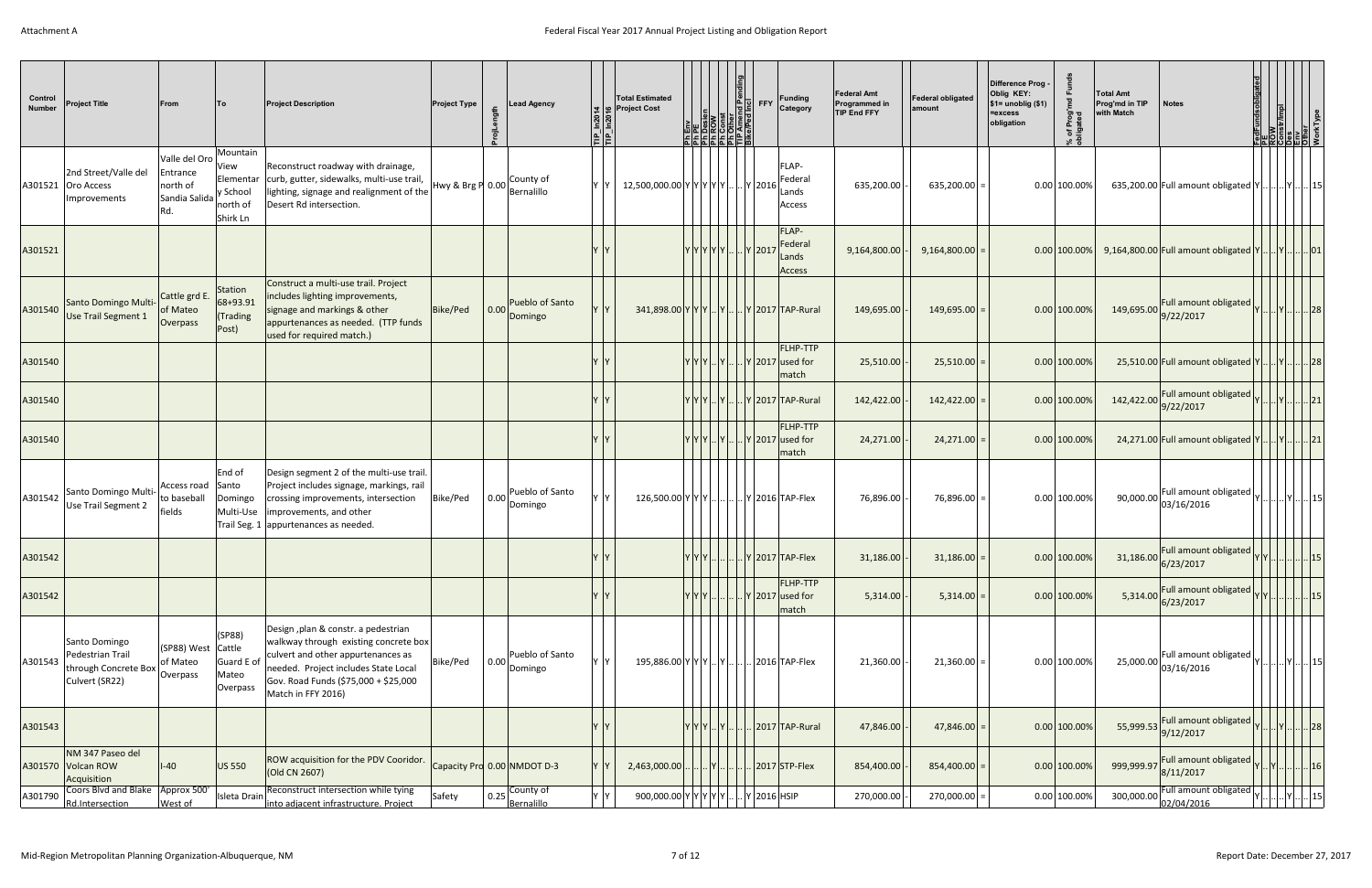| Control<br><b>Number</b> | <b>Project Title</b>                          | From                                                     | To             | <b>Project Description</b>                                                                                                                                                                                         | <b>Project Type</b>      | <b>Lead Agency</b>                             | ≟ ≞ַ' | <b>Total Estimated</b><br><b>Project Cost</b> |             | $\frac{ \mathsf{R}  \mathsf{R} }{ \mathsf{R}  \mathsf{R} }$ FFY     | <b>Funding</b><br>Category              | <b>Federal Amt</b><br><b>Programmed in</b><br><b>TIP End FFY</b> | <b>Federal obligated</b><br>lamount | Difference Prog -<br>Oblig KEY:<br>$$1=$ unoblig $($1)$<br>=excess<br>obligation | % of Prog'<br>obligated | Total Amt<br>Prog'md in TIP<br>with Match | <b>Notes</b>                                                                                           | str/Impl<br>E KOLO |        |
|--------------------------|-----------------------------------------------|----------------------------------------------------------|----------------|--------------------------------------------------------------------------------------------------------------------------------------------------------------------------------------------------------------------|--------------------------|------------------------------------------------|-------|-----------------------------------------------|-------------|---------------------------------------------------------------------|-----------------------------------------|------------------------------------------------------------------|-------------------------------------|----------------------------------------------------------------------------------|-------------------------|-------------------------------------------|--------------------------------------------------------------------------------------------------------|--------------------|--------|
| A301790                  |                                               |                                                          |                |                                                                                                                                                                                                                    |                          |                                                |       |                                               |             | $ \mathsf{Y} \mathsf{Y} \mathsf{Y} \mathsf{Y} $ $ \mathsf{Y} $ 2017 | Safety<br>(HSIP)                        | 540,000.00                                                       | 540,000.00                          |                                                                                  | $0.00$ 100.00%          | 600,000.00                                | Full amount obligated<br>9/22/2017                                                                     |                    | 21     |
| A301860                  | <b>AMPA Wide Bike</b><br><b>Share Program</b> | <b>Various</b><br>Locations                              |                | Install bike share kiosks and rental<br>bikes in multiple locations throughout<br>central city at locations to be<br>determined. Note: local match will be<br>used for environmental and design.                   | Bike/Ped                 | 0.00 Rio Metro Transit<br><b>Dist</b>          |       | 600,725.00                                    |             |                                                                     | .   Y  Y  2017 TAP-Lg Urb               | 513,259.00                                                       | 513,259.00                          |                                                                                  | $0.00$ 100.00%          | 600,724.47                                | Full amount obligated<br>4/26/2017                                                                     |                    | .  28  |
| A301870                  | <b>Lisbon Channel Trail</b><br>Improvements   | Approx. 500<br>feet north of Tarpon<br>Southern<br>Blvd. | Ave.           | Install approximately 0.8 miles of<br>pedestrian trail along Lisbon Channel in<br>Rio Rancho. Design funds \$147,333.00)<br>will be utilized as soft match for<br>construction per NMDOT and SSCAFCA<br>agreement. | Bike/Ped                 | 0.00 SSCAFCA                                   |       | 734,559.00 Y Y Y  Y  Y 2017 TAP-Lg Urb        |             |                                                                     |                                         | 542,168.07                                                       | 542,168.00                          |                                                                                  | $0.07$ 100.00%          | 634,559.99                                | Full amount obligated<br>9/22/2017                                                                     | Y    28            |        |
| A301930                  | TTP- Pueblo de<br> Cochiti                    |                                                          |                | Various multimodal transportation<br>projects & activities. For project<br>specific information contact the tribal<br>government office.                                                                           |                          | Hwy & Brg P 0.00 Pueblo of Cochiti             |       | 2,243,872.00                                  |             | .  2017                                                             | <b>FLHP-Tribal</b><br><b>Trans Prog</b> | 186,519.00                                                       | 186,519.00                          |                                                                                  | $0.00$ 100.00%          | 186,519.00                                |                                                                                                        |                    | 06     |
|                          | A301940 TTP-Pueblo of Isleta                  |                                                          |                | Various multimodal transportation<br>projects & activities. For project<br>specific information contact the tribal<br>government office.                                                                           |                          | Hwy & Brg P 0.00 Pueblo of Isleta              |       | 7,489,410.00                                  | .         Y | 2017                                                                | FLHP-Tribal<br><b>Trans Prog</b>        | 1,386,265.98                                                     | 1,386,265.00                        |                                                                                  | 0.98 100.00%            | 1,386,265.98                              |                                                                                                        |                    | 06     |
| A301960                  | <b>TTP-Pueblo of San</b><br><b>Felipe</b>     |                                                          |                | Various multimodal transportation<br>projects & activities. For project<br>specific information contact the tribal<br>government office.                                                                           | Hwy & Brg P 0.00 Felipe  | Pueblo of San                                  |       | 4,319,790.00                                  |             | .  2017                                                             | FLHP-Tribal<br><b>Trans Prog</b>        | 719,965.00                                                       | 719,965.00                          |                                                                                  | $0.00$ 100.00%          | 719,965.00                                |                                                                                                        |                    | .06    |
|                          | A301970 TTP-Pueblo of Sandia                  |                                                          |                | Various multimodal transportation<br>projects & activities. For project<br>specific information contact the tribal<br>government office.                                                                           |                          | Hwy & Brg P 0.00 Pueblo of Sandia              |       | 1,616,844.00                                  |             | .            Y         2017                                         | <b>FLHP-Tribal</b><br><b>Trans Prog</b> | 269,474.00                                                       | 269,474.00                          |                                                                                  | $0.00$ 100.00%          | 269,474.00                                |                                                                                                        |                    | . 06   |
| A301980                  | <b>TTP-Pueblo of Santa</b>                    |                                                          |                | Various multimodal transportation<br>projects & activities. For project<br>specific information contact the tribal<br>government office.                                                                           | Hwy & Brg P 0.00         | Pueblo of Santa                                |       | 1,634,700.00                                  |             | 2017                                                                | FLHP-Tribal<br><b>Trans Prog</b>        | 272,450.00                                                       | $272,450.00$ =                      |                                                                                  | 0.00 100.00%            | 272,450.00                                |                                                                                                        |                    | $.$ 06 |
| A301990                  | <b>TTP-Pueblo of Santo</b><br>Domingo         |                                                          |                | Various multimodal transportation<br>projects & activities. For project<br>specific information contact the tribal<br>government office.                                                                           | Hwy & Brg P 0.00 Domingo | Pueblo of Santo                                |       | $4,242,478.00$ .                              |             | .  2017                                                             | FLHP-Tribal<br><b>Trans Prog</b>        | $581,742.00$ -                                                   | 581,742.00                          |                                                                                  | $0.00$ 100.00%          | 581,742.00                                |                                                                                                        |                    | .06    |
| A302010                  | South Bosque Loop<br>Ditch Crossing           | South<br>Bosque Loop Loop                                | West<br>Bosque | Design and reconstruction of existing<br>culvert ditch crossing on multi-use<br>path. Project includes guard<br>rail/fencing and other appurtenances<br>as needed.                                                 | Bike/Ped                 | Village of Bosque<br>$  0.00  _{\text{Farms}}$ | Y Y   | 130,000.00 Y Y Y  Y  Y 2016 TAP-Flex          |             |                                                                     |                                         | 14,439.00                                                        | $14,439.00$ =                       |                                                                                  | 0.00 100.00%            | 16,900.00                                 | Full amount obligated<br>01/19/2016                                                                    |                    |        |
| A302010                  |                                               |                                                          |                |                                                                                                                                                                                                                    |                          |                                                |       |                                               |             |                                                                     | Y Y Y  Y   Y  2017 TAP-Sm Urb           | 96,633.00                                                        | 96,633.00                           |                                                                                  | 0.00 100.00%            |                                           | 113,100.42 Full amount obligated $\left  \frac{\text{Full amount obtained}}{\text{9/11/2017}} \right $ | $Y$ $Y$ $.98$      |        |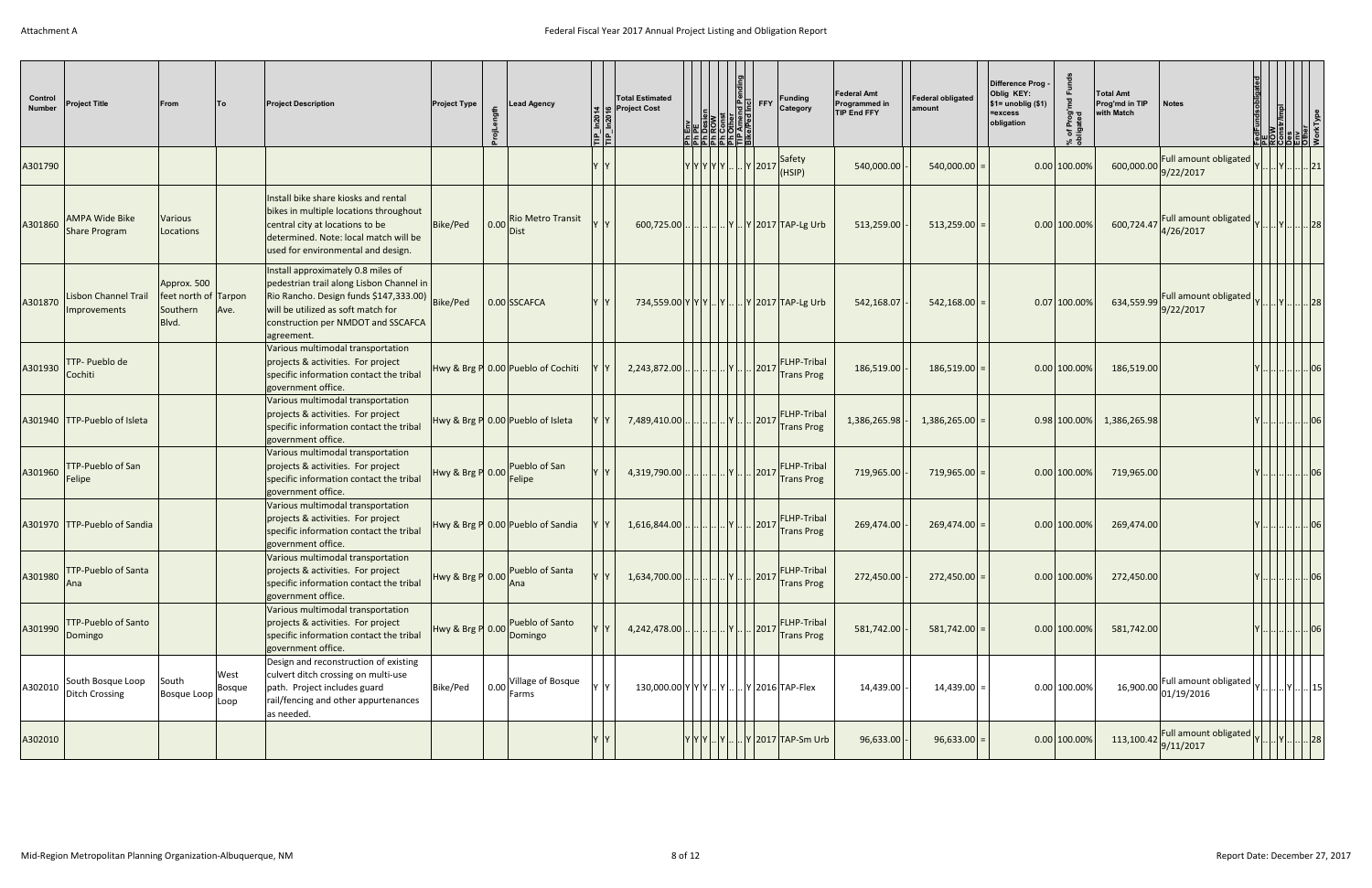| Control<br><b>Number</b> | <b>Project Title</b>                                                             | From                                                                                     | <b>ITo</b>                                                                   | <b>Project Description</b>                                                                                                                                                                                                    | <b>Project Type</b> | <b>Lead Agency</b>                                   | 이로 | <b>Total Estimated</b><br><b>Project Cost</b>                           |     | ia Pen               | Funding<br><b>FFY</b><br>Category                                                                                                                                                 |               | <b>Federal Amt</b><br>Programmed in<br><b>TIP End FFY</b> | <b>Federal obligated</b><br>amount | Difference Prog -<br>Oblig KEY:<br>$$1=$ unoblig $($1)$<br>=excess<br>obligation | % of Prog'r<br>obligated | <b>Total Amt</b><br>Prog'md in TIP<br>with Match | <b>Notes</b>                                                                                           | .OW<br>onstr/lmpl<br> 링쿄  정  업플링 |                     |    |
|--------------------------|----------------------------------------------------------------------------------|------------------------------------------------------------------------------------------|------------------------------------------------------------------------------|-------------------------------------------------------------------------------------------------------------------------------------------------------------------------------------------------------------------------------|---------------------|------------------------------------------------------|----|-------------------------------------------------------------------------|-----|----------------------|-----------------------------------------------------------------------------------------------------------------------------------------------------------------------------------|---------------|-----------------------------------------------------------|------------------------------------|----------------------------------------------------------------------------------|--------------------------|--------------------------------------------------|--------------------------------------------------------------------------------------------------------|----------------------------------|---------------------|----|
| A302050                  | <b>Unser Blvd/Central</b><br>Ave. Intersection and<br>Approaches<br>Improvements | Unser Blvd.<br>fr Fredrick<br>Lane approx. 900 feet<br>400 feet<br>north of<br>Sarracino | Central<br>Ave. fr.<br>Approx.<br>west of<br>Unser to<br>approx.<br>75th St. | Complete a uniform 4/6 lane facility<br>and implement multimodal<br>improvements. Local design funds may<br>be used as soft match.                                                                                            |                     | $Hwy & Brg P 0.40 \text{City of}$<br>Albuquerque-DMD |    | $6,000,000.00 \mathsf{Y} \mathsf{Y} \mathsf{Y}  \mathsf{Y}  $           |     |                      | . 2017 STP-U                                                                                                                                                                      |               | 1,936,815.00                                              | $1,936,815.00$ =                   |                                                                                  |                          | $0.00 100.00\% $ 2,266,871.42                    | Full amount obligated<br>9/22/2017                                                                     |                                  | $Y$ 03              |    |
| A302050                  |                                                                                  |                                                                                          |                                                                              |                                                                                                                                                                                                                               |                     |                                                      |    |                                                                         | YYY | Y  2017              | Funds                                                                                                                                                                             | Local Bond    | 0.00                                                      | $0.00$ =                           | $0.00\,$                                                                         |                          | $0.00\%$ 2,187,621.00                            |                                                                                                        |                                  |                     | 03 |
| A302050                  |                                                                                  |                                                                                          |                                                                              |                                                                                                                                                                                                                               |                     |                                                      |    |                                                                         |     | lylylyl Y            | $.$ 2017 STP-Flex                                                                                                                                                                 |               | 1,320,482.00                                              | 1,320,482.00                       |                                                                                  |                          | $0.00 100.00\% $ 1,545,507.91                    | Full amount obligated $\vert \sqrt{\vert}$<br>9/22/2017                                                |                                  |                     |    |
| A302070                  | Manzanita Mountains Cibola<br><b>Motorized Trail</b><br>System<br>Improvements   | Manzanita<br>Mountains,<br>National<br>Forest,<br>Sandia<br>Ranger<br>District           |                                                                              | Rehabilitation, relocation, and addition<br>of motorized, multiuse trails on the<br>Sandia Ranger District.                                                                                                                   | Bike/Ped            | 0.00 US Forest Service                               |    | $50,344.00$                                                             |     | Y Y  Y  2017         | Rec. Trails<br>Prog.                                                                                                                                                              |               | 43,014.00                                                 | 43,014.00                          |                                                                                  | $0.00$ 100.00%           | 50,344.10                                        | Full amount obligated $\vert \mathsf{v} \vert  \vert  \vert  \vert \mathsf{v} \vert$ 44  <br>4/25/2017 |                                  |                     |    |
| A302110                  | Rail Corridor<br>Pedestrian Safety<br>Improvements Phase                         | Lucero Ave. north of                                                                     | $1/2$ mile<br>US 550                                                         | Construct at-grade pedestrian crossings<br>and multi-use trail with barrier fencing<br>and other appurtenances as needed.<br>This CN includes PE, ROW & Utilities for<br>A302111. St Cap Outlay used for CMAQ-<br>Flex match. | Safety              | 0.00 Town of Bernalillo                              |    | 782,022.00 Y Y Y Y Y Y  Y 2017                                          |     |                      | Outlay                                                                                                                                                                            | State Capital | 0.00                                                      | $0.00$ =                           | 0.00                                                                             | 0.00%                    | 120,000.00                                       |                                                                                                        |                                  |                     |    |
| A302110                  |                                                                                  |                                                                                          |                                                                              |                                                                                                                                                                                                                               |                     |                                                      |    |                                                                         |     |                      | $ \mathbf{y} \mathbf{y} \mathbf{y} \mathbf{y} $ $ \mathbf{y} $ 2017 $ \mathbf{v} $ outlay                                                                                         | State Capital | 0.00                                                      | $0.00$ =                           | 0.00                                                                             | $0.00\%$                 | 20,000.00                                        |                                                                                                        |                                  |                     | 43 |
| A302110                  |                                                                                  |                                                                                          |                                                                              |                                                                                                                                                                                                                               |                     |                                                      |    |                                                                         |     |                      | $\left \mathsf{Y}\right \mathsf{Y}\left \mathsf{Y}\right \mathsf{Y}\left \right .\left \mathsf{Y}\right $ 2017 $\left \mathsf{State\ Capital}\right \left \mathsf{Output}\right $ |               | 0.00                                                      | 0.00                               | 0.00                                                                             | 0.00%                    | 10,000.00                                        |                                                                                                        |                                  |                     | 16 |
| A302110                  |                                                                                  |                                                                                          |                                                                              |                                                                                                                                                                                                                               |                     |                                                      |    |                                                                         |     | Y Y Y Y Y            | $\left  \right $ 2017 CMAQ-Flex                                                                                                                                                   |               | 540,000.00                                                | 540,000.00                         |                                                                                  | $0.00$ 100.00%           | 632,022.45                                       | Full amount obligated<br>9/12/2017                                                                     |                                  |                     | 21 |
| TA00057                  | ABQ Ride - Vehicles & ABQ Ride<br>Equip. Purchase                                | System Wide                                                                              |                                                                              | Acquire buses and associated<br>equipment including fare boxes, debt<br>service and manufacturing inspections.                                                                                                                | <b>Transit</b>      | City of<br>0.00 Albuquerque-ABQ<br>Ride              |    | $5,625,904.00$ .                                                        |     |                      | <b>FTA 5307</b><br> 2017<br>(Urban)                                                                                                                                               |               | 3,632,000.00                                              | $3,632,000.00$ =                   |                                                                                  |                          |                                                  | 0.00 100.00% 4,375,904.00 Full amount obligated Y                                                      |                                  |                     |    |
| TA00057                  |                                                                                  |                                                                                          |                                                                              |                                                                                                                                                                                                                               |                     |                                                      |    |                                                                         |     |                      | <b>FTA 5339</b><br>2017 (MAP-21<br>Bus/Facil)                                                                                                                                     |               | 1,000,000.00                                              | $1,000,000.00$ =                   |                                                                                  | 0.00 100.00%             |                                                  | 1,250,000.00 Full amount obligated $ Y $                                                               |                                  | $.  .  .  .  Y $ 23 |    |
| TA00080                  | ABQ Ride - Park &<br><b>Ride: Facility</b><br>Development<br>(Placeholder)       | <b>ABQ Ride</b><br>Service Area locations                                                | various                                                                      | Develop park & ride facilities at various<br>locations. Includes design, ROW, Env., Transit<br>& Construction.                                                                                                                |                     | City of<br>0.00 Albuquerque-ABQ<br>Ride              |    | $1,250,000.00 \mathsf{Y} \mathsf{Y} \mathsf{Y} \mathsf{Y} \mathsf{Y}$ . |     |                      | <b>FTA 5307</b><br> 2017<br>$ $ (Urban)                                                                                                                                           |               | 500,000.00                                                | $500,000.00$ =                     |                                                                                  | 0.00 100.00%             |                                                  | 625,000.00 Full amount obligated Y                                                                     |                                  | . Y 23              |    |
| TA00097                  | ABQ Ride - Transit<br><b>Enhancements (FY</b><br>2017 Allocation)                | ABQ Ride<br>Service Area                                                                 |                                                                              | Construct bus shelters, landscaping,<br>bike/ped access, signage, public art.                                                                                                                                                 | Transit             | City of<br>0.00 Albuquerque-ABQ<br>Ride              |    | 130,750.00                                                              |     | Y  Y     Y         . | <b>FTA 5307</b><br>$\lfloor 2017$<br>$ $ (Urban)                                                                                                                                  |               | 104,000.00                                                | 104,000.00                         |                                                                                  | $0.00$ 100.00%           |                                                  | 130,000.00 Full amount obligated Y     Y 23                                                            |                                  |                     |    |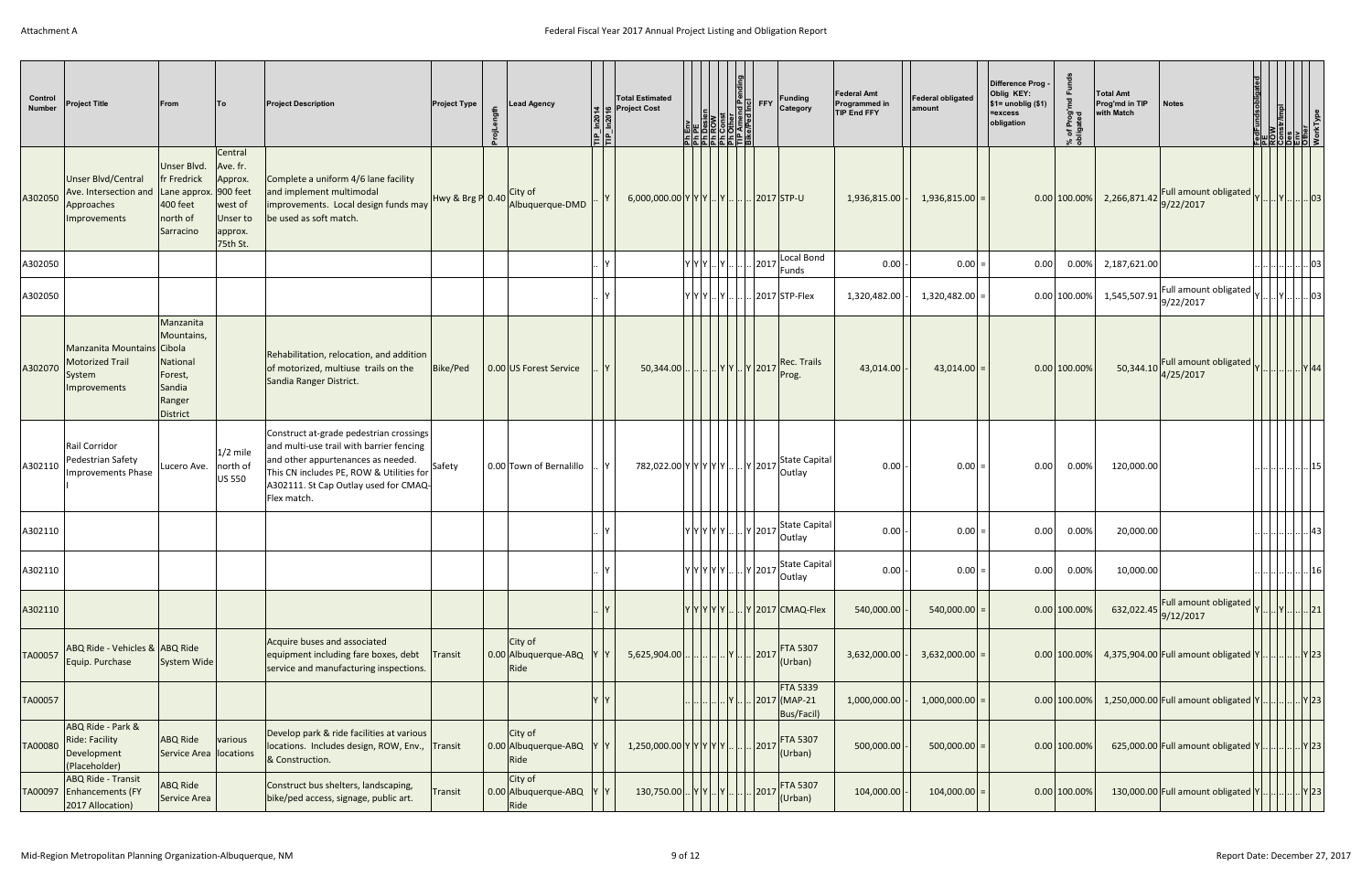| Control<br><b>Number</b> | <b>Project Title</b>                                                          | From                                                       | To                                     | <b>Project Description</b>                                                                                                                                                                                                                                   | <b>Project Type</b> |                     | <b>Lead Agency</b>              | <b>Total Estimated</b><br><b>Project Cost</b>        |                       | <b>Funding</b><br><b>FFY</b><br>Category        | <b>Federal Amt</b><br><b>Programmed in</b><br><b>TIP End FFY</b> | <b>Federal obligated</b><br>lamount | <b>Difference Prog-</b><br>Oblig KEY:<br>$$1=$ unoblig $($1)$<br>=excess<br>obligation | % of Prog'r<br>obligated | Total Amt<br>Prog'md in TIP<br>with Match | <b>Notes</b>                                       |      |                        |              |
|--------------------------|-------------------------------------------------------------------------------|------------------------------------------------------------|----------------------------------------|--------------------------------------------------------------------------------------------------------------------------------------------------------------------------------------------------------------------------------------------------------------|---------------------|---------------------|---------------------------------|------------------------------------------------------|-----------------------|-------------------------------------------------|------------------------------------------------------------------|-------------------------------------|----------------------------------------------------------------------------------------|--------------------------|-------------------------------------------|----------------------------------------------------|------|------------------------|--------------|
| TA00110 Planning         | ABQ Ride - Transit<br>(Placeholder)                                           | <b>ABQ Ride</b><br>System Wide                             |                                        | Facilities & Operations Planning.<br>Includes short, medium and long range Transit<br>planning activities.                                                                                                                                                   |                     | Ride                | City of<br>0.00 Albuquerque-ABQ | 9,000,000.00                                         |                       | <b>FTA 5307</b><br> 2017<br>(Urban)             | 3,600,000.00                                                     | 3,600,000.00                        |                                                                                        | $0.00$ 100.00%           |                                           | 4,500,000.00 Full amount obligated Y               |      |                        | . Y 27       |
|                          | ABQ Ride - Transit<br>TA00137 Technology Upgrade<br>(FY 2017 Allocation)      | <b>ABQ Ride</b><br>System Wide                             |                                        | Rehabilitate, upgrade and expand<br>transit technologies.                                                                                                                                                                                                    | <b>Transit</b>      | Ride                | City of<br>0.00 Albuquerque-ABQ | 625,000.00                                           |                       | <b>FTA 5307</b><br>. 2017<br>(Urban)            | 500,000.00                                                       | 500,000.00                          |                                                                                        | $0.00$ 100.00%           |                                           | 625,000.00 Full amount obligated Y                 |      | Y 23                   |              |
|                          | <b>ABQ Ride - Transit</b><br>TA00140 Facility Rehabilitation<br>(Placeholder) | <b>ABQ Ride</b><br>System Wide                             |                                        | Rehabilitate & Remodel Transit<br>Facilities. New CN will be issued for<br>each FY as needed.                                                                                                                                                                | Transit             | Ride                | City of<br>0.00 Albuquerque-ABQ | $3,125,000.00 \text{Y} \text{Y} \text{Y} \text{Y} .$ |                       | FTA 5307<br> 2017<br>(Urban)                    | 500,000.00                                                       | 500,000.00                          |                                                                                        | $0.00$ 100.00%           |                                           | 625,000.00 Full amount obligated Y                 |      |                        | .  Y 23      |
| TA00207                  | <b>Rio Metro Transit</b><br>5311 Funding                                      | <b>Rio Metro</b><br>Regional<br>Transit<br><b>District</b> | outside<br>Lunas<br><b>UZAs</b>        | ABQ & Los Capital, operating & administrative<br>funds for bus service in rural areas.                                                                                                                                                                       | Transit             | 0.00<br><b>Dist</b> | <b>Rio Metro Transit</b>        | 1,710,000.00                                         |                       | <b>FTA 5311</b><br>. 2017<br>Operating          | 720,000.00                                                       | 720,000.00                          |                                                                                        | $0.00$ 100.00%           |                                           | 1,440,000.00 Full amount obligated $ Y $           |      | .            Y   23    |              |
| TA00207                  | <b>Rio Metro Transit</b><br>5311 Funding                                      | <b>Rio Metro</b><br>Regional<br>Transit<br>District        | outside<br>Lunas<br><b>UZAs</b>        | ABQ & Los Capital, operating & administrative<br>funds for bus service in rural areas.                                                                                                                                                                       | Transit             | 0.00<br><b>Dist</b> | Rio Metro Transit               | 1,710,000.00                                         |                       | <b>FTA 5311</b><br>. 2017<br>Capital            | 216,000.00                                                       | 216,000.00                          |                                                                                        | $0.00$ 100.00%           |                                           | 270,000.00 Full amount obligated Y                 | Y 23 |                        |              |
| TA00265                  | Commuter Rail Maint<br>of Eqiup & Maint of<br> Way                            | <b>NMRRX</b><br>Service Area                               |                                        | Provide capital maintenance of<br>equipment and capital maintenance of<br>way (track improvements, etc.)<br>including 1% for Security and 1% for<br>Associated Transit Improvements for<br>the NMRRX commuter train system<br>and transit operations.        | Transit             |                     | 0.00 Rio Metro NMRRX            | 22,535,856.00                                        | Y .                   | FTA 5307<br> 2017<br>(Urban)                    | 8,570,136.00                                                     | 8,570,136.00                        |                                                                                        |                          |                                           | 0.00 100.00% 11,612,670.00 Full amount obligated Y |      |                        | $\vert$ Y 23 |
|                          | <b>Commuter Rail Maint</b><br>TA00265 of Eqiup & Maint of<br> Way             | NMRRX<br>Service Area                                      |                                        | Provide capital maintenance of<br>equipment and capital maintenance of<br>way (track improvements, etc.)<br>including 1% for Security and 1% for<br><b>Associated Transit Improvements for</b><br>the NMRRX commuter train system<br>and transit operations. | Transit             |                     | 0.00 Rio Metro NMRRX            |                                                      |                       | 2017 FTA 5337                                   | 8,738,549.00                                                     | 8,738,549.00                        |                                                                                        |                          |                                           |                                                    |      |                        |              |
|                          | Rio Metro - Los Lunas<br>TA00313 Small Urban Transit<br><b>Services</b>       | <b>Rio Metro</b><br>Regional<br><b>Tranist</b><br>District | Los Lunas<br>Small<br>Urban<br>cia Co. | Capital, operating & administrative<br>funds for bus and rail services for the<br>Area/Valen Los Lunas Small Urban Area.                                                                                                                                     | Transit             | 0.00<br>Dist        | <b>Rio Metro Transit</b>        |                                                      |                       | <b>FTA 5307</b><br>$.$ 2017 (Sm Urb<br>Oper)    | $1,475,765.00$ -                                                 | $1,475,765.00$ =                    |                                                                                        | $0.00$ 100.00%           |                                           | 2,951,530.00 Full amount obligated Y               |      | $\vert$ Y 23           |              |
| TA00313                  |                                                                               |                                                            |                                        |                                                                                                                                                                                                                                                              |                     |                     |                                 |                                                      |                       | <b>FTA 5339</b><br>. 2017 (Sm Urb<br>Bus/Facil) | 130,881.00                                                       | $130,881.00$ =                      |                                                                                        | $0.00$ 100.00%           |                                           | 163,601.25 Full amount obligated Y                 |      | $\lfloor \rfloor$ Y 23 |              |
| TA00323                  | <b>Rio Metro</b><br>Community<br>Transportation                               | <b>AMPA Wide</b>                                           |                                        | Provide transit services, which may<br>include taxi services, circulators,<br>vanpool programs, etc., operating<br>within or connecting to the<br>albuquerque Urbanized Area.                                                                                | Transit             | 0.00<br><b>Dist</b> | Rio Metro Transit               | 382,000.00.                                          | .        Y       2017 | <b>FTA 5307</b><br>(Urban)                      | 191,000.00                                                       | 191,000.00                          |                                                                                        | 0.00 100.00%             |                                           | 382,000.00 Full amount obligated Y                 | Y 23 |                        |              |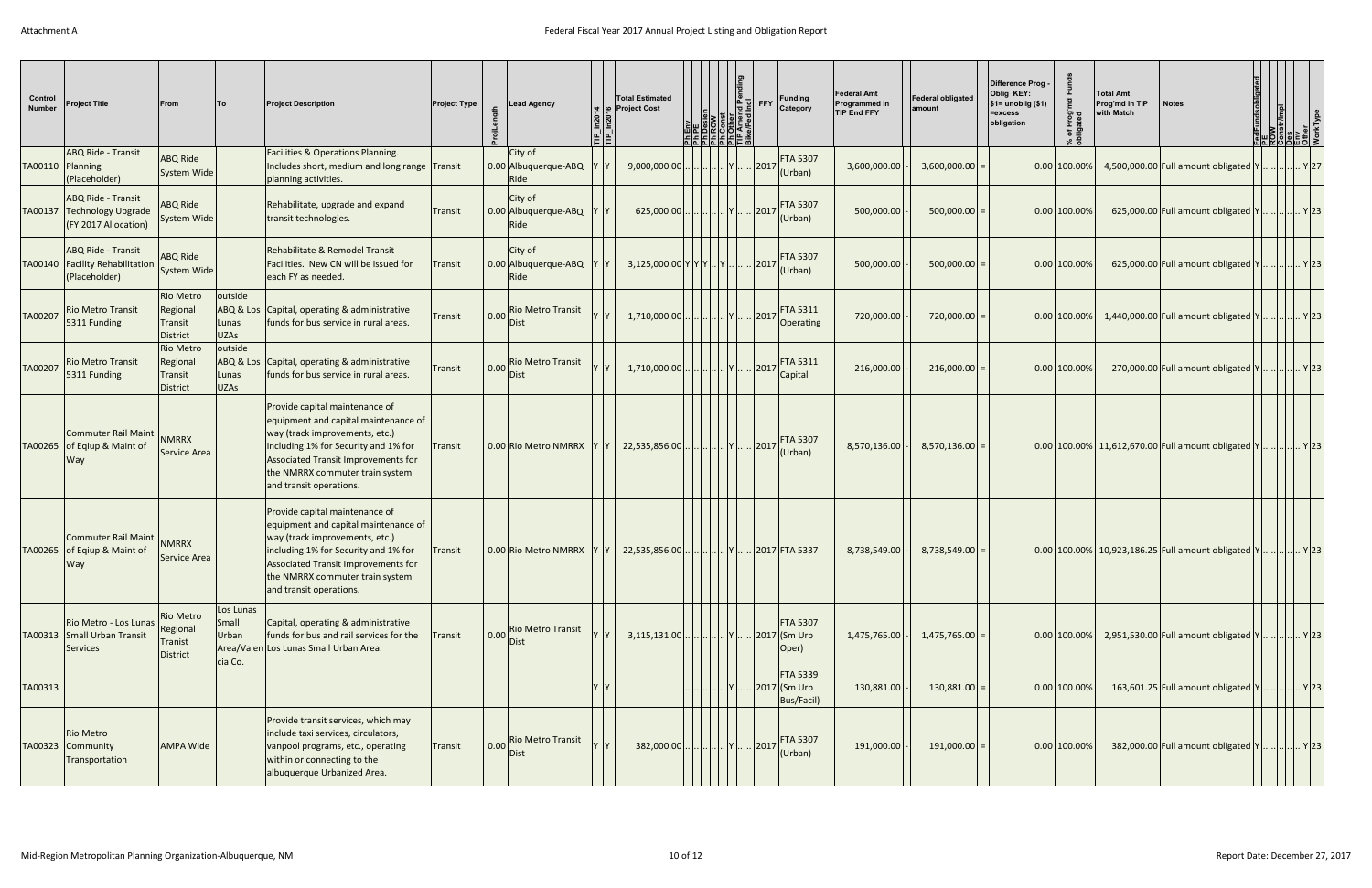| Control<br><b>Number</b> | <b>Project Title</b>                                                              | From                                                | <b>ITo</b>                                                | <b>Project Description</b>                                                                                                                                                                                                                                                           | <b>Project Type</b> | <b>Lead Agency</b>                      | :' ≘' | <b>Total Estimated</b><br><b>Project Cost</b>                                   | ◎ 기이히질리키<br><u>이라티</u> 리키키 |                                                 | Funding<br>FFY<br>Category                                | <b>Federal Amt</b><br><b>Programmed in</b><br><b>TIP End FFY</b> | <b>Federal obligated</b><br>amount                              | =excess<br>obligation | Difference Prog -<br>Oblig KEY:<br>$$1=$ unoblig $($1)$ | Prog'<br>lated<br>% of I<br>oblig: | <b>Total Amt</b><br>Prog'md in TIP<br>with Match | <b>Notes</b>                                                                                                                                          | W<br>nstr/lmpl<br><u>slerogrijej š</u>         |                            |       |
|--------------------------|-----------------------------------------------------------------------------------|-----------------------------------------------------|-----------------------------------------------------------|--------------------------------------------------------------------------------------------------------------------------------------------------------------------------------------------------------------------------------------------------------------------------------------|---------------------|-----------------------------------------|-------|---------------------------------------------------------------------------------|----------------------------|-------------------------------------------------|-----------------------------------------------------------|------------------------------------------------------------------|-----------------------------------------------------------------|-----------------------|---------------------------------------------------------|------------------------------------|--------------------------------------------------|-------------------------------------------------------------------------------------------------------------------------------------------------------|------------------------------------------------|----------------------------|-------|
| TA00341                  | <b>UNM/CNM BRT</b><br><b>Transit-Oriented</b><br>Development<br>Planning          | University &<br>Menaul Blvd Sunport<br>Intersection |                                                           | TOD planning for UNM/CNM BRT<br>corridor & surrounding area including,<br>but not limited to: vision/goal setting,<br>surveys, urban character/from/design<br>recomm., TOD market demand assess,<br>TOD infrastruc. Recomm. Interagency<br>dev. Stand. & finance/fund<br>mechanisms. | Transit             | 3.98 Rio Metro Transit<br><b>Dist</b>   |       | 715,000.00                                                                      |                            | $\vert \cdot \vert$ Y $\vert \cdot \cdot \vert$ | <b>FTA 5309</b><br> 2017<br>(TODP)                        | 572,000.00                                                       | $572,000.00$ =                                                  |                       |                                                         | $0.00$ 100.00%                     |                                                  | 715,000.00 Full amount obligated Y                                                                                                                    |                                                | Y 23                       |       |
| TA00351                  | Central Ave BRT -<br>Phase IB                                                     | Coors                                               | Louisiana                                                 | Planning, engineering, ROW, utilities,<br>vehicle acquisitions, multi-modal<br>improvements, operations &<br>construction with other appurtenances<br>as necessary.                                                                                                                  | Transit             | City of<br>8.74 Albuquerque-ABQ<br>Ride |       | $ 116,047,622.00 Y Y Y Y Y .$ 2017 CMAQ-Flex                                    |                            |                                                 |                                                           | 3,141,600.00                                                     | 3,141,600.00                                                    |                       |                                                         | $0.00$ 100.00%                     |                                                  | Transferred<br>3,676,966.19 11/18/2016 and<br>12/15/16                                                                                                | $    .  $ Y $    .  .  $ 23                    |                            |       |
| TA00351                  |                                                                                   |                                                     |                                                           |                                                                                                                                                                                                                                                                                      |                     |                                         |       |                                                                                 | YYYYYYYI.                  |                                                 | <b>FTA 5309</b><br>. 2017 (Small<br>Starts)               | 50,000,000.00                                                    |                                                                 |                       | $ 0.00  =  50,000,000.00 $                              |                                    | $0.00\%$ 62,500,000.00                           |                                                                                                                                                       |                                                |                            | . 23  |
| TA00351                  |                                                                                   |                                                     |                                                           |                                                                                                                                                                                                                                                                                      |                     |                                         | 'γ    |                                                                                 |                            |                                                 | Υ Υ Υ Υ Υ Υ    2018 CMAQ-Flex                             | 3,125,894.00                                                     | $0.00 =$                                                        |                       | 3,125,894.00                                            |                                    | $0.00\%$ 3,658,583.70                            |                                                                                                                                                       |                                                |                            | . 23  |
| TA00351                  |                                                                                   |                                                     |                                                           |                                                                                                                                                                                                                                                                                      |                     |                                         |       |                                                                                 |                            |                                                 | <b>FTA 5309</b><br>$ Y Y Y Y Y   2018 $ (Small<br>Starts) | 19,023,577.00                                                    |                                                                 |                       | $0.00$ = 19,023,577.00                                  |                                    | $0.00\%$ 23,779,471.25                           |                                                                                                                                                       |                                                |                            | . 231 |
| TA00351                  |                                                                                   |                                                     |                                                           |                                                                                                                                                                                                                                                                                      |                     |                                         |       |                                                                                 | YYYYYYYI.                  |                                                 | . 2019 CMAQ-Flex                                          | 3,194,107.00                                                     | $0.00 =$                                                        |                       | 3,194,107.00                                            |                                    | $0.00\%$ 3,738,421.01                            |                                                                                                                                                       |                                                |                            | . 23  |
| TA00351                  |                                                                                   |                                                     |                                                           |                                                                                                                                                                                                                                                                                      |                     |                                         |       |                                                                                 |                            |                                                 | Υ Υ Υ Υ Υ Υ    2020 CMAQ-Flex                             | 3,643,326.00                                                     | $0.00 =$                                                        |                       | 3,643,326.00                                            | 0.00%                              | 4,264,192.29                                     |                                                                                                                                                       |                                                |                            | . 23  |
| TA00351                  |                                                                                   |                                                     |                                                           |                                                                                                                                                                                                                                                                                      |                     |                                         | Yγ    |                                                                                 |                            |                                                 | $ Y Y Y Y Y Y  $ . 2020 STP-U                             | 1,885,204.00                                                     | 0.00                                                            |                       | 1,885,204.00                                            | 0.00%                              | 2,206,465.29                                     |                                                                                                                                                       |                                                |                            | 23    |
| TA00351                  |                                                                                   |                                                     |                                                           |                                                                                                                                                                                                                                                                                      |                     |                                         |       |                                                                                 |                            |                                                 | Υ Υ Υ Υ Υ Υ    2021 CMAQ-Flex                             | 3,610,326.00                                                     | $0.00 =$                                                        |                       | 3,610,326.00                                            | 0.00%                              | 4,225,568.70                                     |                                                                                                                                                       |                                                |                            | . 23  |
| TA00351                  |                                                                                   |                                                     |                                                           |                                                                                                                                                                                                                                                                                      |                     |                                         | Y Y   |                                                                                 |                            |                                                 | $Y Y Y Y Y Y   2021 STP-U$                                | 1,493,452.00                                                     | $0.00 =$                                                        |                       | 1,493,452.00                                            |                                    | 0.00% 1,747,954.07                               |                                                                                                                                                       |                                                | $\left  \ldots \right $ 23 |       |
| TA00370                  | <b>Commuter Rail:</b><br>Railroad Sidings<br>Improvements-<br>Alameda Siding      | Alameda<br>Blvd                                     | Vicinity of<br>Sandia<br>Pueblo<br>Station                | Construct new siding between Alameda<br>Blvd and vicinity of Sandia Pueblo<br>Station.                                                                                                                                                                                               | Transit             | 0.00 Rio Metro NMRRX                    |       | $1,600,000.00 \mathsf{Y} \mathsf{Y} \mathsf{Y} \mathsf{Y}  2017 \mathsf{STP-U}$ |                            |                                                 |                                                           |                                                                  | $1,108,309.00$ - $\begin{vmatrix} 1,108,309.00 \end{vmatrix}$ = |                       |                                                         |                                    |                                                  | $\begin{array}{ c c c c }\hline 0.000&1.00000&1.297,178.10&\text{Funds transferred}\ \hline 7/28/2017& &\text{Funds transferred}\ \hline \end{array}$ | $\left  \ldots  X  \ldots \right  \ldots  Z3 $ |                            |       |
| TA00370                  |                                                                                   |                                                     |                                                           |                                                                                                                                                                                                                                                                                      |                     |                                         | Y     |                                                                                 |                            |                                                 | VYYYYX2019 STP-U                                          | 258,731.00 -                                                     | $0.00$ =                                                        |                       | 258,731.00 0.00%                                        |                                    | 302,821.85                                       |                                                                                                                                                       | .      23                                      |                            |       |
| TA00410                  | <b>NMRX Postive Train</b><br>Control and Wi-Fi<br>Infrastructure and<br>Equipment | <b>NMRX</b><br>Corridor<br>(Belen<br>Station)       | <b>NMRX</b><br>Corridor<br>(Santa Fe<br>Depot<br>Station) | Enhance. existing. & install new<br>infrastruct. & equip.along NMRX ROW,<br>on board locomotives & cab cars, & in<br>back office for implem. of PT Contrl.<br>Improv. Wi-Fi improvements include all<br>necessary infrastrucure and equip & all<br>other appurtenances as needed.    | Misc                | 0.00 Rio Metro NMRRX                    |       | 352,338.00                                                                      |                            | . IYI                                           | $.$ 2017 STP-U                                            | 301,038.00                                                       | $301,038.00$ =                                                  |                       |                                                         | 0.00 100.00%                       | 352,338.47                                       | Funds Transferred<br>11/18/2016                                                                                                                       |                                                |                            | . 21  |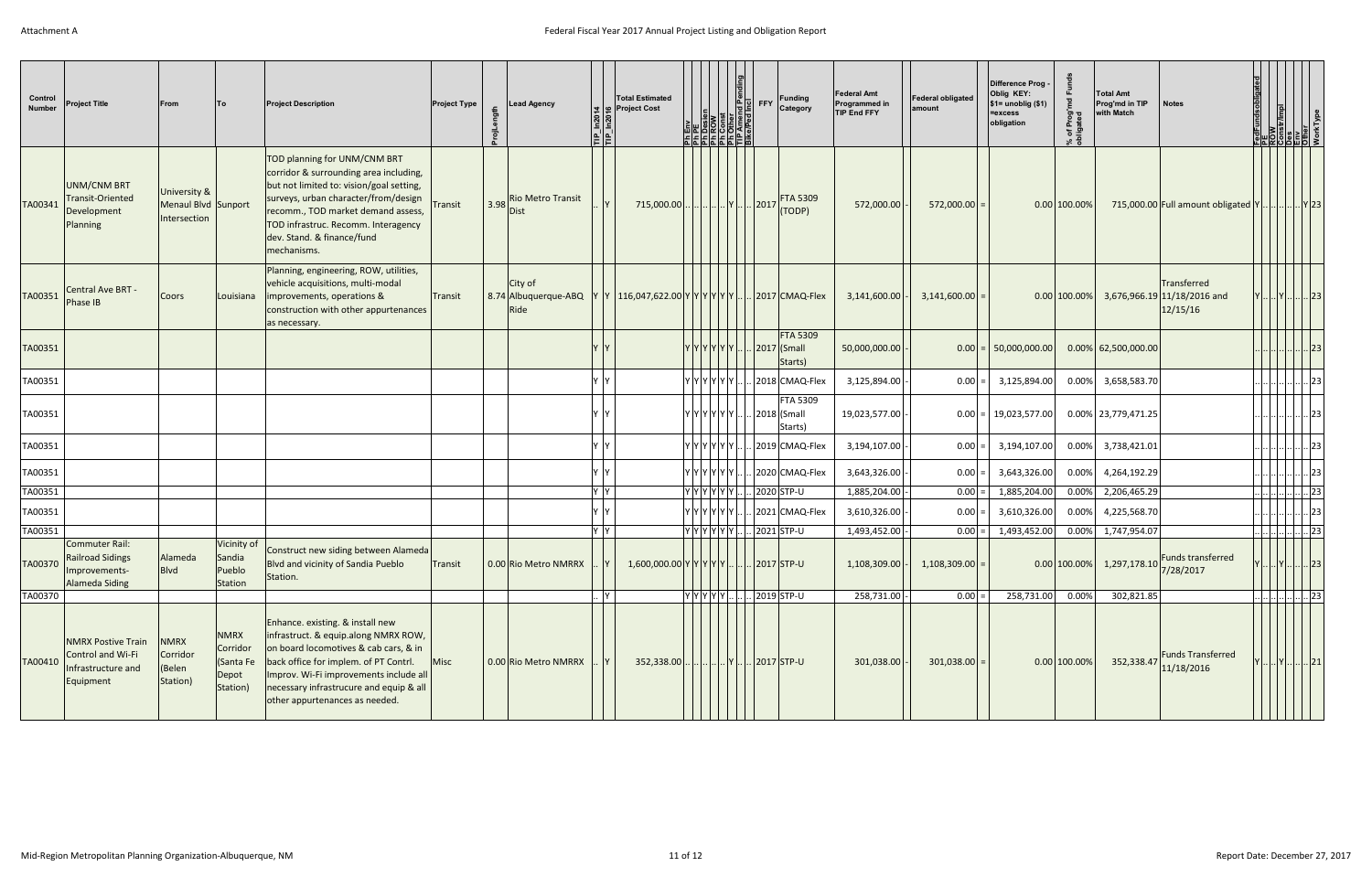| Control<br>Number | <b>Project Title</b>                          | <b>IFrom</b> | <b>To</b>         | <b>Project Description</b>                                                                                                                                                                                                                                                            | <b>Project Type</b> | <b>Lead Agency</b>   | <b>Total Estimated</b><br><b>The Project Cost</b><br><b>Example 1</b><br><b>E</b><br><b>E</b><br><b>E</b><br><b>E</b><br>医底底底底腔 | Funding<br>$\frac{ \mathsf{R}^\mathsf{u}_\mathsf{E} }{ \mathsf{R}^\mathsf{u}_\mathsf{E} }$ FFY<br>Category | <b>Federal Amt</b><br>Programmed in<br>TIP End FFY | Federal obligated<br>amount | Difference Prog -<br>Oblig KEY:<br>$$1=$ unoblig $$1)$<br>$=$ excess<br>obligation | % of Prog'r<br>obligated | <b>Total Amt</b><br>Prog'md in TIP<br>with Match | <b>Notes</b> |  |       |  |
|-------------------|-----------------------------------------------|--------------|-------------------|---------------------------------------------------------------------------------------------------------------------------------------------------------------------------------------------------------------------------------------------------------------------------------------|---------------------|----------------------|---------------------------------------------------------------------------------------------------------------------------------|------------------------------------------------------------------------------------------------------------|----------------------------------------------------|-----------------------------|------------------------------------------------------------------------------------|--------------------------|--------------------------------------------------|--------------|--|-------|--|
| TA00411           | NMRX Positive Train Belen<br>Control, Phase 1 | Station      | Santa Fe<br>Depot | Des. & const. I-ETMS PTC<br>imprv., include. acquisition of radio<br>spectrum, corridor mapping, & other<br>prereq. activities; instal. back<br>server/dispatch. Syst., equip.<br>locomotives & wayside<br>communications devices; & complete<br>req training, testing & inspections. | Transit             | 0.00 Rio Metro NMRRX | $4,500,000.00$ .                                                                                                                | Positive<br>Train<br>. Y 2017 Control<br>Grant<br>Program                                                  | 3,600,000.00                                       | $3,600,000.00$ =            |                                                                                    | $0.00$ 100.00%           | 4,500,000.00                                     |              |  | .  23 |  |

## Federal Fiscal Year <sup>2017</sup> Annual Project Listing and Obligation Report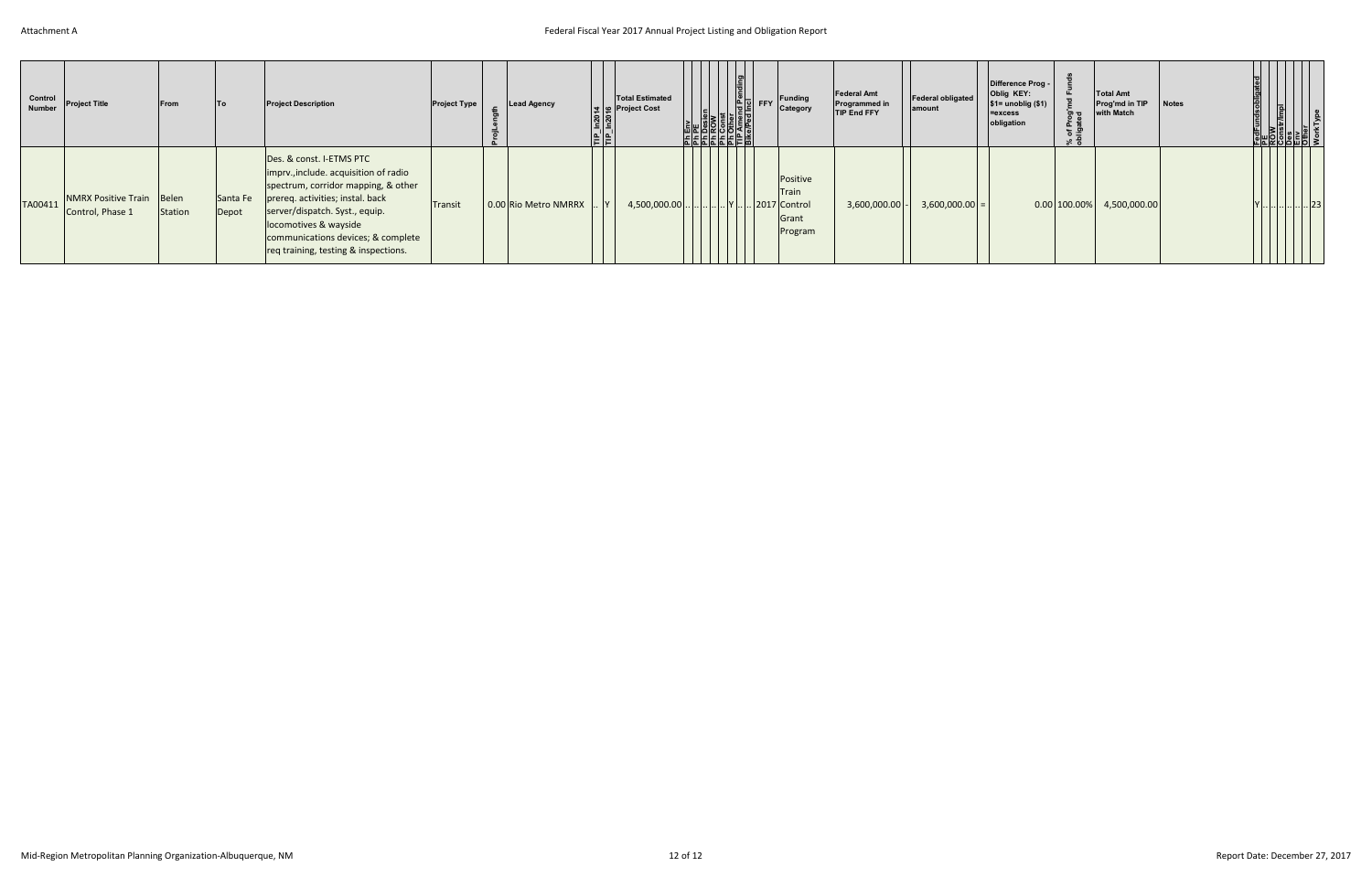| Control<br><b>Number</b> | Project Title                        | From | lTo l | <b>Project Description</b>                                                                                                                           | <b>Project Type</b> | ead Agency.                                                                                           |                               | <b>Total Estimated</b><br><b>Project Cost</b> |           |        |  | FFY Funding Category                                     | Federal Amt<br><b>Programmed in TIP</b><br><b>End FFY</b> | Federal Obligated<br>Amount | Difference Prog -<br>Oblig KEY:<br>\$1= unoblig (\$1)<br>=excess<br>obligation | Prog<br>lated<br>$\overline{\sigma}$ : | <b>Total Amt</b><br>Prog'md in TIP<br>with Match | <b>Notes</b>                                |              |                                                         |                                                   |
|--------------------------|--------------------------------------|------|-------|------------------------------------------------------------------------------------------------------------------------------------------------------|---------------------|-------------------------------------------------------------------------------------------------------|-------------------------------|-----------------------------------------------|-----------|--------|--|----------------------------------------------------------|-----------------------------------------------------------|-----------------------------|--------------------------------------------------------------------------------|----------------------------------------|--------------------------------------------------|---------------------------------------------|--------------|---------------------------------------------------------|---------------------------------------------------|
|                          |                                      |      |       | A300709 AMPA Wide EAlbuquerque Metro Allmprovements to bic Bike/Ped                                                                                  |                     | 0.00 City of Albuquerque-DMD                                                                          |                               | 175,562.00                                    |           |        |  | 2017 CMAQ-Flex                                           | 150,000.00                                                | 150,000.00                  | 0.00                                                                           | 100.00%                                |                                                  | 175,561.79 Full amount obligated 4/4/2017   |              |                                                         |                                                   |
|                          | A300747  AMPA Wide TAMPA Wide        |      |       | <b>Transportation DemaTDM</b>                                                                                                                        |                     | 0.00 Rio Metro Transit Dist                                                                           |                               | 1,170,412.00                                  |           |        |  | 2017 CMAQ-Flex                                           | 1,308,874.00                                              | 1,308,874.00                | 0.00                                                                           | 100.00%                                | 1,531,921.77                                     | Full amount transferred to FTA              |              |                                                         |                                                   |
|                          |                                      |      |       |                                                                                                                                                      |                     |                                                                                                       |                               |                                               |           |        |  |                                                          |                                                           |                             |                                                                                |                                        |                                                  | 11/18/2016                                  |              |                                                         |                                                   |
|                          |                                      |      |       | A300970  ITS Regional 1400 Wyoming Blvd. NEDesign & construct a ITS-TSM                                                                              |                     | 0.00 City of Albuquerque-DMD                                                                          |                               | 15,996,933.00 Y Y                             |           |        |  | 2017 CMAQ-Flex                                           | 242,762.00                                                | 242,762.00                  | 0.00                                                                           | 100.00%                                |                                                  | 284,131.55 Full amount obligated 7/31/2017  |              |                                                         |                                                   |
|                          | A301030 Alameda Drai Montano Roy Ave |      |       | Construct a multi-use Bike/Ped                                                                                                                       |                     | 4.14 County of Bernalillo                                                                             |                               | 1,664,836.00 Y Y Y                            |           |        |  | 2017 CMAQ-Flex                                           | 251,556.00                                                | 251,556.00                  | 0.00                                                                           | 100.00%                                |                                                  | 294,424.15 Full amount obligated 9/12/2017  |              |                                                         |                                                   |
|                          |                                      |      |       | A302110 Rail Corridor Lucero Ave 1/2 mile nd Construct at-grade pl Safety                                                                            |                     | 0.00 Town of Bernalillo                                                                               |                               | 782,022.00 Y Y Y Y Y                          |           |        |  | 2017 CMAQ-Flex                                           | 540,000.00                                                | 540,000.00                  | 0.00                                                                           | 100.00%                                |                                                  | 632,022.45 Full amount obligated 9/12/2017  |              |                                                         |                                                   |
|                          | TA00351  Central Ave B Coors         |      |       | Louisiana   Planning, engineering Transit                                                                                                            |                     | 8.74 City of Albuquerque-ABQ Rilly Y                                                                  |                               | $116,047,622.00$ Y Y                          |           |        |  | 2017 CMAQ-Flex                                           | 3,141,600.00                                              | 3,141,600.00                | 0.00                                                                           | 100.00%                                | 3,676,966.19                                     | Transferred 11/18/2016 and<br>12/15/16      |              |                                                         |                                                   |
|                          |                                      |      |       |                                                                                                                                                      |                     |                                                                                                       |                               | <b>Funding Category Total</b>                 |           |        |  | 2017 CMAQ-Flex                                           | 5,634,792.00                                              | 5,634,792.00                |                                                                                | $0.00$ 100.00%                         |                                                  |                                             |              |                                                         |                                                   |
|                          |                                      |      |       |                                                                                                                                                      |                     |                                                                                                       |                               |                                               |           |        |  |                                                          |                                                           |                             |                                                                                |                                        |                                                  |                                             |              |                                                         |                                                   |
|                          |                                      |      |       |                                                                                                                                                      |                     | A301521 2nd Street/Va Valle del O Mountain Reconstruct roadwa Hwy & Brg Pro 0.00 County of Bernalillo | YY                            | 12,500,000.00 Y Y Y Y Y Y .                   |           |        |  | Y   2017 FLAP-Federal Lands A                            | 9,164,800.00                                              | 9,164,800.00                | 0.00                                                                           | 100.00%                                |                                                  | 9,164,800.00 Full amount obligated          |              |                                                         | $\ldots$ 01                                       |
|                          |                                      |      |       |                                                                                                                                                      |                     |                                                                                                       |                               | <b>Funding Category Total</b>                 |           |        |  | 2017 FLAP-Federal Lands A                                | 9,164,800.00                                              | 9,164,800.00                | 0.00                                                                           | 100.00%                                |                                                  |                                             |              |                                                         |                                                   |
|                          |                                      |      |       |                                                                                                                                                      |                     |                                                                                                       |                               |                                               |           |        |  |                                                          |                                                           |                             |                                                                                |                                        |                                                  |                                             |              |                                                         |                                                   |
|                          |                                      |      |       | A301088 NM 314 & NM 45 Intersection ImproLocation Study of 3 s Safety                                                                                |                     | 0.20 Pueblo of Isleta                                                                                 |                               | 920,000.00 Y Y Y                              |           |        |  | 2017 FLHP-Tribal Trans Pro                               | 300,000.00                                                | 300,000.00                  | 0.00                                                                           | 100.00%                                |                                                  | 300,000.00 Full Amount Obloigated           |              |                                                         |                                                   |
|                          | A301930 TTP- Pueblo de Cochiti       |      |       | Various multimodal tHwy & Brg Pro 0.00 Pueblo of Cochiti                                                                                             |                     |                                                                                                       |                               | 2,243,872.00                                  |           |        |  | 2017 FLHP-Tribal Trans Pro                               | 186,519.00                                                | 186,519.00                  | 0.00                                                                           | 100.00%                                | 186,519.00                                       |                                             |              |                                                         |                                                   |
|                          | A301940 TTP-Pueblo of Isleta         |      |       | Various multimodal tHwy & Brg Pro 0.00 Pueblo of Isleta                                                                                              |                     |                                                                                                       | YY                            | 7,489,410.00                                  |           |        |  | 2017 FLHP-Tribal Trans Pro                               | 1,386,265.98                                              | 1,386,265.98                | 0.00                                                                           | 100.00%                                | 1,386,265.98                                     |                                             |              |                                                         |                                                   |
|                          | A301960 TTP-Pueblo of San Felipe     |      |       |                                                                                                                                                      |                     | Various multimodal tHwy & Brg Pro 0.00 Pueblo of San Felipe                                           | YY                            | 4,319,790.00                                  |           |        |  | 2017 FLHP-Tribal Trans Pro                               | 719,965.00                                                | 719,965.00                  | 0.00                                                                           | 100.00%                                | 719,965.00                                       |                                             |              |                                                         | $\log$                                            |
|                          | A301970 TTP-Pueblo of Sandia         |      |       | Various multimodal tHwy & Brg Pro 0.00 Pueblo of Sandia                                                                                              |                     |                                                                                                       | Y Y                           | 1,616,844.00                                  |           |        |  | 2017 FLHP-Tribal Trans Pro                               | 269,474.00                                                | 269,474.00                  | 0.00                                                                           | 100.00%                                | 269,474.00                                       |                                             |              |                                                         | 06                                                |
|                          | A301980 TTP-Pueblo of Santa Ana      |      |       |                                                                                                                                                      |                     | Various multimodal tHwy & Brg Pro 0.00 Pueblo of Santa Ana                                            |                               | 1,634,700.00                                  |           |        |  | 2017 FLHP-Tribal Trans Pro                               | 272,450.00                                                | 272,450.00                  | 0.00                                                                           | 100.00%                                | 272,450.00                                       |                                             |              |                                                         |                                                   |
|                          | A301990 TTP-Pueblo of Santo Domingo  |      |       | Various multimodal tHwy & Brg Pri                                                                                                                    |                     | 0.00 Pueblo of Santo Domingo                                                                          |                               | 4,242,478.00                                  |           |        |  | 2017 FLHP-Tribal Trans Pro                               | 581,742.00                                                | 581,742.00                  | 0.00                                                                           | 100.00%                                | 581,742.00                                       |                                             |              |                                                         | 06                                                |
|                          |                                      |      |       | A301290 Pueblo de Co. 5 miles sol. 25 miles sol Project includes cons Hwy & Brg Pro 0.00 Pueblo of Cochiti                                           |                     |                                                                                                       |                               | 3,702,054.00                                  |           |        |  | 2017 FLHP-TTP used for m                                 | 285,422.00                                                | 285,422.00                  | 0.00                                                                           | 100.00%                                |                                                  | 285,422.00 Full amount obligated            |              |                                                         | . 08                                              |
|                          |                                      |      |       | A301540 Santo Doming Cattle grd IStation 68- Construct a multi-use Bike/Ped                                                                          |                     | 0.00 Pueblo of Santo Domingo                                                                          | YY                            | 341,898.00 Y Y Y                              |           |        |  | 2017 FLHP-TTP used for m                                 | 25,510.00                                                 | 25,510.00                   | 0.00                                                                           | 100.00%                                |                                                  | 25,510.00 Full amount obligated             |              |                                                         | 28                                                |
|                          |                                      |      |       | A301540 Santo Doming Cattle grd IStation 68- Construct a multi-use Bike/Ped                                                                          |                     | 0.00 Pueblo of Santo Domingo                                                                          | $\mathsf{Y}$                  | 341,898.00 Y Y Y                              |           |        |  | 2017 FLHP-TTP used for m                                 | 24,271.00                                                 | 24,271.00                   | 0.00                                                                           | 100.00%                                |                                                  | 24,271.00 Full amount obligated             |              |                                                         | 21                                                |
|                          |                                      |      |       | A301542 Santo Doming Access road End of Sant Design segment 2 of Bike/Ped                                                                            |                     | 0.00 Pueblo of Santo Domingo                                                                          |                               | 126,500.00                                    |           |        |  | 2017 FLHP-TTP used for ma                                | 5,314.00                                                  | 5,314.00                    | 0.00                                                                           | 100.00%                                |                                                  | 5,314.00 Full amount obligated 6/23/2017    |              |                                                         |                                                   |
|                          |                                      |      |       |                                                                                                                                                      |                     |                                                                                                       |                               | <b>Funding Category Total</b>                 |           |        |  | 2017 FLHP all Categories                                 | 4,056,932.98                                              | 4,056,932.98                |                                                                                | $0.00$ 100.00%                         |                                                  |                                             |              |                                                         |                                                   |
|                          |                                      |      |       |                                                                                                                                                      |                     |                                                                                                       |                               |                                               |           |        |  |                                                          |                                                           |                             |                                                                                |                                        |                                                  |                                             |              |                                                         |                                                   |
|                          |                                      |      |       | TA00313 Rio Metro - Lo Rio Metro Los Lunas SCapital, operating & Transit                                                                             |                     | 0.00 Rio Metro Transit Dist                                                                           | YYI                           | $3,115,131.00$                                |           |        |  | Y  . 2017 FTA 5307 (Sm Urb Ope                           | $1,475,765.00$ -                                          | 1,475,765.00                |                                                                                |                                        | 0.00 100.00% 2,951,530.00                        |                                             |              |                                                         | . 23                                              |
|                          |                                      |      |       | TA00057 ABQ Ride - Ve ABQ Ride System Wide Acquire buses and as Transit                                                                              |                     | 0.00 City of Albuquerque-ABQ Rivy Y                                                                   |                               | 5,625,904.00.                                 |           | . ly I |  | 2017 FTA 5307 (Urban)                                    | 3,632,000.00                                              | 3,632,000.00                | 0.00                                                                           | 100.00%                                | 4,375,904.00                                     |                                             |              |                                                         | $\begin{array}{c c} \ . & . & . \ \end{array}$ 23 |
|                          |                                      |      |       | TA00080 ABQ Ride - Pa ABQ Ride Svarious loc Develop park & ride Transit<br>TA00097 ABQ Ride - Tr ABQ Ride Service Area Construct bus shelter Transit |                     | 0.00 City of Albuquerque-ABQ RivYY<br>0.00 City of Albuquerque-ABQ RivYY                              |                               | $1,250,000.00$ Y Y Y Y Y I.<br>130,750.00     | . Iy Iy I | IY I I |  | 2017 FTA 5307 (Urban)<br>$\boxed{2017}$ FTA 5307 (Urban) | 500,000.00<br>104,000.00                                  | 500,000.00<br>104,000.00    | 0.00<br>0.00                                                                   | 100.00%<br>100.00%                     | 625,000.00<br>130,000.00                         |                                             |              | <u>     23</u><br>       23                             |                                                   |
|                          |                                      |      |       | TA00110 ABQ Ride - Tr ABQ Ride System Wide Facilities & Operation Transit                                                                            |                     | 0.00 City of Albuquerque-ABQ RivYY                                                                    |                               | 9,000,000.00                                  |           |        |  | 2017 FTA 5307 (Urban)                                    | 3,600,000.00                                              | 3,600,000.00                | 0.00                                                                           | 100.00%                                | 4,500,000.00                                     |                                             |              |                                                         | $\frac{1}{27}$                                    |
|                          |                                      |      |       | TA00137 ABQ Ride - Tr ABQ Ride System Wide Rehabilitate, upgrade Transit                                                                             |                     | 0.00 City of Albuquerque-ABQ RivYY                                                                    |                               | 625,000.00                                    |           |        |  | 2017 FTA 5307 (Urban)                                    | 500,000.00                                                | 500,000.00                  | 0.00                                                                           | 100.00%                                | 625,000.00                                       |                                             |              |                                                         | $\begin{array}{c c} \ . & . & . \ \end{array}$ 23 |
|                          |                                      |      |       | TA00140 ABQ Ride - Tr ABQ Ride System Wide Rehabilitate & Remo Transit                                                                               |                     | 0.00 City of Albuquerque-ABQ RivYY                                                                    |                               | 3,125,000.00 Y Y Y  Y                         |           |        |  | 2017 FTA 5307 (Urban)                                    | 500,000.00                                                | 500,000.00                  | 0.00                                                                           | 100.00%                                | 625,000.00                                       |                                             |              | <u>  .   .   .   .   .   .   23  </u>                   |                                                   |
|                          |                                      |      |       | TA00265 Commuter RaNMRRX Service Area Provide capital maint Transit                                                                                  |                     | 0.00 Rio Metro NMRRX                                                                                  | $\overline{Y}$ $\overline{Y}$ | 22,535,856.00                                 |           |        |  | 2017 FTA 5307 (Urban)                                    | 8,570,136.00                                              | 8,570,136.00                | 0.00                                                                           |                                        | 100.00% 11,612,670.00                            |                                             |              | 23                                                      |                                                   |
|                          | TA00323 Rio Metro Col AMPA Wide      |      |       | Provide transit servid Transit                                                                                                                       |                     | 0.00 Rio Metro Transit Dist                                                                           | $Y$ $Y$                       | 382,000.00                                    |           |        |  | 2017 FTA 5307 (Urban)                                    | 191,000.00                                                | 191,000.00                  | 0.00                                                                           | 100.00%                                | 382,000.00                                       |                                             |              | $\left   \right $ $\left   \right $ $\left  23 \right $ |                                                   |
|                          | TA00351 Central Ave B Coors          |      |       | Louisiana Planning, engineering Transit                                                                                                              |                     | 8.74 City of Albuquerque-ABQ RivY 116,047,622.00 Y Y Y Y Y Y Y                                        |                               |                                               |           |        |  | 2017 FTA 5309 (Small Start                               | 50,000,000.00                                             | 50,000,000.00               | 0.00                                                                           |                                        | 100.00% 62,500,000.00                            |                                             |              | <u>          23</u>                                     |                                                   |
|                          |                                      |      |       | TA00411 NMRX Positiv Belen Stati Santa Fe D Des. & const. I-ETMS Transit                                                                             |                     | 0.00 Rio Metro NMRRX                                                                                  |                               | 4,500,000.00                                  |           |        |  | 2017 FTA 5309 (Small Starts                              | 3,600,000.00                                              | $3,600,000.00$ =            | 0.00                                                                           | 100.00%                                | 4,500,000.00                                     |                                             |              | $\left  \ldots \right  \ldots \left  \ldots \right $ 23 |                                                   |
|                          | TA00341 UNM/CNM B University Sunport |      |       | TOD planning for UN Transit                                                                                                                          |                     | 3.98 Rio Metro Transit Dist                                                                           |                               | 715,000.00.                                   |           |        |  | 2017 FTA 5309 (TODP)                                     | 572,000.00                                                | 572,000.00                  | 0.00                                                                           | 100.00%                                | 715,000.00                                       |                                             |              |                                                         | $\therefore$ 23                                   |
|                          |                                      |      |       | TA00207 Rio Metro Tra Rio Metro loutside AB Capital, operating & Transit                                                                             |                     | 0.00 Rio Metro Transit Dist                                                                           | YY                            | 1,710,000.00                                  |           |        |  | 2017 FTA 5311 Capital                                    | 216,000.00                                                | 216,000.00                  | 0.00                                                                           | 100.00%                                | 270,000.00                                       |                                             |              |                                                         | $\lceil 23 \rceil$                                |
|                          |                                      |      |       | TA00207 Rio Metro Tra Rio Metro outside AB Capital, operating & Transit                                                                              |                     | 0.00 Rio Metro Transit Dist                                                                           |                               | 1,710,000.00                                  |           |        |  | 2017 FTA 5311 Operating                                  | 720,000.00                                                | 720,000.00                  | 0.00                                                                           | 100.00%                                | 1,440,000.00                                     |                                             |              |                                                         | $\begin{array}{c c} \hline \end{array}$ 23        |
|                          |                                      |      |       | TA00265 Commuter RaNMRRX Service Area Provide capital maint Transit                                                                                  |                     | 0.00 Rio Metro NMRRX<br>0.00 City of Albuquerque-ABQ RivYY                                            | YY                            | 22,535,856.00                                 |           |        |  | 2017 FTA 5337                                            | 8,738,549.00                                              | 8,738,549.00                | 0.00                                                                           |                                        | 100.00% 10,923,186.25                            |                                             |              | 23                                                      | $\ldots$ 23                                       |
|                          |                                      |      |       | TA00057 ABQ Ride - Ve ABQ Ride System Wide Acquire buses and as Transit<br>TA00313 Rio Metro - Lo Rio Metro Los Lunas SCapital, operating & Transit  |                     | 0.00 Rio Metro Transit Dist                                                                           |                               | 5,625,904.00<br>3,115,131.00                  |           |        |  | 2017 FTA 5339 (MAP-21 Bu<br>2017 FTA 5339 (Sm Urb Bus    | 1,000,000.00<br>130,881.00                                | 1,000,000.00<br>130,881.00  | 0.00<br>0.00                                                                   | 100.00%<br>100.00%                     | 1,250,000.00<br>163,601.25                       |                                             |              |                                                         | $\vert$ 23                                        |
|                          |                                      |      |       |                                                                                                                                                      |                     |                                                                                                       |                               | <b>Funding Category Total</b>                 |           |        |  | 2017 FTA all Transit prog.                               | 84,050,331.00                                             | 84,050,331.00               | 0.00                                                                           | 100.00%                                |                                                  |                                             |              |                                                         |                                                   |
|                          |                                      |      |       |                                                                                                                                                      |                     |                                                                                                       |                               |                                               |           |        |  |                                                          |                                                           |                             |                                                                                |                                        |                                                  |                                             |              |                                                         |                                                   |
|                          |                                      |      |       | A300280   -25 Rio Bravd NM 500, RIUniversity Reconstruct intercha Capacity Proj   1.60 NMDOT CRDC                                                    |                     |                                                                                                       |                               | YY 53,891,234.00 Y Y Y Y Y  2017 HPP          |           |        |  |                                                          | 5,608,260.00                                              | 5,608,260.00                | 0.00                                                                           | 100.00%                                |                                                  | 7,010,325.00 Full Amount obligated 2/7/2017 | $Y$ . $Y$ 03 |                                                         |                                                   |
|                          |                                      |      |       |                                                                                                                                                      |                     |                                                                                                       |                               | <b>Funding Category Total</b>                 |           |        |  |                                                          | 5,608,260.00                                              | $5,608,260.00$ =            |                                                                                | $0.00$ 100.00%                         |                                                  |                                             |              |                                                         |                                                   |
|                          |                                      |      |       |                                                                                                                                                      |                     |                                                                                                       |                               |                                               |           |        |  |                                                          |                                                           |                             |                                                                                |                                        |                                                  |                                             |              |                                                         |                                                   |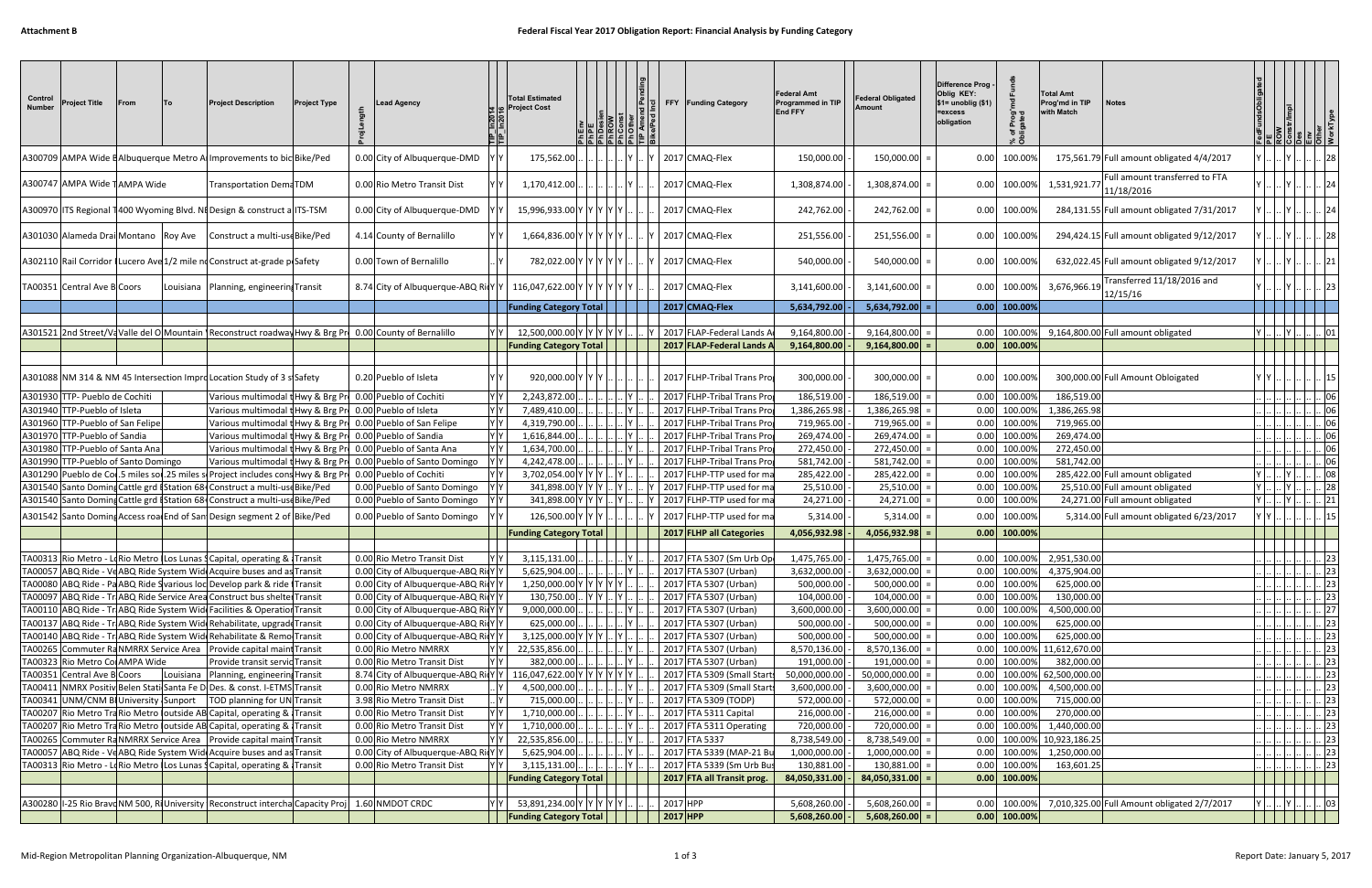| More Funds Obligated than<br>2017 NHPP<br>$-1,142,729.69$<br>105.33% 25,082,249.99<br>A300280   I-25 Rio Bravd NM 500, RiUniversity   Reconstruct interchal Capacity Proj  <br>1.60 NMDOT CRDC<br>53,891,234.00 Y<br>21,430,275.00<br>22,573,004.69<br>Programmed 2/7/2017<br>YY<br>-25 Rio Bravo NM 500, RiUniversity Reconstruct intercha Capacity Proj<br>1.60 NMDOT CRDC<br>53,891,234.00 Y Y Y Y Y<br>2017 NHPP<br>854,400.00<br>100.00%<br>854,400.00<br>0.00<br>999,999.97 Full Amount Obligated 11/8/16<br>A300280<br>YY<br>2017 NHPP<br>I-25 Rio Bravo NM 500, RiUniversity Reconstruct intercha Capacity Proj<br>1.60 NMDOT CRDC<br>53,891,234.00 Y Y Y<br>786,048.00<br>786,048.00<br>0.00<br>100.00%<br>919,999.97 Full Amount Obligated 5/2/2017<br>A300280<br>I-25 Rio Bravo NM 500, Ri University Reconstruct intercha Capacity Proj<br>YY<br>53,891,234.00 Y Y Y Y Y Y<br>2017 NHPP<br>0.74<br>1.60 NMDOT CRDC<br>39,471.00<br>39,470.26<br>100.00%<br>46,197.33 Full amount obligated 1/18/2017<br>A300280<br>YY<br>$1,300,000.00 \text{Y} $ Y<br>2017 NHPP<br>1,322,738.73 Full amount obligated 12/6/2016<br>A300699 District 3 Brid various locations<br>Bridge deck repairs a Hwy & Brg Pre<br>$0.00$ NMDOT D-3<br>1,130,148.00<br>1,130,148.40<br>$-0.40$<br>100.009<br><b>Funding Category Total</b><br><b>2017 NHPP</b><br>24,240,342.00<br>$=  -1,142,729.35 $<br>104.71%<br>25,383,071.35<br>YY<br>1,090,026.00 Y Y Y<br>Bridge deck repairs a Hwy & Brg Pr 0.00 NMDOT D-3<br>2017 NHPP (Non-Chargeabl<br>931,318.00<br>1,090,025.72 Full amount obligated 11/9/2016<br>A300698 District 3 Brid various locations<br>931,317.53<br>0.47<br>100.00%<br>2017 NHPP (Non-Chargeab<br>1,531,867.00<br>1,792,915.45 Was the full amount obligated? AC'd<br>A301443  NM 14 RoadwMP 0.0<br>MP 2.0<br>Mill and inlay; ADA; Hwy & Brg Pri 2.00 NMDOT D-3<br>3,203,961.00 Y<br>1,531,867.00<br>0.00<br>$0.00\%$<br>2017 NHPP (Non-Chargeab<br>2,463,185.00<br>$ 931,317.53  =   1,531,867.47$<br>37.81%<br><b>Funding Category Total</b><br>Full amount not obligated<br>2017 Rail Xing Haz Elim (Seo<br>99.99%<br>898,000.00<br>A301281 Railroad Cros Crossing # 019397V (NReconstruct railroad Safety<br>0.00 NMDOT Transit Rail<br>898,000.00<br>808,200.00<br>808,085.29<br>114.71<br>03/16/2017<br>A302070 Manzanita M Manzanita Mountains Rehabilitation, reloca Bike/Ped<br>. IY<br>$\vert$ Y 2017 Rec. Trails Prog.<br>0.00 US Forest Service<br>50,344.00<br>43,014.00<br>43,014.00<br>0.00<br>100.00%<br>50,344.10 Full amount obligated 4/25/2017<br>0.00 Village of Tijeras<br>2017 Safety (HSIP)<br>70,200.00<br>0.00%<br>78,000.00 No funding was obligated in 2017<br>A300414 NM 333 & Pa Patricio Ga Patricio Ga design and construct Safety<br>118,000.00 Y Y Y<br>70,200.00<br>0.00<br>YY<br>A301790 Coors Blvd an Approx 500 Isleta Drain Reconstruct intersec Safety<br>YY<br>900,000.00 Y Y Y Y Y Y<br>2017 Safety (HSIP)<br>100.00%<br>540,000.00<br>540,000.00<br>0.00<br>600,000.00 Full amount obligated 9/22/2017<br>0.25 County of Bernalillo<br>IY.<br>2017 Federal Special Projec<br>70,314.71<br>95.19%<br><b>Funding Category Total</b><br>1,461,414.00<br>1,391,099.29<br>2017 STP-Flex<br>A300027 I-25 Emergen MP 250<br>MP 248.5<br>1.50 NMDOT D-3<br>564,836.00<br>482,596.00<br>482,596.88<br>$-0.88$<br>100.00%<br>564,836.13 Full Amount Obligated 4/19/2017<br>Emercgency project fSafety<br>2017 STP-Flex<br>499,999.99 Full amount obligated 9/12/2017<br>A300767  ITS - District 3I-25 & I-40 AMPA Wid Implement ITS ImproITS-TSM<br>NMDOT D-3<br><b>YY</b><br>586,833.90<br>427,200.00<br>100.00%<br>427,200.00<br>0.00<br>2017 STP-Flex<br>2.00 NMDOT D-3<br>371,804.00<br>371,804.00<br>100.00%<br>435,163.85 Full amount obligated 9/21/2017<br>A301443 NM 14 Roadw MP 0.0<br>MP 2.0<br>Mill and inlay; ADA; Hwy & Brg Pre<br>3,203,961.00 Y Y<br>0.00<br>$Y$ $Y$<br>A301570 NM 347 Pase I-40<br><b>US 550</b><br>ROW acquisition for Capacity Proj<br>$0.00$ NMDOT D-3<br>2,463,000.00<br>2017 STP-Flex<br>854,400.00<br>854,400.00<br>0.00<br>100.00%<br>999,999.97 Full amount obligated 8/11/2017<br>6,000,000.00 Y Y Y  Y<br>2017 STP-Flex<br>1,320,482.00<br>1,320,482.00<br>0.00<br>100.00%<br>1,545,507.91 Full amount obligated 9/22/2017<br>A302050 Unser Blvd/CdUnser Blvd Central AvdComplete a uniform Huy & Brg Pro<br>0.40 City of Albuquerque-DMD<br>2017 STP-Flex<br>3,456,482.00<br>3,456,482.88<br>$-0.88$<br>100.00%<br><b>Funding Category Total</b><br>Amt obligated less than amount<br>2017 STP-Flex (Non-Charge<br>129,867.00<br>1.90 NMDOT CRDC<br>9,151,997.00 Y Y<br>34,688.94<br>95,178.06<br>26.71%<br>151,997.89<br>A301181   -25 WideningJefferson S San Antoni Bridge widening I-25 Capacity Proj<br>programmed 5/16/17<br><b>Funding Category Total</b><br>2017 STP-Flex (Non-Charge<br>129,867.00<br>$34,688.94$ =<br>95,178.06<br>$26.71\%$<br>A301290 Pueblo de Col.5 miles sol.25 miles stProject includes consHwy & Brg Prt 0.00 Pueblo of Cochiti<br>2017 STP-Rural<br>1,674,894.00<br>1,674,894.00 Full amount transferred 11/21/2016<br>3,702,054.00 Y Y Y<br>1,674,894.00<br>0.00<br>100.00%<br>2017 STP-Rural<br>1,674,894.00<br>1,674,894.00<br>$0.00$ 100.00%<br><b>Funding Category Total</b><br>0.00 Village of Los Lunas<br>2017 STP-Sm Urb<br>630,962.00<br>115,771.20<br>84.50%<br>873,985.46 Full amount not obiogated 2/6/2017<br>A300961 Los Lunas Corl-25<br><b>NM47</b><br>Acquire rights-of-way Capacity Proj<br>3,983,244.00<br>746,733.20<br>YY<br>Y Y<br>829,588.00 Y Y Y  Y .<br>. 2017 STP-Sm Urb<br>A301121   I-25 & NM 6   I-25 Exit 203 vicinity<br>Erosion control, vege Misc<br>0.08 Village of Los Lunas<br>85,440.00<br>100.00%<br>100,000.00 Full Amount Obligated 2/3/2017<br>85,440.00<br>0.00<br>$Y$ $Y$<br>$YY$ .<br>1,285,861.00 Y Y Y Y Y Y  . Y<br>2017 STP-Sm Urb<br>A301360 Carson Dr-Ast Carson fr A Connection Roadway rehab inclu Hwy & Brg Pr<br>150,000.00<br>0.00<br>100.00%<br>175,561.79 Full amount obligated 2/3/2017<br>0.00 Village of Los Lunas<br>150,000.00<br>64,500.00 Less obligated than programmed<br>$2/3/2017$ Ad mod Sep<br>2017 STP-Sm Urb<br>A301370 Molina Road NM 47<br>Frederick LRoadway rehabilitati Hwy & Brg Pr<br>0.30 Town of Peralta<br>312,815.00 Y Y Y Y Y Y<br>18,308.80<br>66.78%<br>55,108.80<br>36,800.00<br>A301390 Manzano Exp NM 47 (RidSouth Rio dPavement preservsat Hwy & Brg Pr<br>6.47 County of Valencia<br>2,210,000.00 Y Y Y<br>2017 STP-Sm Urb<br>1,836,960.00<br>1,836,960.00<br>100.00%<br>2,149,999.94 Full amount obligated 09/11/2017<br>0.00<br>YY<br>$YY$ .<br>2,210,000.00 Y Y Y  Y<br>A301390 Manzano Exp NM 47 (RidSouth Rio dPavement preservsat Hwy & Brg Pr<br>6.47 County of Valencia<br>2017 STP-Sm Urb<br>100.00%<br>60,000.00 Full amount obligated 2/3/2017<br>51,264.00<br>51,264.00<br>0.00<br>     15  <br>0.30 County of Valencia<br>120,000.00 Y<br>2017 STP-Sm Urb<br>100.00%<br>90,000.00 Full amount obligated 07/26/2017<br>A301410 NM 47 & NM 263 Street Lighting, SigUpgrade pavement n Safety<br>76,896.00<br>$76,896.00 =$<br>0.00<br>IY IY<br>$Y$ $Y$<br>2017 STP-Sm Urb<br>$YY$ .<br>120,000.00 Y Y Y Y J L. J.<br>30,000.00 Full amount obligated 4/7/2017<br>A301410 NM 47 & NM 263 Street Lighting, Sig Upgrade pavement nSafety<br>0.30 County of Valencia<br>25,632.00<br>0.00<br>100.00%<br>$\ldots$ $\ldots$ $\boxed{15}$<br>25,632.00<br>YY<br>$Y \cup$<br>A301420 Mill Road Sign NM 116<br>410,000.00 Y Y Y  Y .<br>2017 STP-Sm Urb<br>349,999.99 Full amount obligated<br>$Y$ $\left \right $ $\left \right $ $\left 21\right $<br><b>NM 109</b><br>Pavement preservsat Safety<br>0.94 County of Valencia<br>299,040.00<br>299,040.00<br>100.00%<br>0.00<br>$\overline{YY}$<br>410,000.00 Y Y Y  Y   2017 STP-Sm Urb<br>$Y$ $Y$ $\ldots$ $\ldots$ $\ldots$ $\ldots$ 15<br>A301420 Mill Road Sign NM 116<br>60,000.00 Full amount obligated 2/3/2017<br>0.94 County of Valencia<br>Pavement preservsat Safety | Control<br><b>Number</b> | Project Title | From |        | <b>Project Description</b> | <b>Project Type</b> | ead Agency | <b>Total Estimated</b><br><b>Project Cost</b> |  | <b>FFY</b> | <b>Funding Category</b> | <b>Federal Amt</b><br>Programmed in TIP<br><b>End FFY</b> | <b>Federal Obligated</b><br><b>Amount</b> | Difference Prog -<br>Oblig KEY:<br>$$1=$ unoblig $($1)$<br>=excess<br>obligation | Prog<br>Jated<br>৳ | <b>Total Amt</b><br>Prog'md in TIP<br>with Match | <b>Notes</b> |  |      |                 |
|----------------------------------------------------------------------------------------------------------------------------------------------------------------------------------------------------------------------------------------------------------------------------------------------------------------------------------------------------------------------------------------------------------------------------------------------------------------------------------------------------------------------------------------------------------------------------------------------------------------------------------------------------------------------------------------------------------------------------------------------------------------------------------------------------------------------------------------------------------------------------------------------------------------------------------------------------------------------------------------------------------------------------------------------------------------------------------------------------------------------------------------------------------------------------------------------------------------------------------------------------------------------------------------------------------------------------------------------------------------------------------------------------------------------------------------------------------------------------------------------------------------------------------------------------------------------------------------------------------------------------------------------------------------------------------------------------------------------------------------------------------------------------------------------------------------------------------------------------------------------------------------------------------------------------------------------------------------------------------------------------------------------------------------------------------------------------------------------------------------------------------------------------------------------------------------------------------------------------------------------------------------------------------------------------------------------------------------------------------------------------------------------------------------------------------------------------------------------------------------------------------------------------------------------------------------------------------------------------------------------------------------------------------------------------------------------------------------------------------------------------------------------------------------------------------------------------------------------------------------------------------------------------------------------------------------------------------------------------------------------------------------------------------------------------------------------------------------------------------------------------------------------------------------------------------------------------------------------------------------------------------------------------------------------------------------------------------------------------------------------------------------------------------------------------------------------------------------------------------------------------------------------------------------------------------------------------------------------------------------------------------------------------------------------------------------------------------------------------------------------------------------------------------------------------------------------------------------------------------------------------------------------------------------------------------------------------------------------------------------------------------------------------------------------------------------------------------------------------------------------------------------------------------------------------------------------------------------------------------------------------------------------------------------------------------------------------------------------------------------------------------------------------------------------------------------------------------------------------------------------------------------------------------------------------------------------------------------------------------------------------------------------------------------------------------------------------------------------------------------------------------------------------------------------------------------------------------------------------------------------------------------------------------------------------------------------------------------------------------------------------------------------------------------------------------------------------------------------------------------------------------------------------------------------------------------------------------------------------------------------------------------------------------------------------------------------------------------------------------------------------------------------------------------------------------------------------------------------------------------------------------------------------------------------------------------------------------------------------------------------------------------------------------------------------------------------------------------------------------------------------------------------------------------------------------------------------------------------------------------------------------------------------------------------------------------------------------------------------------------------------------------------------------------------------------------------------------------------------------------------------------------------------------------------------------------------------------------------------------------------------------------------------------------------------------------------------------------------------------------------------------------------------------------------------------------------------------------------------------------------------------------------------------------------------------------------------------------------------------------------------------------------------------------------------------------------------------------------------------------------------------------------------------------------------------------------------------------------------------------------------------------------------------------------------------------------------------------------------------------------------------------------------------------------------------------------------------------------------------------------------------------------------------------------------------------------------------------------------------------------------------------------------------------------------------------------------------------------------------------------------------------------------------------------------------------------------------------------------------------------------------------------------------------------------------------------------------------------------------------------------------------------------------------------------------------------------------------------------------------------------------------------------------------------------------------------------------------------------------------------------------------------------------------------------------------------------------------------------------------------------------------------------------------------------------|--------------------------|---------------|------|--------|----------------------------|---------------------|------------|-----------------------------------------------|--|------------|-------------------------|-----------------------------------------------------------|-------------------------------------------|----------------------------------------------------------------------------------|--------------------|--------------------------------------------------|--------------|--|------|-----------------|
|                                                                                                                                                                                                                                                                                                                                                                                                                                                                                                                                                                                                                                                                                                                                                                                                                                                                                                                                                                                                                                                                                                                                                                                                                                                                                                                                                                                                                                                                                                                                                                                                                                                                                                                                                                                                                                                                                                                                                                                                                                                                                                                                                                                                                                                                                                                                                                                                                                                                                                                                                                                                                                                                                                                                                                                                                                                                                                                                                                                                                                                                                                                                                                                                                                                                                                                                                                                                                                                                                                                                                                                                                                                                                                                                                                                                                                                                                                                                                                                                                                                                                                                                                                                                                                                                                                                                                                                                                                                                                                                                                                                                                                                                                                                                                                                                                                                                                                                                                                                                                                                                                                                                                                                                                                                                                                                                                                                                                                                                                                                                                                                                                                                                                                                                                                                                                                                                                                                                                                                                                                                                                                                                                                                                                                                                                                                                                                                                                                                                                                                                                                                                                                                                                                                                                                                                                                                                                                                                                                                                                                                                                                                                                                                                                                                                                                                                                                                                                                                                                                                                                                                                                                                                                                                                                                                                                                                                                                                                                                                                                                                          |                          |               |      |        |                            |                     |            |                                               |  |            |                         |                                                           |                                           |                                                                                  |                    |                                                  |              |  |      |                 |
|                                                                                                                                                                                                                                                                                                                                                                                                                                                                                                                                                                                                                                                                                                                                                                                                                                                                                                                                                                                                                                                                                                                                                                                                                                                                                                                                                                                                                                                                                                                                                                                                                                                                                                                                                                                                                                                                                                                                                                                                                                                                                                                                                                                                                                                                                                                                                                                                                                                                                                                                                                                                                                                                                                                                                                                                                                                                                                                                                                                                                                                                                                                                                                                                                                                                                                                                                                                                                                                                                                                                                                                                                                                                                                                                                                                                                                                                                                                                                                                                                                                                                                                                                                                                                                                                                                                                                                                                                                                                                                                                                                                                                                                                                                                                                                                                                                                                                                                                                                                                                                                                                                                                                                                                                                                                                                                                                                                                                                                                                                                                                                                                                                                                                                                                                                                                                                                                                                                                                                                                                                                                                                                                                                                                                                                                                                                                                                                                                                                                                                                                                                                                                                                                                                                                                                                                                                                                                                                                                                                                                                                                                                                                                                                                                                                                                                                                                                                                                                                                                                                                                                                                                                                                                                                                                                                                                                                                                                                                                                                                                                                          |                          |               |      |        |                            |                     |            |                                               |  |            |                         |                                                           |                                           |                                                                                  |                    |                                                  |              |  |      |                 |
|                                                                                                                                                                                                                                                                                                                                                                                                                                                                                                                                                                                                                                                                                                                                                                                                                                                                                                                                                                                                                                                                                                                                                                                                                                                                                                                                                                                                                                                                                                                                                                                                                                                                                                                                                                                                                                                                                                                                                                                                                                                                                                                                                                                                                                                                                                                                                                                                                                                                                                                                                                                                                                                                                                                                                                                                                                                                                                                                                                                                                                                                                                                                                                                                                                                                                                                                                                                                                                                                                                                                                                                                                                                                                                                                                                                                                                                                                                                                                                                                                                                                                                                                                                                                                                                                                                                                                                                                                                                                                                                                                                                                                                                                                                                                                                                                                                                                                                                                                                                                                                                                                                                                                                                                                                                                                                                                                                                                                                                                                                                                                                                                                                                                                                                                                                                                                                                                                                                                                                                                                                                                                                                                                                                                                                                                                                                                                                                                                                                                                                                                                                                                                                                                                                                                                                                                                                                                                                                                                                                                                                                                                                                                                                                                                                                                                                                                                                                                                                                                                                                                                                                                                                                                                                                                                                                                                                                                                                                                                                                                                                                          |                          |               |      |        |                            |                     |            |                                               |  |            |                         |                                                           |                                           |                                                                                  |                    |                                                  |              |  |      |                 |
|                                                                                                                                                                                                                                                                                                                                                                                                                                                                                                                                                                                                                                                                                                                                                                                                                                                                                                                                                                                                                                                                                                                                                                                                                                                                                                                                                                                                                                                                                                                                                                                                                                                                                                                                                                                                                                                                                                                                                                                                                                                                                                                                                                                                                                                                                                                                                                                                                                                                                                                                                                                                                                                                                                                                                                                                                                                                                                                                                                                                                                                                                                                                                                                                                                                                                                                                                                                                                                                                                                                                                                                                                                                                                                                                                                                                                                                                                                                                                                                                                                                                                                                                                                                                                                                                                                                                                                                                                                                                                                                                                                                                                                                                                                                                                                                                                                                                                                                                                                                                                                                                                                                                                                                                                                                                                                                                                                                                                                                                                                                                                                                                                                                                                                                                                                                                                                                                                                                                                                                                                                                                                                                                                                                                                                                                                                                                                                                                                                                                                                                                                                                                                                                                                                                                                                                                                                                                                                                                                                                                                                                                                                                                                                                                                                                                                                                                                                                                                                                                                                                                                                                                                                                                                                                                                                                                                                                                                                                                                                                                                                                          |                          |               |      |        |                            |                     |            |                                               |  |            |                         |                                                           |                                           |                                                                                  |                    |                                                  |              |  |      | $Y$ 43          |
|                                                                                                                                                                                                                                                                                                                                                                                                                                                                                                                                                                                                                                                                                                                                                                                                                                                                                                                                                                                                                                                                                                                                                                                                                                                                                                                                                                                                                                                                                                                                                                                                                                                                                                                                                                                                                                                                                                                                                                                                                                                                                                                                                                                                                                                                                                                                                                                                                                                                                                                                                                                                                                                                                                                                                                                                                                                                                                                                                                                                                                                                                                                                                                                                                                                                                                                                                                                                                                                                                                                                                                                                                                                                                                                                                                                                                                                                                                                                                                                                                                                                                                                                                                                                                                                                                                                                                                                                                                                                                                                                                                                                                                                                                                                                                                                                                                                                                                                                                                                                                                                                                                                                                                                                                                                                                                                                                                                                                                                                                                                                                                                                                                                                                                                                                                                                                                                                                                                                                                                                                                                                                                                                                                                                                                                                                                                                                                                                                                                                                                                                                                                                                                                                                                                                                                                                                                                                                                                                                                                                                                                                                                                                                                                                                                                                                                                                                                                                                                                                                                                                                                                                                                                                                                                                                                                                                                                                                                                                                                                                                                                          |                          |               |      |        |                            |                     |            |                                               |  |            |                         |                                                           |                                           |                                                                                  |                    |                                                  |              |  |      |                 |
|                                                                                                                                                                                                                                                                                                                                                                                                                                                                                                                                                                                                                                                                                                                                                                                                                                                                                                                                                                                                                                                                                                                                                                                                                                                                                                                                                                                                                                                                                                                                                                                                                                                                                                                                                                                                                                                                                                                                                                                                                                                                                                                                                                                                                                                                                                                                                                                                                                                                                                                                                                                                                                                                                                                                                                                                                                                                                                                                                                                                                                                                                                                                                                                                                                                                                                                                                                                                                                                                                                                                                                                                                                                                                                                                                                                                                                                                                                                                                                                                                                                                                                                                                                                                                                                                                                                                                                                                                                                                                                                                                                                                                                                                                                                                                                                                                                                                                                                                                                                                                                                                                                                                                                                                                                                                                                                                                                                                                                                                                                                                                                                                                                                                                                                                                                                                                                                                                                                                                                                                                                                                                                                                                                                                                                                                                                                                                                                                                                                                                                                                                                                                                                                                                                                                                                                                                                                                                                                                                                                                                                                                                                                                                                                                                                                                                                                                                                                                                                                                                                                                                                                                                                                                                                                                                                                                                                                                                                                                                                                                                                                          |                          |               |      |        |                            |                     |            |                                               |  |            |                         |                                                           |                                           |                                                                                  |                    |                                                  |              |  |      |                 |
|                                                                                                                                                                                                                                                                                                                                                                                                                                                                                                                                                                                                                                                                                                                                                                                                                                                                                                                                                                                                                                                                                                                                                                                                                                                                                                                                                                                                                                                                                                                                                                                                                                                                                                                                                                                                                                                                                                                                                                                                                                                                                                                                                                                                                                                                                                                                                                                                                                                                                                                                                                                                                                                                                                                                                                                                                                                                                                                                                                                                                                                                                                                                                                                                                                                                                                                                                                                                                                                                                                                                                                                                                                                                                                                                                                                                                                                                                                                                                                                                                                                                                                                                                                                                                                                                                                                                                                                                                                                                                                                                                                                                                                                                                                                                                                                                                                                                                                                                                                                                                                                                                                                                                                                                                                                                                                                                                                                                                                                                                                                                                                                                                                                                                                                                                                                                                                                                                                                                                                                                                                                                                                                                                                                                                                                                                                                                                                                                                                                                                                                                                                                                                                                                                                                                                                                                                                                                                                                                                                                                                                                                                                                                                                                                                                                                                                                                                                                                                                                                                                                                                                                                                                                                                                                                                                                                                                                                                                                                                                                                                                                          |                          |               |      |        |                            |                     |            |                                               |  |            |                         |                                                           |                                           |                                                                                  |                    |                                                  |              |  |      |                 |
|                                                                                                                                                                                                                                                                                                                                                                                                                                                                                                                                                                                                                                                                                                                                                                                                                                                                                                                                                                                                                                                                                                                                                                                                                                                                                                                                                                                                                                                                                                                                                                                                                                                                                                                                                                                                                                                                                                                                                                                                                                                                                                                                                                                                                                                                                                                                                                                                                                                                                                                                                                                                                                                                                                                                                                                                                                                                                                                                                                                                                                                                                                                                                                                                                                                                                                                                                                                                                                                                                                                                                                                                                                                                                                                                                                                                                                                                                                                                                                                                                                                                                                                                                                                                                                                                                                                                                                                                                                                                                                                                                                                                                                                                                                                                                                                                                                                                                                                                                                                                                                                                                                                                                                                                                                                                                                                                                                                                                                                                                                                                                                                                                                                                                                                                                                                                                                                                                                                                                                                                                                                                                                                                                                                                                                                                                                                                                                                                                                                                                                                                                                                                                                                                                                                                                                                                                                                                                                                                                                                                                                                                                                                                                                                                                                                                                                                                                                                                                                                                                                                                                                                                                                                                                                                                                                                                                                                                                                                                                                                                                                                          |                          |               |      |        |                            |                     |            |                                               |  |            |                         |                                                           |                                           |                                                                                  |                    |                                                  |              |  |      |                 |
|                                                                                                                                                                                                                                                                                                                                                                                                                                                                                                                                                                                                                                                                                                                                                                                                                                                                                                                                                                                                                                                                                                                                                                                                                                                                                                                                                                                                                                                                                                                                                                                                                                                                                                                                                                                                                                                                                                                                                                                                                                                                                                                                                                                                                                                                                                                                                                                                                                                                                                                                                                                                                                                                                                                                                                                                                                                                                                                                                                                                                                                                                                                                                                                                                                                                                                                                                                                                                                                                                                                                                                                                                                                                                                                                                                                                                                                                                                                                                                                                                                                                                                                                                                                                                                                                                                                                                                                                                                                                                                                                                                                                                                                                                                                                                                                                                                                                                                                                                                                                                                                                                                                                                                                                                                                                                                                                                                                                                                                                                                                                                                                                                                                                                                                                                                                                                                                                                                                                                                                                                                                                                                                                                                                                                                                                                                                                                                                                                                                                                                                                                                                                                                                                                                                                                                                                                                                                                                                                                                                                                                                                                                                                                                                                                                                                                                                                                                                                                                                                                                                                                                                                                                                                                                                                                                                                                                                                                                                                                                                                                                                          |                          |               |      |        |                            |                     |            |                                               |  |            |                         |                                                           |                                           |                                                                                  |                    |                                                  |              |  |      |                 |
|                                                                                                                                                                                                                                                                                                                                                                                                                                                                                                                                                                                                                                                                                                                                                                                                                                                                                                                                                                                                                                                                                                                                                                                                                                                                                                                                                                                                                                                                                                                                                                                                                                                                                                                                                                                                                                                                                                                                                                                                                                                                                                                                                                                                                                                                                                                                                                                                                                                                                                                                                                                                                                                                                                                                                                                                                                                                                                                                                                                                                                                                                                                                                                                                                                                                                                                                                                                                                                                                                                                                                                                                                                                                                                                                                                                                                                                                                                                                                                                                                                                                                                                                                                                                                                                                                                                                                                                                                                                                                                                                                                                                                                                                                                                                                                                                                                                                                                                                                                                                                                                                                                                                                                                                                                                                                                                                                                                                                                                                                                                                                                                                                                                                                                                                                                                                                                                                                                                                                                                                                                                                                                                                                                                                                                                                                                                                                                                                                                                                                                                                                                                                                                                                                                                                                                                                                                                                                                                                                                                                                                                                                                                                                                                                                                                                                                                                                                                                                                                                                                                                                                                                                                                                                                                                                                                                                                                                                                                                                                                                                                                          |                          |               |      |        |                            |                     |            |                                               |  |            |                         |                                                           |                                           |                                                                                  |                    |                                                  |              |  |      |                 |
|                                                                                                                                                                                                                                                                                                                                                                                                                                                                                                                                                                                                                                                                                                                                                                                                                                                                                                                                                                                                                                                                                                                                                                                                                                                                                                                                                                                                                                                                                                                                                                                                                                                                                                                                                                                                                                                                                                                                                                                                                                                                                                                                                                                                                                                                                                                                                                                                                                                                                                                                                                                                                                                                                                                                                                                                                                                                                                                                                                                                                                                                                                                                                                                                                                                                                                                                                                                                                                                                                                                                                                                                                                                                                                                                                                                                                                                                                                                                                                                                                                                                                                                                                                                                                                                                                                                                                                                                                                                                                                                                                                                                                                                                                                                                                                                                                                                                                                                                                                                                                                                                                                                                                                                                                                                                                                                                                                                                                                                                                                                                                                                                                                                                                                                                                                                                                                                                                                                                                                                                                                                                                                                                                                                                                                                                                                                                                                                                                                                                                                                                                                                                                                                                                                                                                                                                                                                                                                                                                                                                                                                                                                                                                                                                                                                                                                                                                                                                                                                                                                                                                                                                                                                                                                                                                                                                                                                                                                                                                                                                                                                          |                          |               |      |        |                            |                     |            |                                               |  |            |                         |                                                           |                                           |                                                                                  |                    |                                                  |              |  |      |                 |
|                                                                                                                                                                                                                                                                                                                                                                                                                                                                                                                                                                                                                                                                                                                                                                                                                                                                                                                                                                                                                                                                                                                                                                                                                                                                                                                                                                                                                                                                                                                                                                                                                                                                                                                                                                                                                                                                                                                                                                                                                                                                                                                                                                                                                                                                                                                                                                                                                                                                                                                                                                                                                                                                                                                                                                                                                                                                                                                                                                                                                                                                                                                                                                                                                                                                                                                                                                                                                                                                                                                                                                                                                                                                                                                                                                                                                                                                                                                                                                                                                                                                                                                                                                                                                                                                                                                                                                                                                                                                                                                                                                                                                                                                                                                                                                                                                                                                                                                                                                                                                                                                                                                                                                                                                                                                                                                                                                                                                                                                                                                                                                                                                                                                                                                                                                                                                                                                                                                                                                                                                                                                                                                                                                                                                                                                                                                                                                                                                                                                                                                                                                                                                                                                                                                                                                                                                                                                                                                                                                                                                                                                                                                                                                                                                                                                                                                                                                                                                                                                                                                                                                                                                                                                                                                                                                                                                                                                                                                                                                                                                                                          |                          |               |      |        |                            |                     |            |                                               |  |            |                         |                                                           |                                           |                                                                                  |                    |                                                  |              |  |      |                 |
|                                                                                                                                                                                                                                                                                                                                                                                                                                                                                                                                                                                                                                                                                                                                                                                                                                                                                                                                                                                                                                                                                                                                                                                                                                                                                                                                                                                                                                                                                                                                                                                                                                                                                                                                                                                                                                                                                                                                                                                                                                                                                                                                                                                                                                                                                                                                                                                                                                                                                                                                                                                                                                                                                                                                                                                                                                                                                                                                                                                                                                                                                                                                                                                                                                                                                                                                                                                                                                                                                                                                                                                                                                                                                                                                                                                                                                                                                                                                                                                                                                                                                                                                                                                                                                                                                                                                                                                                                                                                                                                                                                                                                                                                                                                                                                                                                                                                                                                                                                                                                                                                                                                                                                                                                                                                                                                                                                                                                                                                                                                                                                                                                                                                                                                                                                                                                                                                                                                                                                                                                                                                                                                                                                                                                                                                                                                                                                                                                                                                                                                                                                                                                                                                                                                                                                                                                                                                                                                                                                                                                                                                                                                                                                                                                                                                                                                                                                                                                                                                                                                                                                                                                                                                                                                                                                                                                                                                                                                                                                                                                                                          |                          |               |      |        |                            |                     |            |                                               |  |            |                         |                                                           |                                           |                                                                                  |                    |                                                  |              |  |      | $Y$ 44          |
|                                                                                                                                                                                                                                                                                                                                                                                                                                                                                                                                                                                                                                                                                                                                                                                                                                                                                                                                                                                                                                                                                                                                                                                                                                                                                                                                                                                                                                                                                                                                                                                                                                                                                                                                                                                                                                                                                                                                                                                                                                                                                                                                                                                                                                                                                                                                                                                                                                                                                                                                                                                                                                                                                                                                                                                                                                                                                                                                                                                                                                                                                                                                                                                                                                                                                                                                                                                                                                                                                                                                                                                                                                                                                                                                                                                                                                                                                                                                                                                                                                                                                                                                                                                                                                                                                                                                                                                                                                                                                                                                                                                                                                                                                                                                                                                                                                                                                                                                                                                                                                                                                                                                                                                                                                                                                                                                                                                                                                                                                                                                                                                                                                                                                                                                                                                                                                                                                                                                                                                                                                                                                                                                                                                                                                                                                                                                                                                                                                                                                                                                                                                                                                                                                                                                                                                                                                                                                                                                                                                                                                                                                                                                                                                                                                                                                                                                                                                                                                                                                                                                                                                                                                                                                                                                                                                                                                                                                                                                                                                                                                                          |                          |               |      |        |                            |                     |            |                                               |  |            |                         |                                                           |                                           |                                                                                  |                    |                                                  |              |  |      |                 |
|                                                                                                                                                                                                                                                                                                                                                                                                                                                                                                                                                                                                                                                                                                                                                                                                                                                                                                                                                                                                                                                                                                                                                                                                                                                                                                                                                                                                                                                                                                                                                                                                                                                                                                                                                                                                                                                                                                                                                                                                                                                                                                                                                                                                                                                                                                                                                                                                                                                                                                                                                                                                                                                                                                                                                                                                                                                                                                                                                                                                                                                                                                                                                                                                                                                                                                                                                                                                                                                                                                                                                                                                                                                                                                                                                                                                                                                                                                                                                                                                                                                                                                                                                                                                                                                                                                                                                                                                                                                                                                                                                                                                                                                                                                                                                                                                                                                                                                                                                                                                                                                                                                                                                                                                                                                                                                                                                                                                                                                                                                                                                                                                                                                                                                                                                                                                                                                                                                                                                                                                                                                                                                                                                                                                                                                                                                                                                                                                                                                                                                                                                                                                                                                                                                                                                                                                                                                                                                                                                                                                                                                                                                                                                                                                                                                                                                                                                                                                                                                                                                                                                                                                                                                                                                                                                                                                                                                                                                                                                                                                                                                          |                          |               |      |        |                            |                     |            |                                               |  |            |                         |                                                           |                                           |                                                                                  |                    |                                                  |              |  |      |                 |
|                                                                                                                                                                                                                                                                                                                                                                                                                                                                                                                                                                                                                                                                                                                                                                                                                                                                                                                                                                                                                                                                                                                                                                                                                                                                                                                                                                                                                                                                                                                                                                                                                                                                                                                                                                                                                                                                                                                                                                                                                                                                                                                                                                                                                                                                                                                                                                                                                                                                                                                                                                                                                                                                                                                                                                                                                                                                                                                                                                                                                                                                                                                                                                                                                                                                                                                                                                                                                                                                                                                                                                                                                                                                                                                                                                                                                                                                                                                                                                                                                                                                                                                                                                                                                                                                                                                                                                                                                                                                                                                                                                                                                                                                                                                                                                                                                                                                                                                                                                                                                                                                                                                                                                                                                                                                                                                                                                                                                                                                                                                                                                                                                                                                                                                                                                                                                                                                                                                                                                                                                                                                                                                                                                                                                                                                                                                                                                                                                                                                                                                                                                                                                                                                                                                                                                                                                                                                                                                                                                                                                                                                                                                                                                                                                                                                                                                                                                                                                                                                                                                                                                                                                                                                                                                                                                                                                                                                                                                                                                                                                                                          |                          |               |      |        |                            |                     |            |                                               |  |            |                         |                                                           |                                           |                                                                                  |                    |                                                  |              |  |      |                 |
|                                                                                                                                                                                                                                                                                                                                                                                                                                                                                                                                                                                                                                                                                                                                                                                                                                                                                                                                                                                                                                                                                                                                                                                                                                                                                                                                                                                                                                                                                                                                                                                                                                                                                                                                                                                                                                                                                                                                                                                                                                                                                                                                                                                                                                                                                                                                                                                                                                                                                                                                                                                                                                                                                                                                                                                                                                                                                                                                                                                                                                                                                                                                                                                                                                                                                                                                                                                                                                                                                                                                                                                                                                                                                                                                                                                                                                                                                                                                                                                                                                                                                                                                                                                                                                                                                                                                                                                                                                                                                                                                                                                                                                                                                                                                                                                                                                                                                                                                                                                                                                                                                                                                                                                                                                                                                                                                                                                                                                                                                                                                                                                                                                                                                                                                                                                                                                                                                                                                                                                                                                                                                                                                                                                                                                                                                                                                                                                                                                                                                                                                                                                                                                                                                                                                                                                                                                                                                                                                                                                                                                                                                                                                                                                                                                                                                                                                                                                                                                                                                                                                                                                                                                                                                                                                                                                                                                                                                                                                                                                                                                                          |                          |               |      |        |                            |                     |            |                                               |  |            |                         |                                                           |                                           |                                                                                  |                    |                                                  |              |  |      |                 |
|                                                                                                                                                                                                                                                                                                                                                                                                                                                                                                                                                                                                                                                                                                                                                                                                                                                                                                                                                                                                                                                                                                                                                                                                                                                                                                                                                                                                                                                                                                                                                                                                                                                                                                                                                                                                                                                                                                                                                                                                                                                                                                                                                                                                                                                                                                                                                                                                                                                                                                                                                                                                                                                                                                                                                                                                                                                                                                                                                                                                                                                                                                                                                                                                                                                                                                                                                                                                                                                                                                                                                                                                                                                                                                                                                                                                                                                                                                                                                                                                                                                                                                                                                                                                                                                                                                                                                                                                                                                                                                                                                                                                                                                                                                                                                                                                                                                                                                                                                                                                                                                                                                                                                                                                                                                                                                                                                                                                                                                                                                                                                                                                                                                                                                                                                                                                                                                                                                                                                                                                                                                                                                                                                                                                                                                                                                                                                                                                                                                                                                                                                                                                                                                                                                                                                                                                                                                                                                                                                                                                                                                                                                                                                                                                                                                                                                                                                                                                                                                                                                                                                                                                                                                                                                                                                                                                                                                                                                                                                                                                                                                          |                          |               |      |        |                            |                     |            |                                               |  |            |                         |                                                           |                                           |                                                                                  |                    |                                                  |              |  |      | 24              |
|                                                                                                                                                                                                                                                                                                                                                                                                                                                                                                                                                                                                                                                                                                                                                                                                                                                                                                                                                                                                                                                                                                                                                                                                                                                                                                                                                                                                                                                                                                                                                                                                                                                                                                                                                                                                                                                                                                                                                                                                                                                                                                                                                                                                                                                                                                                                                                                                                                                                                                                                                                                                                                                                                                                                                                                                                                                                                                                                                                                                                                                                                                                                                                                                                                                                                                                                                                                                                                                                                                                                                                                                                                                                                                                                                                                                                                                                                                                                                                                                                                                                                                                                                                                                                                                                                                                                                                                                                                                                                                                                                                                                                                                                                                                                                                                                                                                                                                                                                                                                                                                                                                                                                                                                                                                                                                                                                                                                                                                                                                                                                                                                                                                                                                                                                                                                                                                                                                                                                                                                                                                                                                                                                                                                                                                                                                                                                                                                                                                                                                                                                                                                                                                                                                                                                                                                                                                                                                                                                                                                                                                                                                                                                                                                                                                                                                                                                                                                                                                                                                                                                                                                                                                                                                                                                                                                                                                                                                                                                                                                                                                          |                          |               |      |        |                            |                     |            |                                               |  |            |                         |                                                           |                                           |                                                                                  |                    |                                                  |              |  |      |                 |
|                                                                                                                                                                                                                                                                                                                                                                                                                                                                                                                                                                                                                                                                                                                                                                                                                                                                                                                                                                                                                                                                                                                                                                                                                                                                                                                                                                                                                                                                                                                                                                                                                                                                                                                                                                                                                                                                                                                                                                                                                                                                                                                                                                                                                                                                                                                                                                                                                                                                                                                                                                                                                                                                                                                                                                                                                                                                                                                                                                                                                                                                                                                                                                                                                                                                                                                                                                                                                                                                                                                                                                                                                                                                                                                                                                                                                                                                                                                                                                                                                                                                                                                                                                                                                                                                                                                                                                                                                                                                                                                                                                                                                                                                                                                                                                                                                                                                                                                                                                                                                                                                                                                                                                                                                                                                                                                                                                                                                                                                                                                                                                                                                                                                                                                                                                                                                                                                                                                                                                                                                                                                                                                                                                                                                                                                                                                                                                                                                                                                                                                                                                                                                                                                                                                                                                                                                                                                                                                                                                                                                                                                                                                                                                                                                                                                                                                                                                                                                                                                                                                                                                                                                                                                                                                                                                                                                                                                                                                                                                                                                                                          |                          |               |      |        |                            |                     |            |                                               |  |            |                         |                                                           |                                           |                                                                                  |                    |                                                  |              |  |      | . 161           |
|                                                                                                                                                                                                                                                                                                                                                                                                                                                                                                                                                                                                                                                                                                                                                                                                                                                                                                                                                                                                                                                                                                                                                                                                                                                                                                                                                                                                                                                                                                                                                                                                                                                                                                                                                                                                                                                                                                                                                                                                                                                                                                                                                                                                                                                                                                                                                                                                                                                                                                                                                                                                                                                                                                                                                                                                                                                                                                                                                                                                                                                                                                                                                                                                                                                                                                                                                                                                                                                                                                                                                                                                                                                                                                                                                                                                                                                                                                                                                                                                                                                                                                                                                                                                                                                                                                                                                                                                                                                                                                                                                                                                                                                                                                                                                                                                                                                                                                                                                                                                                                                                                                                                                                                                                                                                                                                                                                                                                                                                                                                                                                                                                                                                                                                                                                                                                                                                                                                                                                                                                                                                                                                                                                                                                                                                                                                                                                                                                                                                                                                                                                                                                                                                                                                                                                                                                                                                                                                                                                                                                                                                                                                                                                                                                                                                                                                                                                                                                                                                                                                                                                                                                                                                                                                                                                                                                                                                                                                                                                                                                                                          |                          |               |      |        |                            |                     |            |                                               |  |            |                         |                                                           |                                           |                                                                                  |                    |                                                  |              |  |      | . 103 l         |
|                                                                                                                                                                                                                                                                                                                                                                                                                                                                                                                                                                                                                                                                                                                                                                                                                                                                                                                                                                                                                                                                                                                                                                                                                                                                                                                                                                                                                                                                                                                                                                                                                                                                                                                                                                                                                                                                                                                                                                                                                                                                                                                                                                                                                                                                                                                                                                                                                                                                                                                                                                                                                                                                                                                                                                                                                                                                                                                                                                                                                                                                                                                                                                                                                                                                                                                                                                                                                                                                                                                                                                                                                                                                                                                                                                                                                                                                                                                                                                                                                                                                                                                                                                                                                                                                                                                                                                                                                                                                                                                                                                                                                                                                                                                                                                                                                                                                                                                                                                                                                                                                                                                                                                                                                                                                                                                                                                                                                                                                                                                                                                                                                                                                                                                                                                                                                                                                                                                                                                                                                                                                                                                                                                                                                                                                                                                                                                                                                                                                                                                                                                                                                                                                                                                                                                                                                                                                                                                                                                                                                                                                                                                                                                                                                                                                                                                                                                                                                                                                                                                                                                                                                                                                                                                                                                                                                                                                                                                                                                                                                                                          |                          |               |      |        |                            |                     |            |                                               |  |            |                         |                                                           |                                           |                                                                                  |                    |                                                  |              |  |      |                 |
|                                                                                                                                                                                                                                                                                                                                                                                                                                                                                                                                                                                                                                                                                                                                                                                                                                                                                                                                                                                                                                                                                                                                                                                                                                                                                                                                                                                                                                                                                                                                                                                                                                                                                                                                                                                                                                                                                                                                                                                                                                                                                                                                                                                                                                                                                                                                                                                                                                                                                                                                                                                                                                                                                                                                                                                                                                                                                                                                                                                                                                                                                                                                                                                                                                                                                                                                                                                                                                                                                                                                                                                                                                                                                                                                                                                                                                                                                                                                                                                                                                                                                                                                                                                                                                                                                                                                                                                                                                                                                                                                                                                                                                                                                                                                                                                                                                                                                                                                                                                                                                                                                                                                                                                                                                                                                                                                                                                                                                                                                                                                                                                                                                                                                                                                                                                                                                                                                                                                                                                                                                                                                                                                                                                                                                                                                                                                                                                                                                                                                                                                                                                                                                                                                                                                                                                                                                                                                                                                                                                                                                                                                                                                                                                                                                                                                                                                                                                                                                                                                                                                                                                                                                                                                                                                                                                                                                                                                                                                                                                                                                                          |                          |               |      |        |                            |                     |            |                                               |  |            |                         |                                                           |                                           |                                                                                  |                    |                                                  |              |  |      |                 |
|                                                                                                                                                                                                                                                                                                                                                                                                                                                                                                                                                                                                                                                                                                                                                                                                                                                                                                                                                                                                                                                                                                                                                                                                                                                                                                                                                                                                                                                                                                                                                                                                                                                                                                                                                                                                                                                                                                                                                                                                                                                                                                                                                                                                                                                                                                                                                                                                                                                                                                                                                                                                                                                                                                                                                                                                                                                                                                                                                                                                                                                                                                                                                                                                                                                                                                                                                                                                                                                                                                                                                                                                                                                                                                                                                                                                                                                                                                                                                                                                                                                                                                                                                                                                                                                                                                                                                                                                                                                                                                                                                                                                                                                                                                                                                                                                                                                                                                                                                                                                                                                                                                                                                                                                                                                                                                                                                                                                                                                                                                                                                                                                                                                                                                                                                                                                                                                                                                                                                                                                                                                                                                                                                                                                                                                                                                                                                                                                                                                                                                                                                                                                                                                                                                                                                                                                                                                                                                                                                                                                                                                                                                                                                                                                                                                                                                                                                                                                                                                                                                                                                                                                                                                                                                                                                                                                                                                                                                                                                                                                                                                          |                          |               |      |        |                            |                     |            |                                               |  |            |                         |                                                           |                                           |                                                                                  |                    |                                                  |              |  |      |                 |
|                                                                                                                                                                                                                                                                                                                                                                                                                                                                                                                                                                                                                                                                                                                                                                                                                                                                                                                                                                                                                                                                                                                                                                                                                                                                                                                                                                                                                                                                                                                                                                                                                                                                                                                                                                                                                                                                                                                                                                                                                                                                                                                                                                                                                                                                                                                                                                                                                                                                                                                                                                                                                                                                                                                                                                                                                                                                                                                                                                                                                                                                                                                                                                                                                                                                                                                                                                                                                                                                                                                                                                                                                                                                                                                                                                                                                                                                                                                                                                                                                                                                                                                                                                                                                                                                                                                                                                                                                                                                                                                                                                                                                                                                                                                                                                                                                                                                                                                                                                                                                                                                                                                                                                                                                                                                                                                                                                                                                                                                                                                                                                                                                                                                                                                                                                                                                                                                                                                                                                                                                                                                                                                                                                                                                                                                                                                                                                                                                                                                                                                                                                                                                                                                                                                                                                                                                                                                                                                                                                                                                                                                                                                                                                                                                                                                                                                                                                                                                                                                                                                                                                                                                                                                                                                                                                                                                                                                                                                                                                                                                                                          |                          |               |      |        |                            |                     |            |                                               |  |            |                         |                                                           |                                           |                                                                                  |                    |                                                  |              |  |      |                 |
|                                                                                                                                                                                                                                                                                                                                                                                                                                                                                                                                                                                                                                                                                                                                                                                                                                                                                                                                                                                                                                                                                                                                                                                                                                                                                                                                                                                                                                                                                                                                                                                                                                                                                                                                                                                                                                                                                                                                                                                                                                                                                                                                                                                                                                                                                                                                                                                                                                                                                                                                                                                                                                                                                                                                                                                                                                                                                                                                                                                                                                                                                                                                                                                                                                                                                                                                                                                                                                                                                                                                                                                                                                                                                                                                                                                                                                                                                                                                                                                                                                                                                                                                                                                                                                                                                                                                                                                                                                                                                                                                                                                                                                                                                                                                                                                                                                                                                                                                                                                                                                                                                                                                                                                                                                                                                                                                                                                                                                                                                                                                                                                                                                                                                                                                                                                                                                                                                                                                                                                                                                                                                                                                                                                                                                                                                                                                                                                                                                                                                                                                                                                                                                                                                                                                                                                                                                                                                                                                                                                                                                                                                                                                                                                                                                                                                                                                                                                                                                                                                                                                                                                                                                                                                                                                                                                                                                                                                                                                                                                                                                                          |                          |               |      |        |                            |                     |            |                                               |  |            |                         |                                                           |                                           |                                                                                  |                    |                                                  |              |  |      |                 |
|                                                                                                                                                                                                                                                                                                                                                                                                                                                                                                                                                                                                                                                                                                                                                                                                                                                                                                                                                                                                                                                                                                                                                                                                                                                                                                                                                                                                                                                                                                                                                                                                                                                                                                                                                                                                                                                                                                                                                                                                                                                                                                                                                                                                                                                                                                                                                                                                                                                                                                                                                                                                                                                                                                                                                                                                                                                                                                                                                                                                                                                                                                                                                                                                                                                                                                                                                                                                                                                                                                                                                                                                                                                                                                                                                                                                                                                                                                                                                                                                                                                                                                                                                                                                                                                                                                                                                                                                                                                                                                                                                                                                                                                                                                                                                                                                                                                                                                                                                                                                                                                                                                                                                                                                                                                                                                                                                                                                                                                                                                                                                                                                                                                                                                                                                                                                                                                                                                                                                                                                                                                                                                                                                                                                                                                                                                                                                                                                                                                                                                                                                                                                                                                                                                                                                                                                                                                                                                                                                                                                                                                                                                                                                                                                                                                                                                                                                                                                                                                                                                                                                                                                                                                                                                                                                                                                                                                                                                                                                                                                                                                          |                          |               |      |        |                            |                     |            |                                               |  |            |                         |                                                           |                                           |                                                                                  |                    |                                                  |              |  |      |                 |
|                                                                                                                                                                                                                                                                                                                                                                                                                                                                                                                                                                                                                                                                                                                                                                                                                                                                                                                                                                                                                                                                                                                                                                                                                                                                                                                                                                                                                                                                                                                                                                                                                                                                                                                                                                                                                                                                                                                                                                                                                                                                                                                                                                                                                                                                                                                                                                                                                                                                                                                                                                                                                                                                                                                                                                                                                                                                                                                                                                                                                                                                                                                                                                                                                                                                                                                                                                                                                                                                                                                                                                                                                                                                                                                                                                                                                                                                                                                                                                                                                                                                                                                                                                                                                                                                                                                                                                                                                                                                                                                                                                                                                                                                                                                                                                                                                                                                                                                                                                                                                                                                                                                                                                                                                                                                                                                                                                                                                                                                                                                                                                                                                                                                                                                                                                                                                                                                                                                                                                                                                                                                                                                                                                                                                                                                                                                                                                                                                                                                                                                                                                                                                                                                                                                                                                                                                                                                                                                                                                                                                                                                                                                                                                                                                                                                                                                                                                                                                                                                                                                                                                                                                                                                                                                                                                                                                                                                                                                                                                                                                                                          |                          |               |      |        |                            |                     |            |                                               |  |            |                         |                                                           |                                           |                                                                                  |                    |                                                  |              |  | . 15 |                 |
|                                                                                                                                                                                                                                                                                                                                                                                                                                                                                                                                                                                                                                                                                                                                                                                                                                                                                                                                                                                                                                                                                                                                                                                                                                                                                                                                                                                                                                                                                                                                                                                                                                                                                                                                                                                                                                                                                                                                                                                                                                                                                                                                                                                                                                                                                                                                                                                                                                                                                                                                                                                                                                                                                                                                                                                                                                                                                                                                                                                                                                                                                                                                                                                                                                                                                                                                                                                                                                                                                                                                                                                                                                                                                                                                                                                                                                                                                                                                                                                                                                                                                                                                                                                                                                                                                                                                                                                                                                                                                                                                                                                                                                                                                                                                                                                                                                                                                                                                                                                                                                                                                                                                                                                                                                                                                                                                                                                                                                                                                                                                                                                                                                                                                                                                                                                                                                                                                                                                                                                                                                                                                                                                                                                                                                                                                                                                                                                                                                                                                                                                                                                                                                                                                                                                                                                                                                                                                                                                                                                                                                                                                                                                                                                                                                                                                                                                                                                                                                                                                                                                                                                                                                                                                                                                                                                                                                                                                                                                                                                                                                                          |                          |               |      |        |                            |                     |            |                                               |  |            |                         |                                                           |                                           |                                                                                  |                    |                                                  |              |  |      | $\therefore$ 15 |
|                                                                                                                                                                                                                                                                                                                                                                                                                                                                                                                                                                                                                                                                                                                                                                                                                                                                                                                                                                                                                                                                                                                                                                                                                                                                                                                                                                                                                                                                                                                                                                                                                                                                                                                                                                                                                                                                                                                                                                                                                                                                                                                                                                                                                                                                                                                                                                                                                                                                                                                                                                                                                                                                                                                                                                                                                                                                                                                                                                                                                                                                                                                                                                                                                                                                                                                                                                                                                                                                                                                                                                                                                                                                                                                                                                                                                                                                                                                                                                                                                                                                                                                                                                                                                                                                                                                                                                                                                                                                                                                                                                                                                                                                                                                                                                                                                                                                                                                                                                                                                                                                                                                                                                                                                                                                                                                                                                                                                                                                                                                                                                                                                                                                                                                                                                                                                                                                                                                                                                                                                                                                                                                                                                                                                                                                                                                                                                                                                                                                                                                                                                                                                                                                                                                                                                                                                                                                                                                                                                                                                                                                                                                                                                                                                                                                                                                                                                                                                                                                                                                                                                                                                                                                                                                                                                                                                                                                                                                                                                                                                                                          |                          |               |      |        |                            |                     |            |                                               |  |            |                         |                                                           |                                           |                                                                                  |                    |                                                  |              |  |      |                 |
|                                                                                                                                                                                                                                                                                                                                                                                                                                                                                                                                                                                                                                                                                                                                                                                                                                                                                                                                                                                                                                                                                                                                                                                                                                                                                                                                                                                                                                                                                                                                                                                                                                                                                                                                                                                                                                                                                                                                                                                                                                                                                                                                                                                                                                                                                                                                                                                                                                                                                                                                                                                                                                                                                                                                                                                                                                                                                                                                                                                                                                                                                                                                                                                                                                                                                                                                                                                                                                                                                                                                                                                                                                                                                                                                                                                                                                                                                                                                                                                                                                                                                                                                                                                                                                                                                                                                                                                                                                                                                                                                                                                                                                                                                                                                                                                                                                                                                                                                                                                                                                                                                                                                                                                                                                                                                                                                                                                                                                                                                                                                                                                                                                                                                                                                                                                                                                                                                                                                                                                                                                                                                                                                                                                                                                                                                                                                                                                                                                                                                                                                                                                                                                                                                                                                                                                                                                                                                                                                                                                                                                                                                                                                                                                                                                                                                                                                                                                                                                                                                                                                                                                                                                                                                                                                                                                                                                                                                                                                                                                                                                                          |                          |               |      |        |                            |                     |            |                                               |  |            |                         |                                                           |                                           |                                                                                  |                    |                                                  |              |  |      |                 |
|                                                                                                                                                                                                                                                                                                                                                                                                                                                                                                                                                                                                                                                                                                                                                                                                                                                                                                                                                                                                                                                                                                                                                                                                                                                                                                                                                                                                                                                                                                                                                                                                                                                                                                                                                                                                                                                                                                                                                                                                                                                                                                                                                                                                                                                                                                                                                                                                                                                                                                                                                                                                                                                                                                                                                                                                                                                                                                                                                                                                                                                                                                                                                                                                                                                                                                                                                                                                                                                                                                                                                                                                                                                                                                                                                                                                                                                                                                                                                                                                                                                                                                                                                                                                                                                                                                                                                                                                                                                                                                                                                                                                                                                                                                                                                                                                                                                                                                                                                                                                                                                                                                                                                                                                                                                                                                                                                                                                                                                                                                                                                                                                                                                                                                                                                                                                                                                                                                                                                                                                                                                                                                                                                                                                                                                                                                                                                                                                                                                                                                                                                                                                                                                                                                                                                                                                                                                                                                                                                                                                                                                                                                                                                                                                                                                                                                                                                                                                                                                                                                                                                                                                                                                                                                                                                                                                                                                                                                                                                                                                                                                          |                          |               |      |        |                            |                     |            |                                               |  |            |                         |                                                           |                                           |                                                                                  |                    |                                                  |              |  |      |                 |
|                                                                                                                                                                                                                                                                                                                                                                                                                                                                                                                                                                                                                                                                                                                                                                                                                                                                                                                                                                                                                                                                                                                                                                                                                                                                                                                                                                                                                                                                                                                                                                                                                                                                                                                                                                                                                                                                                                                                                                                                                                                                                                                                                                                                                                                                                                                                                                                                                                                                                                                                                                                                                                                                                                                                                                                                                                                                                                                                                                                                                                                                                                                                                                                                                                                                                                                                                                                                                                                                                                                                                                                                                                                                                                                                                                                                                                                                                                                                                                                                                                                                                                                                                                                                                                                                                                                                                                                                                                                                                                                                                                                                                                                                                                                                                                                                                                                                                                                                                                                                                                                                                                                                                                                                                                                                                                                                                                                                                                                                                                                                                                                                                                                                                                                                                                                                                                                                                                                                                                                                                                                                                                                                                                                                                                                                                                                                                                                                                                                                                                                                                                                                                                                                                                                                                                                                                                                                                                                                                                                                                                                                                                                                                                                                                                                                                                                                                                                                                                                                                                                                                                                                                                                                                                                                                                                                                                                                                                                                                                                                                                                          |                          |               |      |        |                            |                     |            |                                               |  |            |                         |                                                           |                                           |                                                                                  |                    |                                                  |              |  |      | 21              |
|                                                                                                                                                                                                                                                                                                                                                                                                                                                                                                                                                                                                                                                                                                                                                                                                                                                                                                                                                                                                                                                                                                                                                                                                                                                                                                                                                                                                                                                                                                                                                                                                                                                                                                                                                                                                                                                                                                                                                                                                                                                                                                                                                                                                                                                                                                                                                                                                                                                                                                                                                                                                                                                                                                                                                                                                                                                                                                                                                                                                                                                                                                                                                                                                                                                                                                                                                                                                                                                                                                                                                                                                                                                                                                                                                                                                                                                                                                                                                                                                                                                                                                                                                                                                                                                                                                                                                                                                                                                                                                                                                                                                                                                                                                                                                                                                                                                                                                                                                                                                                                                                                                                                                                                                                                                                                                                                                                                                                                                                                                                                                                                                                                                                                                                                                                                                                                                                                                                                                                                                                                                                                                                                                                                                                                                                                                                                                                                                                                                                                                                                                                                                                                                                                                                                                                                                                                                                                                                                                                                                                                                                                                                                                                                                                                                                                                                                                                                                                                                                                                                                                                                                                                                                                                                                                                                                                                                                                                                                                                                                                                                          |                          |               |      |        |                            |                     |            |                                               |  |            |                         |                                                           |                                           |                                                                                  |                    |                                                  |              |  |      |                 |
|                                                                                                                                                                                                                                                                                                                                                                                                                                                                                                                                                                                                                                                                                                                                                                                                                                                                                                                                                                                                                                                                                                                                                                                                                                                                                                                                                                                                                                                                                                                                                                                                                                                                                                                                                                                                                                                                                                                                                                                                                                                                                                                                                                                                                                                                                                                                                                                                                                                                                                                                                                                                                                                                                                                                                                                                                                                                                                                                                                                                                                                                                                                                                                                                                                                                                                                                                                                                                                                                                                                                                                                                                                                                                                                                                                                                                                                                                                                                                                                                                                                                                                                                                                                                                                                                                                                                                                                                                                                                                                                                                                                                                                                                                                                                                                                                                                                                                                                                                                                                                                                                                                                                                                                                                                                                                                                                                                                                                                                                                                                                                                                                                                                                                                                                                                                                                                                                                                                                                                                                                                                                                                                                                                                                                                                                                                                                                                                                                                                                                                                                                                                                                                                                                                                                                                                                                                                                                                                                                                                                                                                                                                                                                                                                                                                                                                                                                                                                                                                                                                                                                                                                                                                                                                                                                                                                                                                                                                                                                                                                                                                          |                          |               |      | NM 109 |                            |                     |            |                                               |  |            |                         | 51,264.00                                                 | 51,264.00                                 | 0.00                                                                             | 100.00%            |                                                  |              |  |      |                 |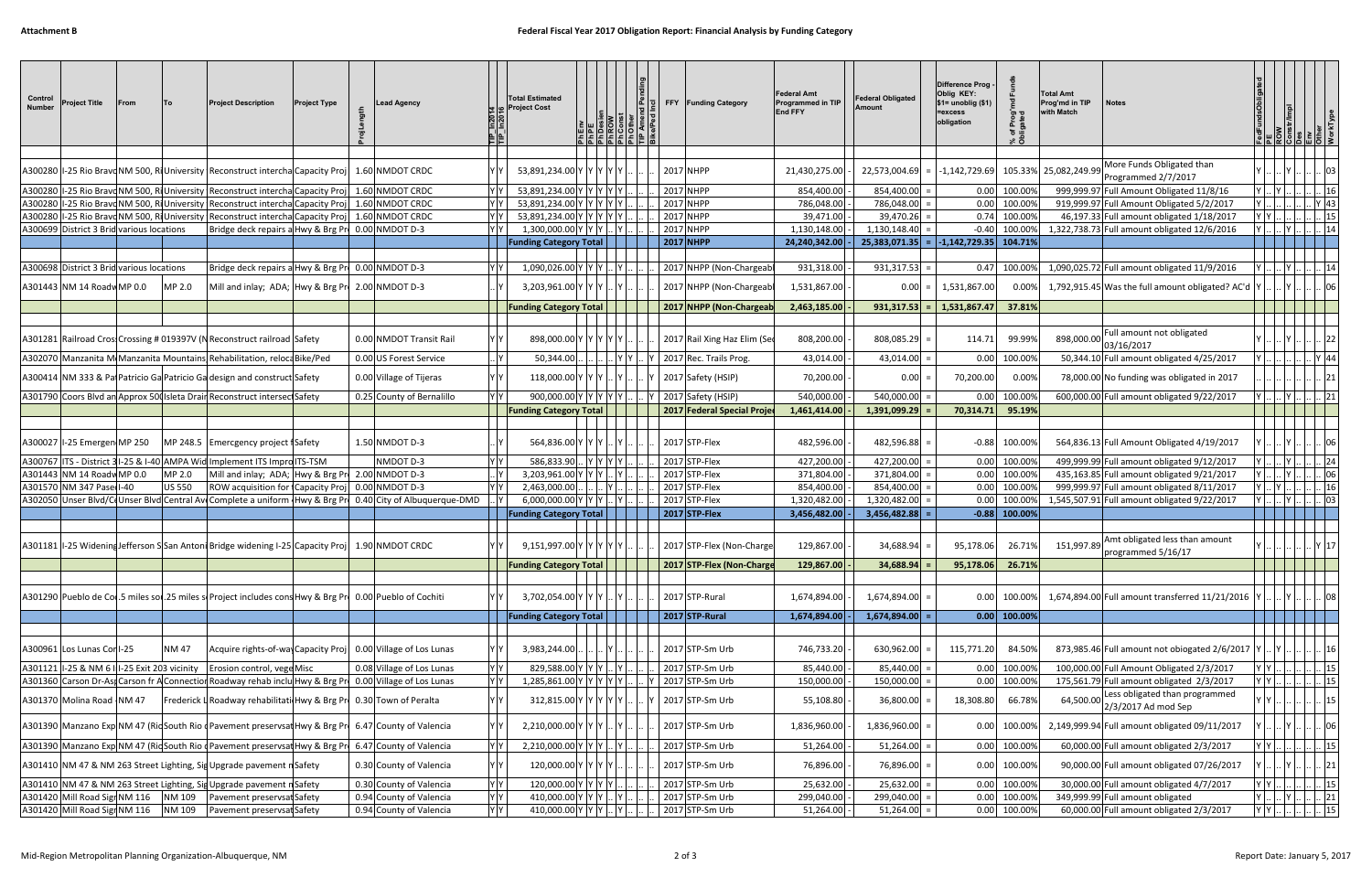| YY<br> Y        21  <br>A301430 Gabaldon Roa East Arago NM 314 Fre Pavement markings, Safety<br>130,000.00 Y Y Y  Y  . 2017 STP-Sm Urb<br>85,440.00<br>100.00%<br>100,000.00 Full amount obligated 9/11/2017<br>2.40 County of Valencia<br>85,440.00<br>0.00<br>YY<br>YY<br>A301430 Gabaldon Roa East Arago NM 314 Fr Pavement markings, Safety<br>130,000.00 Y Y Y<br>2017 STP-Sm Urb<br>30,000.00 Full amount obligated 2/3/2017<br>25,632.00<br>25,632.00<br>100.00%<br>2.40 County of Valencia<br>0.00<br>2017 STP-Sm Urb<br><b>Funding Category Total</b><br>3,355,330.00<br>134,080.00<br>96.16%<br>3,489,410.00<br>2,977,060.00 Y Y Y Y<br>2017 STP-U<br>2,543,600.00<br>2,543,600.00<br>2,977,059.84 Full amount obligated 9/12/2017<br>A300015 Coors Blvd & NM 45, Coors Blvd @ (Reconstruct intersect Hwy & Brg Pr 0.25 County of Bernalillo<br>0.00<br>100.00%<br>YY I<br>A300144 Albuquerque Eagle Ranc Existing Pa Construct a gap secti Bike/Ped<br>0.00 City of Albuquerque-Plann<br>748,444.00<br>875,987.80 Full Amount Obligated 9/11/17<br>875,988.00 Y Y Y<br>2017 STP-U<br>748,444.00<br>0.00<br>100.00%<br>YY<br>A300187 CMP Transpo AMPA Wide<br>2017 STP-U<br>96,631.00<br>113,098.08 Full amount obligated 2/10/2017<br>Collect travel time an ITS-TSM<br>0.00 MRMPO<br>113,098.00<br>96,631.00<br>0.00<br>100.00%<br>A300501 Bridge Blvd an Bridge: Cod Tower: Stin Design, Recon. & or Hwy & Brg Pri<br>2017 STP-U<br>0.00<br>4.24 County of Bernalillo<br>8,362,383.00<br>724,820.00<br>724,820.00<br>100.00%<br>848,337.99 Full Amount Obligated 12/16/16<br>3,937,236.00<br>100.00%<br>4,608,188.07 Full amount obligated 12/16/16<br>A300503 Bridge Blvd & Bridge Blvd Tower Rd f Recon. & or widen rd Hwy & Brg Pr<br>1.68 County of Bernalillo<br>15,731,157.00 Y Y Y Y Y Y<br>2017 STP-U<br>3,937,236.00<br>0.00<br>A300970   ITS Regional 1400 Wyoming Blvd. NEDesign & construct a ITS-TSM<br>0.00 City of Albuquerque-DMD<br>15,996,933.00 Y Y Y Y Y<br>2017 STP-U<br>3,355,303.00<br>0.00<br>100.00%<br>3,927,086.54 Full amount obligated 7/31/2017<br>3,355,303.00<br>5,096,442.00 Y Y Y Y Y Y<br>2017 STP-U<br>188,588.00<br>A301060 West Central Rio Grande San Pasqua Plan, design & constriTransit<br>4.50 City of Albuquerque-ABQ RilY<br>188,588.00<br>100.00%<br>220,725.65 Funds transferred to FTA 11/08/2016 Y<br>0.00<br>Funding was not obligated in FFY<br>319,999.99<br>0.00%<br>A301460 West Medow Municipal Intersectio Construct a two-lane Safety<br>0.67 Village of Corrales<br>700,333.00 Y Y Y<br>2017 STP-U<br>273,408.00<br>0.00<br>273,408.00<br>2017<br>A302050 Unser Blvd/C Unser Blvd Central Av Complete a uniform Hwy & Brg Pr<br>0.40 City of Albuquerque-DMD<br>6,000,000.00 Y Y Y<br>2017 STP-U<br>1,936,815.00<br>1,936,815.00<br>100.00<br>2,266,871.42 Full amount obligated 9/22/2017<br>0.00<br>TA00370 Commuter Ra Alameda B Vicinity of Construct new siding Transit<br>2017 STP-U<br>1,297,178.10 Funds transferred 7/28/2017<br>0.00 Rio Metro NMRRX<br>$1,600,000.00$ Y Y Y Y<br>1,108,309.00<br>1,108,309.00<br>0.00<br>100.009<br>TA00410 NMRX Postive NMRX CorrNMRX CorrEnhance. existing. & Misc<br>352,338.00<br>2017 STP-U<br>0.00<br>100.00%<br>0.00 Rio Metro NMRRX<br>301,038.00<br>301,038.00<br>352,338.47 Funds Transferred 11/18/2016<br>2017 STP-U<br>15,214,192.00<br>14,940,784.00<br>273,408.00<br>98.20%<br><b>Funding Category Total</b><br>0.00<br>348,403.00<br>0.00%<br>A300472 West Meadov Municipal ILoma LargaPave ped/bike trails dBike/Ped<br>0.67 Village of Corrales<br>606,392.00 Y Y Y<br>2017 TAP-Flex<br>348,403.00<br>407,775.04 No funding was obligated in 2017<br>4.14 County of Bernalillo<br>1,664,836.00 Y Y Y Y Y Y<br>2017 TAP-Flex<br>877,808.96 Full amount obligated 9/12/2017<br>A301030 Alameda Drai Montano Roy Ave<br>Construct a multi-use Bike/Ped<br>750,000.00<br>750,000.00<br>100.00%<br>0.00<br>2017 TAP-Flex<br>31,186.00 Full amount obligated 6/23/2017<br>A301542 Santo Doming Access road End of San Design segment 2 of Bike/Ped<br>0.00 Pueblo of Santo Domingo<br>126,500.00 Y Y Y<br>31,186.00<br>31,186.00<br>0.00<br>100.00%<br>Y Y I<br>600,725.00<br>2017 TAP-Lg Urb<br>513,259.00<br>513,259.00<br>600,724.47 Full amount obligated 4/26/2017<br>A301860 AMPA Wide EVarious Locations<br>Install bike share kios Bike/Ped<br>0.00<br>100.00%<br>0.00 Rio Metro Transit Dist<br>0.00 SSCAFCA<br>542,168.00<br>634,559.99 Full amount obligated 9/22/2017<br>A301870 Lisbon Chann Approx. 50 Tarpon Avelnstall approximately Bike/Ped<br>734,559.00<br>2017 TAP-Lg Urb<br>542,168.07<br>0.07<br>100.00%<br>149,695.00 Full amount obligated 9/22/2017<br>A301540 Santo Doming Cattle grd §Station 68- Construct a multi-use Bike/Ped<br>0.00 Pueblo of Santo Domingo<br>Y Y I<br>341,898.00 Y Y Y<br>$\therefore$ Y 2017 TAP-Rural<br>149,695.00<br>149,695.00<br>100.00%<br>0.00<br>142,422.00 Full amount obligated 9/22/2017<br>A301540 Santo Doming Cattle grd Station 68- Construct a multi-use Bike/Ped<br>341,898.00 Y Y Y<br>2017 TAP-Rural<br>142,422.00<br>100.00%<br>0.00 Pueblo of Santo Domingo<br>142,422.00<br>0.00<br>A301543 Santo Doming (SP88) Wes (SP88) Catt Design , plan & constr Bike/Ped<br>0.00 Pueblo of Santo Domingo<br>195,886.00 Y Y Y<br>2017 TAP-Rural<br>47,846.00<br>47,846.00<br>0.00<br>100.00%<br>55,999.53 Full amount obligated 9/12/2017<br>130,000.00 Y Y Y<br>2017 TAP-Sm Urb<br>A302010 South Bosque South Bosq West Bosq Design and reconstru Bike/Ped<br>0.00 Village of Bosque Farms<br>96,633.00<br>96,633.00<br>0.00<br>100.00%<br>113,100.42 Full amount obligated 9/11/2017<br>86.71%<br>2017 TAP all Categories<br>2,621,612.07<br>2,273,209.00<br>348,403.07<br><b>Funding Category Total</b><br>Grand Total Federal Highway Administration (FHWA) "Core" Program Funds Sources Only (Without Non-Chargeable Funding Categories)<br>2017<br>100.69% With excess amounts obligated for NHPP<br>56,331,724.07<br>$56,718,563.23$ =<br>$-386,839.16$<br>2017<br>Grand Total Federal Highway Administration (FHWA) "Core" Program Funds Sources Only (Without Non-Chargeable Funding Categories)<br>56,331,724.07<br>55,575,833.88<br>98.66% Without excess amounts obligated for NHPP<br>755,890.19<br>Grand Total Federal Highway Administration (FHWA) "Core" Program Fund Sources only (With Non-Chargeable Funding Categories)<br>$\begin{array}{ c c }\n\hline\n\end{array}$<br>57,684,569.70 =<br>97.90% With excess amounts obligated for NHPP<br>58,924,776.07<br>1,240,206.37<br>2017<br>Grand Total Federal Highway Administration (FHWA) "Core" Program Fund Sources only (With Non-Chargeable Funding Categories)<br>56,541,840.35<br>2,382,935.72<br>95.96% Without excess amounts obligated for NHPP<br>58,924,776.07<br><b>Grand Total "Non-Core" FHWA and FTA Fund Sources</b><br>2017<br> 105,237,429.74 <br>1,697,360.24<br>98.41%<br>106,934,789.98<br><b>Grand Total All Federal Fund Sources</b><br>2017<br> 161,955,992.97 <br>1,310,521.08<br>99.20% With excess amounts obligated for NHPP<br>163,266,514.05<br>98.50% Without excess amounts obligated for NHPP<br><b>Grand Total All Federal Fund Sources</b><br>2017<br>163,266,514.05 -<br>$\vert$ 160,813,263.62 =<br> 2,453,250.43 | Control<br><b>Number</b> | Project Title | From | lTo l | <b>Project Description</b> | <b>Project Type</b> | ead Agency. | <b>Total Estimated</b><br>Project Cost |  | $\frac{p}{E}$ | FFY Funding Category | Federal Amt<br>Programmed in TIP<br><b>End FFY</b> | Federal Obligated<br>Amount | Difference Prog -<br><b>Oblig KEY:</b><br>$$1=$ unoblig $($1)$<br>=excess<br>obligation | of Prog'<br>bligated | <b>Total Amt</b><br>Prog'md in TIP<br>with Match | <b>Notes</b> |  |            |
|--------------------------------------------------------------------------------------------------------------------------------------------------------------------------------------------------------------------------------------------------------------------------------------------------------------------------------------------------------------------------------------------------------------------------------------------------------------------------------------------------------------------------------------------------------------------------------------------------------------------------------------------------------------------------------------------------------------------------------------------------------------------------------------------------------------------------------------------------------------------------------------------------------------------------------------------------------------------------------------------------------------------------------------------------------------------------------------------------------------------------------------------------------------------------------------------------------------------------------------------------------------------------------------------------------------------------------------------------------------------------------------------------------------------------------------------------------------------------------------------------------------------------------------------------------------------------------------------------------------------------------------------------------------------------------------------------------------------------------------------------------------------------------------------------------------------------------------------------------------------------------------------------------------------------------------------------------------------------------------------------------------------------------------------------------------------------------------------------------------------------------------------------------------------------------------------------------------------------------------------------------------------------------------------------------------------------------------------------------------------------------------------------------------------------------------------------------------------------------------------------------------------------------------------------------------------------------------------------------------------------------------------------------------------------------------------------------------------------------------------------------------------------------------------------------------------------------------------------------------------------------------------------------------------------------------------------------------------------------------------------------------------------------------------------------------------------------------------------------------------------------------------------------------------------------------------------------------------------------------------------------------------------------------------------------------------------------------------------------------------------------------------------------------------------------------------------------------------------------------------------------------------------------------------------------------------------------------------------------------------------------------------------------------------------------------------------------------------------------------------------------------------------------------------------------------------------------------------------------------------------------------------------------------------------------------------------------------------------------------------------------------------------------------------------------------------------------------------------------------------------------------------------------------------------------------------------------------------------------------------------------------------------------------------------------------------------------------------------------------------------------------------------------------------------------------------------------------------------------------------------------------------------------------------------------------------------------------------------------------------------------------------------------------------------------------------------------------------------------------------------------------------------------------------------------------------------------------------------------------------------------------------------------------------------------------------------------------------------------------------------------------------------------------------------------------------------------------------------------------------------------------------------------------------------------------------------------------------------------------------------------------------------------------------------------------------------------------------------------------------------------------------------------------------------------------------------------------------------------------------------------------------------------------------------------------------------------------------------------------------------------------------------------------------------------------------------------------------------------------------------------------------------------------------------------------------------------------------------------------------------------------------------------------------------------------------------------------------------------------------------------------------------------------------------------------------------------------------------------------------------------------------------------------------------------------------------------------------------------------------------------------------------------------------------------------------------------------------------------------------------------------------------------------------------------------------------------------------------------------------------------------------------------------------------------------------------------------------------------------------------------------------------------------------------------------------------------------------------------------------------------------------------------------------------------------------------------------------------------------------------------------------------------------------------------------------------------------------------------------------------------------------------------------------------------------------------------------------------------------------------------------------------------------------------------------------------------------------------------------------------------------------------------------------------------------------------|--------------------------|---------------|------|-------|----------------------------|---------------------|-------------|----------------------------------------|--|---------------|----------------------|----------------------------------------------------|-----------------------------|-----------------------------------------------------------------------------------------|----------------------|--------------------------------------------------|--------------|--|------------|
|                                                                                                                                                                                                                                                                                                                                                                                                                                                                                                                                                                                                                                                                                                                                                                                                                                                                                                                                                                                                                                                                                                                                                                                                                                                                                                                                                                                                                                                                                                                                                                                                                                                                                                                                                                                                                                                                                                                                                                                                                                                                                                                                                                                                                                                                                                                                                                                                                                                                                                                                                                                                                                                                                                                                                                                                                                                                                                                                                                                                                                                                                                                                                                                                                                                                                                                                                                                                                                                                                                                                                                                                                                                                                                                                                                                                                                                                                                                                                                                                                                                                                                                                                                                                                                                                                                                                                                                                                                                                                                                                                                                                                                                                                                                                                                                                                                                                                                                                                                                                                                                                                                                                                                                                                                                                                                                                                                                                                                                                                                                                                                                                                                                                                                                                                                                                                                                                                                                                                                                                                                                                                                                                                                                                                                                                                                                                                                                                                                                                                                                                                                                                                                                                                                                                                                                                                                                                                                                                                                                                                                                                                                                                                                                                                                                                                                                          |                          |               |      |       |                            |                     |             |                                        |  |               |                      |                                                    |                             |                                                                                         |                      |                                                  |              |  |            |
|                                                                                                                                                                                                                                                                                                                                                                                                                                                                                                                                                                                                                                                                                                                                                                                                                                                                                                                                                                                                                                                                                                                                                                                                                                                                                                                                                                                                                                                                                                                                                                                                                                                                                                                                                                                                                                                                                                                                                                                                                                                                                                                                                                                                                                                                                                                                                                                                                                                                                                                                                                                                                                                                                                                                                                                                                                                                                                                                                                                                                                                                                                                                                                                                                                                                                                                                                                                                                                                                                                                                                                                                                                                                                                                                                                                                                                                                                                                                                                                                                                                                                                                                                                                                                                                                                                                                                                                                                                                                                                                                                                                                                                                                                                                                                                                                                                                                                                                                                                                                                                                                                                                                                                                                                                                                                                                                                                                                                                                                                                                                                                                                                                                                                                                                                                                                                                                                                                                                                                                                                                                                                                                                                                                                                                                                                                                                                                                                                                                                                                                                                                                                                                                                                                                                                                                                                                                                                                                                                                                                                                                                                                                                                                                                                                                                                                                          |                          |               |      |       |                            |                     |             |                                        |  |               |                      |                                                    |                             |                                                                                         |                      |                                                  |              |  | 15         |
|                                                                                                                                                                                                                                                                                                                                                                                                                                                                                                                                                                                                                                                                                                                                                                                                                                                                                                                                                                                                                                                                                                                                                                                                                                                                                                                                                                                                                                                                                                                                                                                                                                                                                                                                                                                                                                                                                                                                                                                                                                                                                                                                                                                                                                                                                                                                                                                                                                                                                                                                                                                                                                                                                                                                                                                                                                                                                                                                                                                                                                                                                                                                                                                                                                                                                                                                                                                                                                                                                                                                                                                                                                                                                                                                                                                                                                                                                                                                                                                                                                                                                                                                                                                                                                                                                                                                                                                                                                                                                                                                                                                                                                                                                                                                                                                                                                                                                                                                                                                                                                                                                                                                                                                                                                                                                                                                                                                                                                                                                                                                                                                                                                                                                                                                                                                                                                                                                                                                                                                                                                                                                                                                                                                                                                                                                                                                                                                                                                                                                                                                                                                                                                                                                                                                                                                                                                                                                                                                                                                                                                                                                                                                                                                                                                                                                                                          |                          |               |      |       |                            |                     |             |                                        |  |               |                      |                                                    |                             |                                                                                         |                      |                                                  |              |  |            |
|                                                                                                                                                                                                                                                                                                                                                                                                                                                                                                                                                                                                                                                                                                                                                                                                                                                                                                                                                                                                                                                                                                                                                                                                                                                                                                                                                                                                                                                                                                                                                                                                                                                                                                                                                                                                                                                                                                                                                                                                                                                                                                                                                                                                                                                                                                                                                                                                                                                                                                                                                                                                                                                                                                                                                                                                                                                                                                                                                                                                                                                                                                                                                                                                                                                                                                                                                                                                                                                                                                                                                                                                                                                                                                                                                                                                                                                                                                                                                                                                                                                                                                                                                                                                                                                                                                                                                                                                                                                                                                                                                                                                                                                                                                                                                                                                                                                                                                                                                                                                                                                                                                                                                                                                                                                                                                                                                                                                                                                                                                                                                                                                                                                                                                                                                                                                                                                                                                                                                                                                                                                                                                                                                                                                                                                                                                                                                                                                                                                                                                                                                                                                                                                                                                                                                                                                                                                                                                                                                                                                                                                                                                                                                                                                                                                                                                                          |                          |               |      |       |                            |                     |             |                                        |  |               |                      |                                                    |                             |                                                                                         |                      |                                                  |              |  |            |
|                                                                                                                                                                                                                                                                                                                                                                                                                                                                                                                                                                                                                                                                                                                                                                                                                                                                                                                                                                                                                                                                                                                                                                                                                                                                                                                                                                                                                                                                                                                                                                                                                                                                                                                                                                                                                                                                                                                                                                                                                                                                                                                                                                                                                                                                                                                                                                                                                                                                                                                                                                                                                                                                                                                                                                                                                                                                                                                                                                                                                                                                                                                                                                                                                                                                                                                                                                                                                                                                                                                                                                                                                                                                                                                                                                                                                                                                                                                                                                                                                                                                                                                                                                                                                                                                                                                                                                                                                                                                                                                                                                                                                                                                                                                                                                                                                                                                                                                                                                                                                                                                                                                                                                                                                                                                                                                                                                                                                                                                                                                                                                                                                                                                                                                                                                                                                                                                                                                                                                                                                                                                                                                                                                                                                                                                                                                                                                                                                                                                                                                                                                                                                                                                                                                                                                                                                                                                                                                                                                                                                                                                                                                                                                                                                                                                                                                          |                          |               |      |       |                            |                     |             |                                        |  |               |                      |                                                    |                             |                                                                                         |                      |                                                  |              |  |            |
|                                                                                                                                                                                                                                                                                                                                                                                                                                                                                                                                                                                                                                                                                                                                                                                                                                                                                                                                                                                                                                                                                                                                                                                                                                                                                                                                                                                                                                                                                                                                                                                                                                                                                                                                                                                                                                                                                                                                                                                                                                                                                                                                                                                                                                                                                                                                                                                                                                                                                                                                                                                                                                                                                                                                                                                                                                                                                                                                                                                                                                                                                                                                                                                                                                                                                                                                                                                                                                                                                                                                                                                                                                                                                                                                                                                                                                                                                                                                                                                                                                                                                                                                                                                                                                                                                                                                                                                                                                                                                                                                                                                                                                                                                                                                                                                                                                                                                                                                                                                                                                                                                                                                                                                                                                                                                                                                                                                                                                                                                                                                                                                                                                                                                                                                                                                                                                                                                                                                                                                                                                                                                                                                                                                                                                                                                                                                                                                                                                                                                                                                                                                                                                                                                                                                                                                                                                                                                                                                                                                                                                                                                                                                                                                                                                                                                                                          |                          |               |      |       |                            |                     |             |                                        |  |               |                      |                                                    |                             |                                                                                         |                      |                                                  |              |  |            |
|                                                                                                                                                                                                                                                                                                                                                                                                                                                                                                                                                                                                                                                                                                                                                                                                                                                                                                                                                                                                                                                                                                                                                                                                                                                                                                                                                                                                                                                                                                                                                                                                                                                                                                                                                                                                                                                                                                                                                                                                                                                                                                                                                                                                                                                                                                                                                                                                                                                                                                                                                                                                                                                                                                                                                                                                                                                                                                                                                                                                                                                                                                                                                                                                                                                                                                                                                                                                                                                                                                                                                                                                                                                                                                                                                                                                                                                                                                                                                                                                                                                                                                                                                                                                                                                                                                                                                                                                                                                                                                                                                                                                                                                                                                                                                                                                                                                                                                                                                                                                                                                                                                                                                                                                                                                                                                                                                                                                                                                                                                                                                                                                                                                                                                                                                                                                                                                                                                                                                                                                                                                                                                                                                                                                                                                                                                                                                                                                                                                                                                                                                                                                                                                                                                                                                                                                                                                                                                                                                                                                                                                                                                                                                                                                                                                                                                                          |                          |               |      |       |                            |                     |             |                                        |  |               |                      |                                                    |                             |                                                                                         |                      |                                                  |              |  |            |
|                                                                                                                                                                                                                                                                                                                                                                                                                                                                                                                                                                                                                                                                                                                                                                                                                                                                                                                                                                                                                                                                                                                                                                                                                                                                                                                                                                                                                                                                                                                                                                                                                                                                                                                                                                                                                                                                                                                                                                                                                                                                                                                                                                                                                                                                                                                                                                                                                                                                                                                                                                                                                                                                                                                                                                                                                                                                                                                                                                                                                                                                                                                                                                                                                                                                                                                                                                                                                                                                                                                                                                                                                                                                                                                                                                                                                                                                                                                                                                                                                                                                                                                                                                                                                                                                                                                                                                                                                                                                                                                                                                                                                                                                                                                                                                                                                                                                                                                                                                                                                                                                                                                                                                                                                                                                                                                                                                                                                                                                                                                                                                                                                                                                                                                                                                                                                                                                                                                                                                                                                                                                                                                                                                                                                                                                                                                                                                                                                                                                                                                                                                                                                                                                                                                                                                                                                                                                                                                                                                                                                                                                                                                                                                                                                                                                                                                          |                          |               |      |       |                            |                     |             |                                        |  |               |                      |                                                    |                             |                                                                                         |                      |                                                  |              |  |            |
|                                                                                                                                                                                                                                                                                                                                                                                                                                                                                                                                                                                                                                                                                                                                                                                                                                                                                                                                                                                                                                                                                                                                                                                                                                                                                                                                                                                                                                                                                                                                                                                                                                                                                                                                                                                                                                                                                                                                                                                                                                                                                                                                                                                                                                                                                                                                                                                                                                                                                                                                                                                                                                                                                                                                                                                                                                                                                                                                                                                                                                                                                                                                                                                                                                                                                                                                                                                                                                                                                                                                                                                                                                                                                                                                                                                                                                                                                                                                                                                                                                                                                                                                                                                                                                                                                                                                                                                                                                                                                                                                                                                                                                                                                                                                                                                                                                                                                                                                                                                                                                                                                                                                                                                                                                                                                                                                                                                                                                                                                                                                                                                                                                                                                                                                                                                                                                                                                                                                                                                                                                                                                                                                                                                                                                                                                                                                                                                                                                                                                                                                                                                                                                                                                                                                                                                                                                                                                                                                                                                                                                                                                                                                                                                                                                                                                                                          |                          |               |      |       |                            |                     |             |                                        |  |               |                      |                                                    |                             |                                                                                         |                      |                                                  |              |  |            |
|                                                                                                                                                                                                                                                                                                                                                                                                                                                                                                                                                                                                                                                                                                                                                                                                                                                                                                                                                                                                                                                                                                                                                                                                                                                                                                                                                                                                                                                                                                                                                                                                                                                                                                                                                                                                                                                                                                                                                                                                                                                                                                                                                                                                                                                                                                                                                                                                                                                                                                                                                                                                                                                                                                                                                                                                                                                                                                                                                                                                                                                                                                                                                                                                                                                                                                                                                                                                                                                                                                                                                                                                                                                                                                                                                                                                                                                                                                                                                                                                                                                                                                                                                                                                                                                                                                                                                                                                                                                                                                                                                                                                                                                                                                                                                                                                                                                                                                                                                                                                                                                                                                                                                                                                                                                                                                                                                                                                                                                                                                                                                                                                                                                                                                                                                                                                                                                                                                                                                                                                                                                                                                                                                                                                                                                                                                                                                                                                                                                                                                                                                                                                                                                                                                                                                                                                                                                                                                                                                                                                                                                                                                                                                                                                                                                                                                                          |                          |               |      |       |                            |                     |             |                                        |  |               |                      |                                                    |                             |                                                                                         |                      |                                                  |              |  | . 24       |
|                                                                                                                                                                                                                                                                                                                                                                                                                                                                                                                                                                                                                                                                                                                                                                                                                                                                                                                                                                                                                                                                                                                                                                                                                                                                                                                                                                                                                                                                                                                                                                                                                                                                                                                                                                                                                                                                                                                                                                                                                                                                                                                                                                                                                                                                                                                                                                                                                                                                                                                                                                                                                                                                                                                                                                                                                                                                                                                                                                                                                                                                                                                                                                                                                                                                                                                                                                                                                                                                                                                                                                                                                                                                                                                                                                                                                                                                                                                                                                                                                                                                                                                                                                                                                                                                                                                                                                                                                                                                                                                                                                                                                                                                                                                                                                                                                                                                                                                                                                                                                                                                                                                                                                                                                                                                                                                                                                                                                                                                                                                                                                                                                                                                                                                                                                                                                                                                                                                                                                                                                                                                                                                                                                                                                                                                                                                                                                                                                                                                                                                                                                                                                                                                                                                                                                                                                                                                                                                                                                                                                                                                                                                                                                                                                                                                                                                          |                          |               |      |       |                            |                     |             |                                        |  |               |                      |                                                    |                             |                                                                                         |                      |                                                  |              |  | 23         |
|                                                                                                                                                                                                                                                                                                                                                                                                                                                                                                                                                                                                                                                                                                                                                                                                                                                                                                                                                                                                                                                                                                                                                                                                                                                                                                                                                                                                                                                                                                                                                                                                                                                                                                                                                                                                                                                                                                                                                                                                                                                                                                                                                                                                                                                                                                                                                                                                                                                                                                                                                                                                                                                                                                                                                                                                                                                                                                                                                                                                                                                                                                                                                                                                                                                                                                                                                                                                                                                                                                                                                                                                                                                                                                                                                                                                                                                                                                                                                                                                                                                                                                                                                                                                                                                                                                                                                                                                                                                                                                                                                                                                                                                                                                                                                                                                                                                                                                                                                                                                                                                                                                                                                                                                                                                                                                                                                                                                                                                                                                                                                                                                                                                                                                                                                                                                                                                                                                                                                                                                                                                                                                                                                                                                                                                                                                                                                                                                                                                                                                                                                                                                                                                                                                                                                                                                                                                                                                                                                                                                                                                                                                                                                                                                                                                                                                                          |                          |               |      |       |                            |                     |             |                                        |  |               |                      |                                                    |                             |                                                                                         |                      |                                                  |              |  |            |
|                                                                                                                                                                                                                                                                                                                                                                                                                                                                                                                                                                                                                                                                                                                                                                                                                                                                                                                                                                                                                                                                                                                                                                                                                                                                                                                                                                                                                                                                                                                                                                                                                                                                                                                                                                                                                                                                                                                                                                                                                                                                                                                                                                                                                                                                                                                                                                                                                                                                                                                                                                                                                                                                                                                                                                                                                                                                                                                                                                                                                                                                                                                                                                                                                                                                                                                                                                                                                                                                                                                                                                                                                                                                                                                                                                                                                                                                                                                                                                                                                                                                                                                                                                                                                                                                                                                                                                                                                                                                                                                                                                                                                                                                                                                                                                                                                                                                                                                                                                                                                                                                                                                                                                                                                                                                                                                                                                                                                                                                                                                                                                                                                                                                                                                                                                                                                                                                                                                                                                                                                                                                                                                                                                                                                                                                                                                                                                                                                                                                                                                                                                                                                                                                                                                                                                                                                                                                                                                                                                                                                                                                                                                                                                                                                                                                                                                          |                          |               |      |       |                            |                     |             |                                        |  |               |                      |                                                    |                             |                                                                                         |                      |                                                  |              |  | 03         |
|                                                                                                                                                                                                                                                                                                                                                                                                                                                                                                                                                                                                                                                                                                                                                                                                                                                                                                                                                                                                                                                                                                                                                                                                                                                                                                                                                                                                                                                                                                                                                                                                                                                                                                                                                                                                                                                                                                                                                                                                                                                                                                                                                                                                                                                                                                                                                                                                                                                                                                                                                                                                                                                                                                                                                                                                                                                                                                                                                                                                                                                                                                                                                                                                                                                                                                                                                                                                                                                                                                                                                                                                                                                                                                                                                                                                                                                                                                                                                                                                                                                                                                                                                                                                                                                                                                                                                                                                                                                                                                                                                                                                                                                                                                                                                                                                                                                                                                                                                                                                                                                                                                                                                                                                                                                                                                                                                                                                                                                                                                                                                                                                                                                                                                                                                                                                                                                                                                                                                                                                                                                                                                                                                                                                                                                                                                                                                                                                                                                                                                                                                                                                                                                                                                                                                                                                                                                                                                                                                                                                                                                                                                                                                                                                                                                                                                                          |                          |               |      |       |                            |                     |             |                                        |  |               |                      |                                                    |                             |                                                                                         |                      |                                                  |              |  | 23         |
|                                                                                                                                                                                                                                                                                                                                                                                                                                                                                                                                                                                                                                                                                                                                                                                                                                                                                                                                                                                                                                                                                                                                                                                                                                                                                                                                                                                                                                                                                                                                                                                                                                                                                                                                                                                                                                                                                                                                                                                                                                                                                                                                                                                                                                                                                                                                                                                                                                                                                                                                                                                                                                                                                                                                                                                                                                                                                                                                                                                                                                                                                                                                                                                                                                                                                                                                                                                                                                                                                                                                                                                                                                                                                                                                                                                                                                                                                                                                                                                                                                                                                                                                                                                                                                                                                                                                                                                                                                                                                                                                                                                                                                                                                                                                                                                                                                                                                                                                                                                                                                                                                                                                                                                                                                                                                                                                                                                                                                                                                                                                                                                                                                                                                                                                                                                                                                                                                                                                                                                                                                                                                                                                                                                                                                                                                                                                                                                                                                                                                                                                                                                                                                                                                                                                                                                                                                                                                                                                                                                                                                                                                                                                                                                                                                                                                                                          |                          |               |      |       |                            |                     |             |                                        |  |               |                      |                                                    |                             |                                                                                         |                      |                                                  |              |  | 21         |
|                                                                                                                                                                                                                                                                                                                                                                                                                                                                                                                                                                                                                                                                                                                                                                                                                                                                                                                                                                                                                                                                                                                                                                                                                                                                                                                                                                                                                                                                                                                                                                                                                                                                                                                                                                                                                                                                                                                                                                                                                                                                                                                                                                                                                                                                                                                                                                                                                                                                                                                                                                                                                                                                                                                                                                                                                                                                                                                                                                                                                                                                                                                                                                                                                                                                                                                                                                                                                                                                                                                                                                                                                                                                                                                                                                                                                                                                                                                                                                                                                                                                                                                                                                                                                                                                                                                                                                                                                                                                                                                                                                                                                                                                                                                                                                                                                                                                                                                                                                                                                                                                                                                                                                                                                                                                                                                                                                                                                                                                                                                                                                                                                                                                                                                                                                                                                                                                                                                                                                                                                                                                                                                                                                                                                                                                                                                                                                                                                                                                                                                                                                                                                                                                                                                                                                                                                                                                                                                                                                                                                                                                                                                                                                                                                                                                                                                          |                          |               |      |       |                            |                     |             |                                        |  |               |                      |                                                    |                             |                                                                                         |                      |                                                  |              |  |            |
|                                                                                                                                                                                                                                                                                                                                                                                                                                                                                                                                                                                                                                                                                                                                                                                                                                                                                                                                                                                                                                                                                                                                                                                                                                                                                                                                                                                                                                                                                                                                                                                                                                                                                                                                                                                                                                                                                                                                                                                                                                                                                                                                                                                                                                                                                                                                                                                                                                                                                                                                                                                                                                                                                                                                                                                                                                                                                                                                                                                                                                                                                                                                                                                                                                                                                                                                                                                                                                                                                                                                                                                                                                                                                                                                                                                                                                                                                                                                                                                                                                                                                                                                                                                                                                                                                                                                                                                                                                                                                                                                                                                                                                                                                                                                                                                                                                                                                                                                                                                                                                                                                                                                                                                                                                                                                                                                                                                                                                                                                                                                                                                                                                                                                                                                                                                                                                                                                                                                                                                                                                                                                                                                                                                                                                                                                                                                                                                                                                                                                                                                                                                                                                                                                                                                                                                                                                                                                                                                                                                                                                                                                                                                                                                                                                                                                                                          |                          |               |      |       |                            |                     |             |                                        |  |               |                      |                                                    |                             |                                                                                         |                      |                                                  |              |  |            |
|                                                                                                                                                                                                                                                                                                                                                                                                                                                                                                                                                                                                                                                                                                                                                                                                                                                                                                                                                                                                                                                                                                                                                                                                                                                                                                                                                                                                                                                                                                                                                                                                                                                                                                                                                                                                                                                                                                                                                                                                                                                                                                                                                                                                                                                                                                                                                                                                                                                                                                                                                                                                                                                                                                                                                                                                                                                                                                                                                                                                                                                                                                                                                                                                                                                                                                                                                                                                                                                                                                                                                                                                                                                                                                                                                                                                                                                                                                                                                                                                                                                                                                                                                                                                                                                                                                                                                                                                                                                                                                                                                                                                                                                                                                                                                                                                                                                                                                                                                                                                                                                                                                                                                                                                                                                                                                                                                                                                                                                                                                                                                                                                                                                                                                                                                                                                                                                                                                                                                                                                                                                                                                                                                                                                                                                                                                                                                                                                                                                                                                                                                                                                                                                                                                                                                                                                                                                                                                                                                                                                                                                                                                                                                                                                                                                                                                                          |                          |               |      |       |                            |                     |             |                                        |  |               |                      |                                                    |                             |                                                                                         |                      |                                                  |              |  |            |
|                                                                                                                                                                                                                                                                                                                                                                                                                                                                                                                                                                                                                                                                                                                                                                                                                                                                                                                                                                                                                                                                                                                                                                                                                                                                                                                                                                                                                                                                                                                                                                                                                                                                                                                                                                                                                                                                                                                                                                                                                                                                                                                                                                                                                                                                                                                                                                                                                                                                                                                                                                                                                                                                                                                                                                                                                                                                                                                                                                                                                                                                                                                                                                                                                                                                                                                                                                                                                                                                                                                                                                                                                                                                                                                                                                                                                                                                                                                                                                                                                                                                                                                                                                                                                                                                                                                                                                                                                                                                                                                                                                                                                                                                                                                                                                                                                                                                                                                                                                                                                                                                                                                                                                                                                                                                                                                                                                                                                                                                                                                                                                                                                                                                                                                                                                                                                                                                                                                                                                                                                                                                                                                                                                                                                                                                                                                                                                                                                                                                                                                                                                                                                                                                                                                                                                                                                                                                                                                                                                                                                                                                                                                                                                                                                                                                                                                          |                          |               |      |       |                            |                     |             |                                        |  |               |                      |                                                    |                             |                                                                                         |                      |                                                  |              |  | $\cdot$ 28 |
|                                                                                                                                                                                                                                                                                                                                                                                                                                                                                                                                                                                                                                                                                                                                                                                                                                                                                                                                                                                                                                                                                                                                                                                                                                                                                                                                                                                                                                                                                                                                                                                                                                                                                                                                                                                                                                                                                                                                                                                                                                                                                                                                                                                                                                                                                                                                                                                                                                                                                                                                                                                                                                                                                                                                                                                                                                                                                                                                                                                                                                                                                                                                                                                                                                                                                                                                                                                                                                                                                                                                                                                                                                                                                                                                                                                                                                                                                                                                                                                                                                                                                                                                                                                                                                                                                                                                                                                                                                                                                                                                                                                                                                                                                                                                                                                                                                                                                                                                                                                                                                                                                                                                                                                                                                                                                                                                                                                                                                                                                                                                                                                                                                                                                                                                                                                                                                                                                                                                                                                                                                                                                                                                                                                                                                                                                                                                                                                                                                                                                                                                                                                                                                                                                                                                                                                                                                                                                                                                                                                                                                                                                                                                                                                                                                                                                                                          |                          |               |      |       |                            |                     |             |                                        |  |               |                      |                                                    |                             |                                                                                         |                      |                                                  |              |  | 15         |
|                                                                                                                                                                                                                                                                                                                                                                                                                                                                                                                                                                                                                                                                                                                                                                                                                                                                                                                                                                                                                                                                                                                                                                                                                                                                                                                                                                                                                                                                                                                                                                                                                                                                                                                                                                                                                                                                                                                                                                                                                                                                                                                                                                                                                                                                                                                                                                                                                                                                                                                                                                                                                                                                                                                                                                                                                                                                                                                                                                                                                                                                                                                                                                                                                                                                                                                                                                                                                                                                                                                                                                                                                                                                                                                                                                                                                                                                                                                                                                                                                                                                                                                                                                                                                                                                                                                                                                                                                                                                                                                                                                                                                                                                                                                                                                                                                                                                                                                                                                                                                                                                                                                                                                                                                                                                                                                                                                                                                                                                                                                                                                                                                                                                                                                                                                                                                                                                                                                                                                                                                                                                                                                                                                                                                                                                                                                                                                                                                                                                                                                                                                                                                                                                                                                                                                                                                                                                                                                                                                                                                                                                                                                                                                                                                                                                                                                          |                          |               |      |       |                            |                     |             |                                        |  |               |                      |                                                    |                             |                                                                                         |                      |                                                  |              |  | 28         |
|                                                                                                                                                                                                                                                                                                                                                                                                                                                                                                                                                                                                                                                                                                                                                                                                                                                                                                                                                                                                                                                                                                                                                                                                                                                                                                                                                                                                                                                                                                                                                                                                                                                                                                                                                                                                                                                                                                                                                                                                                                                                                                                                                                                                                                                                                                                                                                                                                                                                                                                                                                                                                                                                                                                                                                                                                                                                                                                                                                                                                                                                                                                                                                                                                                                                                                                                                                                                                                                                                                                                                                                                                                                                                                                                                                                                                                                                                                                                                                                                                                                                                                                                                                                                                                                                                                                                                                                                                                                                                                                                                                                                                                                                                                                                                                                                                                                                                                                                                                                                                                                                                                                                                                                                                                                                                                                                                                                                                                                                                                                                                                                                                                                                                                                                                                                                                                                                                                                                                                                                                                                                                                                                                                                                                                                                                                                                                                                                                                                                                                                                                                                                                                                                                                                                                                                                                                                                                                                                                                                                                                                                                                                                                                                                                                                                                                                          |                          |               |      |       |                            |                     |             |                                        |  |               |                      |                                                    |                             |                                                                                         |                      |                                                  |              |  |            |
|                                                                                                                                                                                                                                                                                                                                                                                                                                                                                                                                                                                                                                                                                                                                                                                                                                                                                                                                                                                                                                                                                                                                                                                                                                                                                                                                                                                                                                                                                                                                                                                                                                                                                                                                                                                                                                                                                                                                                                                                                                                                                                                                                                                                                                                                                                                                                                                                                                                                                                                                                                                                                                                                                                                                                                                                                                                                                                                                                                                                                                                                                                                                                                                                                                                                                                                                                                                                                                                                                                                                                                                                                                                                                                                                                                                                                                                                                                                                                                                                                                                                                                                                                                                                                                                                                                                                                                                                                                                                                                                                                                                                                                                                                                                                                                                                                                                                                                                                                                                                                                                                                                                                                                                                                                                                                                                                                                                                                                                                                                                                                                                                                                                                                                                                                                                                                                                                                                                                                                                                                                                                                                                                                                                                                                                                                                                                                                                                                                                                                                                                                                                                                                                                                                                                                                                                                                                                                                                                                                                                                                                                                                                                                                                                                                                                                                                          |                          |               |      |       |                            |                     |             |                                        |  |               |                      |                                                    |                             |                                                                                         |                      |                                                  |              |  | 28         |
|                                                                                                                                                                                                                                                                                                                                                                                                                                                                                                                                                                                                                                                                                                                                                                                                                                                                                                                                                                                                                                                                                                                                                                                                                                                                                                                                                                                                                                                                                                                                                                                                                                                                                                                                                                                                                                                                                                                                                                                                                                                                                                                                                                                                                                                                                                                                                                                                                                                                                                                                                                                                                                                                                                                                                                                                                                                                                                                                                                                                                                                                                                                                                                                                                                                                                                                                                                                                                                                                                                                                                                                                                                                                                                                                                                                                                                                                                                                                                                                                                                                                                                                                                                                                                                                                                                                                                                                                                                                                                                                                                                                                                                                                                                                                                                                                                                                                                                                                                                                                                                                                                                                                                                                                                                                                                                                                                                                                                                                                                                                                                                                                                                                                                                                                                                                                                                                                                                                                                                                                                                                                                                                                                                                                                                                                                                                                                                                                                                                                                                                                                                                                                                                                                                                                                                                                                                                                                                                                                                                                                                                                                                                                                                                                                                                                                                                          |                          |               |      |       |                            |                     |             |                                        |  |               |                      |                                                    |                             |                                                                                         |                      |                                                  |              |  | 21         |
|                                                                                                                                                                                                                                                                                                                                                                                                                                                                                                                                                                                                                                                                                                                                                                                                                                                                                                                                                                                                                                                                                                                                                                                                                                                                                                                                                                                                                                                                                                                                                                                                                                                                                                                                                                                                                                                                                                                                                                                                                                                                                                                                                                                                                                                                                                                                                                                                                                                                                                                                                                                                                                                                                                                                                                                                                                                                                                                                                                                                                                                                                                                                                                                                                                                                                                                                                                                                                                                                                                                                                                                                                                                                                                                                                                                                                                                                                                                                                                                                                                                                                                                                                                                                                                                                                                                                                                                                                                                                                                                                                                                                                                                                                                                                                                                                                                                                                                                                                                                                                                                                                                                                                                                                                                                                                                                                                                                                                                                                                                                                                                                                                                                                                                                                                                                                                                                                                                                                                                                                                                                                                                                                                                                                                                                                                                                                                                                                                                                                                                                                                                                                                                                                                                                                                                                                                                                                                                                                                                                                                                                                                                                                                                                                                                                                                                                          |                          |               |      |       |                            |                     |             |                                        |  |               |                      |                                                    |                             |                                                                                         |                      |                                                  |              |  | 28         |
|                                                                                                                                                                                                                                                                                                                                                                                                                                                                                                                                                                                                                                                                                                                                                                                                                                                                                                                                                                                                                                                                                                                                                                                                                                                                                                                                                                                                                                                                                                                                                                                                                                                                                                                                                                                                                                                                                                                                                                                                                                                                                                                                                                                                                                                                                                                                                                                                                                                                                                                                                                                                                                                                                                                                                                                                                                                                                                                                                                                                                                                                                                                                                                                                                                                                                                                                                                                                                                                                                                                                                                                                                                                                                                                                                                                                                                                                                                                                                                                                                                                                                                                                                                                                                                                                                                                                                                                                                                                                                                                                                                                                                                                                                                                                                                                                                                                                                                                                                                                                                                                                                                                                                                                                                                                                                                                                                                                                                                                                                                                                                                                                                                                                                                                                                                                                                                                                                                                                                                                                                                                                                                                                                                                                                                                                                                                                                                                                                                                                                                                                                                                                                                                                                                                                                                                                                                                                                                                                                                                                                                                                                                                                                                                                                                                                                                                          |                          |               |      |       |                            |                     |             |                                        |  |               |                      |                                                    |                             |                                                                                         |                      |                                                  |              |  | 28         |
|                                                                                                                                                                                                                                                                                                                                                                                                                                                                                                                                                                                                                                                                                                                                                                                                                                                                                                                                                                                                                                                                                                                                                                                                                                                                                                                                                                                                                                                                                                                                                                                                                                                                                                                                                                                                                                                                                                                                                                                                                                                                                                                                                                                                                                                                                                                                                                                                                                                                                                                                                                                                                                                                                                                                                                                                                                                                                                                                                                                                                                                                                                                                                                                                                                                                                                                                                                                                                                                                                                                                                                                                                                                                                                                                                                                                                                                                                                                                                                                                                                                                                                                                                                                                                                                                                                                                                                                                                                                                                                                                                                                                                                                                                                                                                                                                                                                                                                                                                                                                                                                                                                                                                                                                                                                                                                                                                                                                                                                                                                                                                                                                                                                                                                                                                                                                                                                                                                                                                                                                                                                                                                                                                                                                                                                                                                                                                                                                                                                                                                                                                                                                                                                                                                                                                                                                                                                                                                                                                                                                                                                                                                                                                                                                                                                                                                                          |                          |               |      |       |                            |                     |             |                                        |  |               |                      |                                                    |                             |                                                                                         |                      |                                                  |              |  |            |
|                                                                                                                                                                                                                                                                                                                                                                                                                                                                                                                                                                                                                                                                                                                                                                                                                                                                                                                                                                                                                                                                                                                                                                                                                                                                                                                                                                                                                                                                                                                                                                                                                                                                                                                                                                                                                                                                                                                                                                                                                                                                                                                                                                                                                                                                                                                                                                                                                                                                                                                                                                                                                                                                                                                                                                                                                                                                                                                                                                                                                                                                                                                                                                                                                                                                                                                                                                                                                                                                                                                                                                                                                                                                                                                                                                                                                                                                                                                                                                                                                                                                                                                                                                                                                                                                                                                                                                                                                                                                                                                                                                                                                                                                                                                                                                                                                                                                                                                                                                                                                                                                                                                                                                                                                                                                                                                                                                                                                                                                                                                                                                                                                                                                                                                                                                                                                                                                                                                                                                                                                                                                                                                                                                                                                                                                                                                                                                                                                                                                                                                                                                                                                                                                                                                                                                                                                                                                                                                                                                                                                                                                                                                                                                                                                                                                                                                          |                          |               |      |       |                            |                     |             |                                        |  |               |                      |                                                    |                             |                                                                                         |                      |                                                  |              |  |            |
|                                                                                                                                                                                                                                                                                                                                                                                                                                                                                                                                                                                                                                                                                                                                                                                                                                                                                                                                                                                                                                                                                                                                                                                                                                                                                                                                                                                                                                                                                                                                                                                                                                                                                                                                                                                                                                                                                                                                                                                                                                                                                                                                                                                                                                                                                                                                                                                                                                                                                                                                                                                                                                                                                                                                                                                                                                                                                                                                                                                                                                                                                                                                                                                                                                                                                                                                                                                                                                                                                                                                                                                                                                                                                                                                                                                                                                                                                                                                                                                                                                                                                                                                                                                                                                                                                                                                                                                                                                                                                                                                                                                                                                                                                                                                                                                                                                                                                                                                                                                                                                                                                                                                                                                                                                                                                                                                                                                                                                                                                                                                                                                                                                                                                                                                                                                                                                                                                                                                                                                                                                                                                                                                                                                                                                                                                                                                                                                                                                                                                                                                                                                                                                                                                                                                                                                                                                                                                                                                                                                                                                                                                                                                                                                                                                                                                                                          |                          |               |      |       |                            |                     |             |                                        |  |               |                      |                                                    |                             |                                                                                         |                      |                                                  |              |  |            |
|                                                                                                                                                                                                                                                                                                                                                                                                                                                                                                                                                                                                                                                                                                                                                                                                                                                                                                                                                                                                                                                                                                                                                                                                                                                                                                                                                                                                                                                                                                                                                                                                                                                                                                                                                                                                                                                                                                                                                                                                                                                                                                                                                                                                                                                                                                                                                                                                                                                                                                                                                                                                                                                                                                                                                                                                                                                                                                                                                                                                                                                                                                                                                                                                                                                                                                                                                                                                                                                                                                                                                                                                                                                                                                                                                                                                                                                                                                                                                                                                                                                                                                                                                                                                                                                                                                                                                                                                                                                                                                                                                                                                                                                                                                                                                                                                                                                                                                                                                                                                                                                                                                                                                                                                                                                                                                                                                                                                                                                                                                                                                                                                                                                                                                                                                                                                                                                                                                                                                                                                                                                                                                                                                                                                                                                                                                                                                                                                                                                                                                                                                                                                                                                                                                                                                                                                                                                                                                                                                                                                                                                                                                                                                                                                                                                                                                                          |                          |               |      |       |                            |                     |             |                                        |  |               |                      |                                                    |                             |                                                                                         |                      |                                                  |              |  |            |
|                                                                                                                                                                                                                                                                                                                                                                                                                                                                                                                                                                                                                                                                                                                                                                                                                                                                                                                                                                                                                                                                                                                                                                                                                                                                                                                                                                                                                                                                                                                                                                                                                                                                                                                                                                                                                                                                                                                                                                                                                                                                                                                                                                                                                                                                                                                                                                                                                                                                                                                                                                                                                                                                                                                                                                                                                                                                                                                                                                                                                                                                                                                                                                                                                                                                                                                                                                                                                                                                                                                                                                                                                                                                                                                                                                                                                                                                                                                                                                                                                                                                                                                                                                                                                                                                                                                                                                                                                                                                                                                                                                                                                                                                                                                                                                                                                                                                                                                                                                                                                                                                                                                                                                                                                                                                                                                                                                                                                                                                                                                                                                                                                                                                                                                                                                                                                                                                                                                                                                                                                                                                                                                                                                                                                                                                                                                                                                                                                                                                                                                                                                                                                                                                                                                                                                                                                                                                                                                                                                                                                                                                                                                                                                                                                                                                                                                          |                          |               |      |       |                            |                     |             |                                        |  |               |                      |                                                    |                             |                                                                                         |                      |                                                  |              |  |            |
|                                                                                                                                                                                                                                                                                                                                                                                                                                                                                                                                                                                                                                                                                                                                                                                                                                                                                                                                                                                                                                                                                                                                                                                                                                                                                                                                                                                                                                                                                                                                                                                                                                                                                                                                                                                                                                                                                                                                                                                                                                                                                                                                                                                                                                                                                                                                                                                                                                                                                                                                                                                                                                                                                                                                                                                                                                                                                                                                                                                                                                                                                                                                                                                                                                                                                                                                                                                                                                                                                                                                                                                                                                                                                                                                                                                                                                                                                                                                                                                                                                                                                                                                                                                                                                                                                                                                                                                                                                                                                                                                                                                                                                                                                                                                                                                                                                                                                                                                                                                                                                                                                                                                                                                                                                                                                                                                                                                                                                                                                                                                                                                                                                                                                                                                                                                                                                                                                                                                                                                                                                                                                                                                                                                                                                                                                                                                                                                                                                                                                                                                                                                                                                                                                                                                                                                                                                                                                                                                                                                                                                                                                                                                                                                                                                                                                                                          |                          |               |      |       |                            |                     |             |                                        |  |               |                      |                                                    |                             |                                                                                         |                      |                                                  |              |  |            |
|                                                                                                                                                                                                                                                                                                                                                                                                                                                                                                                                                                                                                                                                                                                                                                                                                                                                                                                                                                                                                                                                                                                                                                                                                                                                                                                                                                                                                                                                                                                                                                                                                                                                                                                                                                                                                                                                                                                                                                                                                                                                                                                                                                                                                                                                                                                                                                                                                                                                                                                                                                                                                                                                                                                                                                                                                                                                                                                                                                                                                                                                                                                                                                                                                                                                                                                                                                                                                                                                                                                                                                                                                                                                                                                                                                                                                                                                                                                                                                                                                                                                                                                                                                                                                                                                                                                                                                                                                                                                                                                                                                                                                                                                                                                                                                                                                                                                                                                                                                                                                                                                                                                                                                                                                                                                                                                                                                                                                                                                                                                                                                                                                                                                                                                                                                                                                                                                                                                                                                                                                                                                                                                                                                                                                                                                                                                                                                                                                                                                                                                                                                                                                                                                                                                                                                                                                                                                                                                                                                                                                                                                                                                                                                                                                                                                                                                          |                          |               |      |       |                            |                     |             |                                        |  |               |                      |                                                    |                             |                                                                                         |                      |                                                  |              |  |            |
|                                                                                                                                                                                                                                                                                                                                                                                                                                                                                                                                                                                                                                                                                                                                                                                                                                                                                                                                                                                                                                                                                                                                                                                                                                                                                                                                                                                                                                                                                                                                                                                                                                                                                                                                                                                                                                                                                                                                                                                                                                                                                                                                                                                                                                                                                                                                                                                                                                                                                                                                                                                                                                                                                                                                                                                                                                                                                                                                                                                                                                                                                                                                                                                                                                                                                                                                                                                                                                                                                                                                                                                                                                                                                                                                                                                                                                                                                                                                                                                                                                                                                                                                                                                                                                                                                                                                                                                                                                                                                                                                                                                                                                                                                                                                                                                                                                                                                                                                                                                                                                                                                                                                                                                                                                                                                                                                                                                                                                                                                                                                                                                                                                                                                                                                                                                                                                                                                                                                                                                                                                                                                                                                                                                                                                                                                                                                                                                                                                                                                                                                                                                                                                                                                                                                                                                                                                                                                                                                                                                                                                                                                                                                                                                                                                                                                                                          |                          |               |      |       |                            |                     |             |                                        |  |               |                      |                                                    |                             |                                                                                         |                      |                                                  |              |  |            |
|                                                                                                                                                                                                                                                                                                                                                                                                                                                                                                                                                                                                                                                                                                                                                                                                                                                                                                                                                                                                                                                                                                                                                                                                                                                                                                                                                                                                                                                                                                                                                                                                                                                                                                                                                                                                                                                                                                                                                                                                                                                                                                                                                                                                                                                                                                                                                                                                                                                                                                                                                                                                                                                                                                                                                                                                                                                                                                                                                                                                                                                                                                                                                                                                                                                                                                                                                                                                                                                                                                                                                                                                                                                                                                                                                                                                                                                                                                                                                                                                                                                                                                                                                                                                                                                                                                                                                                                                                                                                                                                                                                                                                                                                                                                                                                                                                                                                                                                                                                                                                                                                                                                                                                                                                                                                                                                                                                                                                                                                                                                                                                                                                                                                                                                                                                                                                                                                                                                                                                                                                                                                                                                                                                                                                                                                                                                                                                                                                                                                                                                                                                                                                                                                                                                                                                                                                                                                                                                                                                                                                                                                                                                                                                                                                                                                                                                          |                          |               |      |       |                            |                     |             |                                        |  |               |                      |                                                    |                             |                                                                                         |                      |                                                  |              |  |            |
|                                                                                                                                                                                                                                                                                                                                                                                                                                                                                                                                                                                                                                                                                                                                                                                                                                                                                                                                                                                                                                                                                                                                                                                                                                                                                                                                                                                                                                                                                                                                                                                                                                                                                                                                                                                                                                                                                                                                                                                                                                                                                                                                                                                                                                                                                                                                                                                                                                                                                                                                                                                                                                                                                                                                                                                                                                                                                                                                                                                                                                                                                                                                                                                                                                                                                                                                                                                                                                                                                                                                                                                                                                                                                                                                                                                                                                                                                                                                                                                                                                                                                                                                                                                                                                                                                                                                                                                                                                                                                                                                                                                                                                                                                                                                                                                                                                                                                                                                                                                                                                                                                                                                                                                                                                                                                                                                                                                                                                                                                                                                                                                                                                                                                                                                                                                                                                                                                                                                                                                                                                                                                                                                                                                                                                                                                                                                                                                                                                                                                                                                                                                                                                                                                                                                                                                                                                                                                                                                                                                                                                                                                                                                                                                                                                                                                                                          |                          |               |      |       |                            |                     |             |                                        |  |               |                      |                                                    |                             |                                                                                         |                      |                                                  |              |  |            |
|                                                                                                                                                                                                                                                                                                                                                                                                                                                                                                                                                                                                                                                                                                                                                                                                                                                                                                                                                                                                                                                                                                                                                                                                                                                                                                                                                                                                                                                                                                                                                                                                                                                                                                                                                                                                                                                                                                                                                                                                                                                                                                                                                                                                                                                                                                                                                                                                                                                                                                                                                                                                                                                                                                                                                                                                                                                                                                                                                                                                                                                                                                                                                                                                                                                                                                                                                                                                                                                                                                                                                                                                                                                                                                                                                                                                                                                                                                                                                                                                                                                                                                                                                                                                                                                                                                                                                                                                                                                                                                                                                                                                                                                                                                                                                                                                                                                                                                                                                                                                                                                                                                                                                                                                                                                                                                                                                                                                                                                                                                                                                                                                                                                                                                                                                                                                                                                                                                                                                                                                                                                                                                                                                                                                                                                                                                                                                                                                                                                                                                                                                                                                                                                                                                                                                                                                                                                                                                                                                                                                                                                                                                                                                                                                                                                                                                                          |                          |               |      |       |                            |                     |             |                                        |  |               |                      |                                                    |                             |                                                                                         |                      |                                                  |              |  |            |
|                                                                                                                                                                                                                                                                                                                                                                                                                                                                                                                                                                                                                                                                                                                                                                                                                                                                                                                                                                                                                                                                                                                                                                                                                                                                                                                                                                                                                                                                                                                                                                                                                                                                                                                                                                                                                                                                                                                                                                                                                                                                                                                                                                                                                                                                                                                                                                                                                                                                                                                                                                                                                                                                                                                                                                                                                                                                                                                                                                                                                                                                                                                                                                                                                                                                                                                                                                                                                                                                                                                                                                                                                                                                                                                                                                                                                                                                                                                                                                                                                                                                                                                                                                                                                                                                                                                                                                                                                                                                                                                                                                                                                                                                                                                                                                                                                                                                                                                                                                                                                                                                                                                                                                                                                                                                                                                                                                                                                                                                                                                                                                                                                                                                                                                                                                                                                                                                                                                                                                                                                                                                                                                                                                                                                                                                                                                                                                                                                                                                                                                                                                                                                                                                                                                                                                                                                                                                                                                                                                                                                                                                                                                                                                                                                                                                                                                          |                          |               |      |       |                            |                     |             |                                        |  |               |                      |                                                    |                             |                                                                                         |                      |                                                  |              |  |            |
|                                                                                                                                                                                                                                                                                                                                                                                                                                                                                                                                                                                                                                                                                                                                                                                                                                                                                                                                                                                                                                                                                                                                                                                                                                                                                                                                                                                                                                                                                                                                                                                                                                                                                                                                                                                                                                                                                                                                                                                                                                                                                                                                                                                                                                                                                                                                                                                                                                                                                                                                                                                                                                                                                                                                                                                                                                                                                                                                                                                                                                                                                                                                                                                                                                                                                                                                                                                                                                                                                                                                                                                                                                                                                                                                                                                                                                                                                                                                                                                                                                                                                                                                                                                                                                                                                                                                                                                                                                                                                                                                                                                                                                                                                                                                                                                                                                                                                                                                                                                                                                                                                                                                                                                                                                                                                                                                                                                                                                                                                                                                                                                                                                                                                                                                                                                                                                                                                                                                                                                                                                                                                                                                                                                                                                                                                                                                                                                                                                                                                                                                                                                                                                                                                                                                                                                                                                                                                                                                                                                                                                                                                                                                                                                                                                                                                                                          |                          |               |      |       |                            |                     |             |                                        |  |               |                      |                                                    |                             |                                                                                         |                      |                                                  |              |  |            |
|                                                                                                                                                                                                                                                                                                                                                                                                                                                                                                                                                                                                                                                                                                                                                                                                                                                                                                                                                                                                                                                                                                                                                                                                                                                                                                                                                                                                                                                                                                                                                                                                                                                                                                                                                                                                                                                                                                                                                                                                                                                                                                                                                                                                                                                                                                                                                                                                                                                                                                                                                                                                                                                                                                                                                                                                                                                                                                                                                                                                                                                                                                                                                                                                                                                                                                                                                                                                                                                                                                                                                                                                                                                                                                                                                                                                                                                                                                                                                                                                                                                                                                                                                                                                                                                                                                                                                                                                                                                                                                                                                                                                                                                                                                                                                                                                                                                                                                                                                                                                                                                                                                                                                                                                                                                                                                                                                                                                                                                                                                                                                                                                                                                                                                                                                                                                                                                                                                                                                                                                                                                                                                                                                                                                                                                                                                                                                                                                                                                                                                                                                                                                                                                                                                                                                                                                                                                                                                                                                                                                                                                                                                                                                                                                                                                                                                                          |                          |               |      |       |                            |                     |             |                                        |  |               |                      |                                                    |                             |                                                                                         |                      |                                                  |              |  |            |
|                                                                                                                                                                                                                                                                                                                                                                                                                                                                                                                                                                                                                                                                                                                                                                                                                                                                                                                                                                                                                                                                                                                                                                                                                                                                                                                                                                                                                                                                                                                                                                                                                                                                                                                                                                                                                                                                                                                                                                                                                                                                                                                                                                                                                                                                                                                                                                                                                                                                                                                                                                                                                                                                                                                                                                                                                                                                                                                                                                                                                                                                                                                                                                                                                                                                                                                                                                                                                                                                                                                                                                                                                                                                                                                                                                                                                                                                                                                                                                                                                                                                                                                                                                                                                                                                                                                                                                                                                                                                                                                                                                                                                                                                                                                                                                                                                                                                                                                                                                                                                                                                                                                                                                                                                                                                                                                                                                                                                                                                                                                                                                                                                                                                                                                                                                                                                                                                                                                                                                                                                                                                                                                                                                                                                                                                                                                                                                                                                                                                                                                                                                                                                                                                                                                                                                                                                                                                                                                                                                                                                                                                                                                                                                                                                                                                                                                          |                          |               |      |       |                            |                     |             |                                        |  |               |                      |                                                    |                             |                                                                                         |                      |                                                  |              |  |            |
|                                                                                                                                                                                                                                                                                                                                                                                                                                                                                                                                                                                                                                                                                                                                                                                                                                                                                                                                                                                                                                                                                                                                                                                                                                                                                                                                                                                                                                                                                                                                                                                                                                                                                                                                                                                                                                                                                                                                                                                                                                                                                                                                                                                                                                                                                                                                                                                                                                                                                                                                                                                                                                                                                                                                                                                                                                                                                                                                                                                                                                                                                                                                                                                                                                                                                                                                                                                                                                                                                                                                                                                                                                                                                                                                                                                                                                                                                                                                                                                                                                                                                                                                                                                                                                                                                                                                                                                                                                                                                                                                                                                                                                                                                                                                                                                                                                                                                                                                                                                                                                                                                                                                                                                                                                                                                                                                                                                                                                                                                                                                                                                                                                                                                                                                                                                                                                                                                                                                                                                                                                                                                                                                                                                                                                                                                                                                                                                                                                                                                                                                                                                                                                                                                                                                                                                                                                                                                                                                                                                                                                                                                                                                                                                                                                                                                                                          |                          |               |      |       |                            |                     |             |                                        |  |               |                      |                                                    |                             |                                                                                         |                      |                                                  |              |  |            |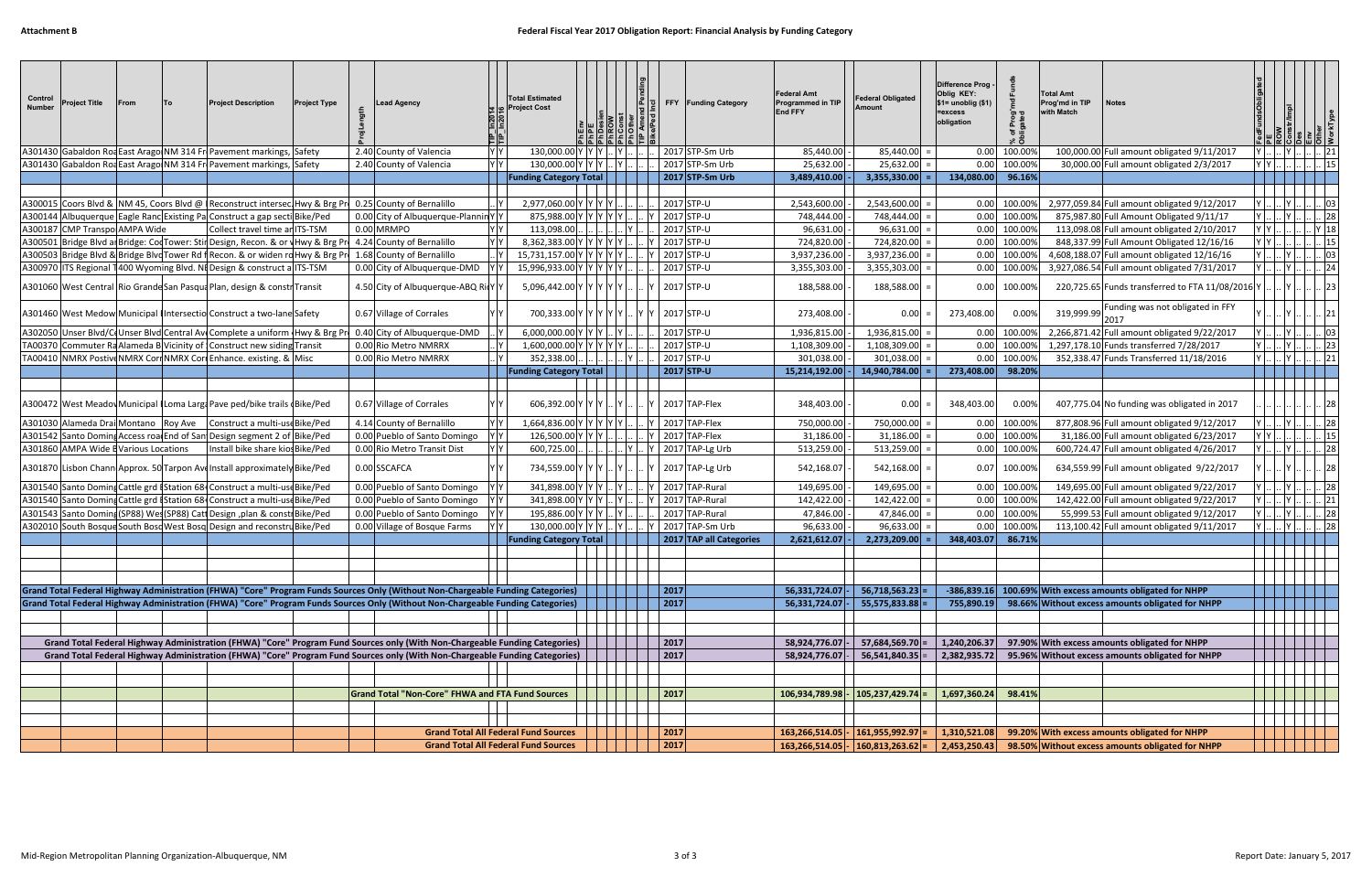| Control<br><b>Number</b> | <b>Project Title</b>                     | <b>IFrom</b> | <b>Project Description</b>                                                                                                   | <b>Project Type</b>   | ead Agency                                                                                                              | <b>Total Estimated</b><br>Project Cost |  |  | FFY<br><b>Funding Category</b>                       | <b>Federal Amt</b><br>rogrammed in TIP<br><b>End FFY</b> | <b>Federal Obligated</b><br>Amount | <b>Difference Prog</b><br>Oblig KEY:<br>$$1=$ unoblig (\$1)<br>=excess<br>obligation | Prog<br>gated<br>ិ ភ្ន<br>∗ న | <b>Total Amt</b><br>Prog'md in TIP<br>with Match | Notes                                    |  |                                                                  |                        |
|--------------------------|------------------------------------------|--------------|------------------------------------------------------------------------------------------------------------------------------|-----------------------|-------------------------------------------------------------------------------------------------------------------------|----------------------------------------|--|--|------------------------------------------------------|----------------------------------------------------------|------------------------------------|--------------------------------------------------------------------------------------|-------------------------------|--------------------------------------------------|------------------------------------------|--|------------------------------------------------------------------|------------------------|
|                          |                                          |              | A301060  West Central ARio Grande San Pasqua Plan, design & construct Transit                                                |                       | 4.50 City of Albuquerque-ABQ RidY Y                                                                                     | 5,096,442.00 Y Y                       |  |  | 2017 STP-U                                           | 188,588.00                                               | 188,588.00                         |                                                                                      | 0.00 100.009                  | 220,725.65                                       | Funds transferred to FTA<br>11/08/2016   |  |                                                                  |                        |
| TA00057                  |                                          |              | ABQ Ride - Ver ABQ Ride System Wide Acquire buses and asso                                                                   | dTransit              | 0.00 City of Albuquerque-ABQ RivYY                                                                                      | 5,625,904.00                           |  |  | 2017 FTA 5307 (Urban)                                | 3,632,000.00                                             | 3,632,000.00                       |                                                                                      | $0.00$ 100.009                | 4,375,904.00                                     |                                          |  |                                                                  |                        |
| TA00057                  |                                          |              | ABQ Ride - VerABQ Ride System Wide Acquire buses and assoc Transit                                                           |                       | 0.00 City of Albuquerque-ABQ RivYY                                                                                      | 5,625,904.00                           |  |  | FTA 5339 (MAP-21<br>2017                             | 1,000,000.00                                             | 1,000,000.00                       |                                                                                      | 0.00 100.00%                  | 1,250,000.00                                     |                                          |  |                                                                  | 23                     |
| TA00080<br>TA00097       |                                          |              | ABQ Ride - Par ABQ Ride Svarious loc Develop park & ride fac<br>ABO Ride - TralABO Ride Service Area Construct bus shelters. | :i Transit<br>Transit | 0.00 City of Albuquerque-ABQ RivYY<br>0.00 City of Albuquerque-ABQ RivYY                                                | 1,250,000.00<br>130,750.00             |  |  | 2017<br>FTA 5307 (Urban)<br>FTA 5307 (Urban)<br>2017 | 500,000.00<br>104,000.00                                 | 500,000.00<br>104,000.00           |                                                                                      | 0.00 100.00%<br>0.00 100.00%  | 625,000.00<br>130,000.00                         |                                          |  |                                                                  | 23<br>23               |
| TA00110                  |                                          |              | ABQ Ride - Tra ABQ Ride System Wide Facilities & Operations                                                                  | <b>PTransit</b>       | 0.00 City of Albuquerque-ABQ RidY Y                                                                                     | 9,000,000.00                           |  |  | 2017<br>FTA 5307 (Urban)                             | 3,600,000.00                                             | 3,600,000.00                       |                                                                                      | 0.00 100.00%                  | 4,500,000.00                                     |                                          |  |                                                                  | 27                     |
| TA00137                  |                                          |              | ABQ Ride - Tra ABQ Ride System Wide Rehabilitate, upgrade a                                                                  | r Transit             | 0.00 City of Albuquerque-ABQ RidY Y                                                                                     | 625,000.00                             |  |  | 2017<br>FTA 5307 (Urban)                             | 500,000.00                                               | 500,000.00                         |                                                                                      | 0.00 100.00%                  | 625,000.00                                       |                                          |  |                                                                  | 23                     |
|                          |                                          |              | TA00140 ABQ Ride - Tra ABQ Ride System Wide Rehabilitate & Remodel Transit                                                   |                       | 0.00 City of Albuquerque-ABQ RidY Y                                                                                     | 3,125,000.00 Y Y Y                     |  |  | 2017 FTA 5307 (Urban)                                | 500,000.00                                               | 500,000.00                         |                                                                                      | 0.00 100.00%                  | 625,000.00                                       |                                          |  |                                                                  | 23                     |
|                          | TA00351 Central Ave BR Coors             |              | Louisiana Planning, engineering, R Transit                                                                                   |                       | 8.74 City of Albuquerque-ABQ Riv   116,047,622.00   Y                                                                   |                                        |  |  | 2017 CMAQ-Flex                                       | 3,141,600.00                                             | 3,141,600.00                       |                                                                                      | 0.00 100.00%                  | 3,676,966.19                                     | Transferred 11/18/2016<br>and 12/15/16   |  |                                                                  |                        |
|                          | TA00351 Central Ave BR Coors             |              | Louisiana Planning, engineering,                                                                                             | <b>R</b> Transit      | 8.74 City of Albuquerque-ABQ Riv Y   116,047,622.00                                                                     |                                        |  |  | 2017 FTA 5309 (Small Sta                             | 50,000,000.00                                            | 50,000,000.00                      |                                                                                      | 0.00 100.00%                  | 62,500,000.00                                    |                                          |  |                                                                  | 23                     |
|                          |                                          |              |                                                                                                                              |                       | <b>Lead Agency: ABQ Ride</b>                                                                                            |                                        |  |  | 2016                                                 | 63,166,188.00                                            | 63,166,188.00                      |                                                                                      | $0.00$ 100.00%                |                                                  |                                          |  |                                                                  |                        |
|                          |                                          |              | A300709  AMPA Wide Bi Albuquerque Metro Arlmprovements to bicycleBike/Ped                                                    |                       | 0.00 City of Albuquerque-DMD                                                                                            | 175,562.00                             |  |  | 2017 CMAQ-Flex                                       | 150,000.00                                               | 150,000.00                         |                                                                                      | 0.00 100.00%                  | 175,561.79                                       | Full amount obligated<br>4/4/2017        |  |                                                                  |                        |
|                          |                                          |              | A300970  ITS Regional Tr 400 Wyoming Blvd. Ni Design & construct a redITS-TSM                                                |                       | 0.00 City of Albuquerque-DMD                                                                                            | 15,996,933.00 Y Y                      |  |  | 2017 CMAQ-Flex                                       | 242,762.00                                               | 242,762.00                         |                                                                                      | 0.00 100.00%                  | 284,131.55                                       | Full amount obligated<br>7/31/2017       |  |                                                                  |                        |
|                          |                                          |              | A300970  ITS Regional Tr 400 Wyoming Blvd. Ni Design & construct a redITS-TSM                                                |                       | 0.00 City of Albuquerque-DMD                                                                                            | 15,996,933.00 Y Y                      |  |  | 2017 STP-U                                           | 3,355,303.00                                             | 3,355,303.00                       |                                                                                      | 0.00 100.00%                  | 3,927,086.54                                     | Full amount obligated<br>7/31/2017       |  |                                                                  |                        |
|                          |                                          |              | A302050 Unser Blvd/CelUnser Blvd Central AveComplete a uniform 4/6 Hwy & Brg Pre                                             |                       | 0.40 City of Albuquerque-DMD                                                                                            | 6,000,000.00 Y Y                       |  |  | 2017 STP-Flex                                        | 1,320,482.00                                             | 1,320,482.00                       |                                                                                      | 0.00 100.00%                  | 1,545,507.91                                     | Full amount obligated<br>9/22/2017       |  |                                                                  |                        |
|                          |                                          |              | A302050   Unser Blvd/Cel Unser Blvd Central AveComplete a uniform 4/6 Hwy & Brg Pre                                          |                       | 0.40 City of Albuquerque-DMD                                                                                            | 6,000,000.00 Y                         |  |  | 2017 STP-U                                           | 1,936,815.00                                             | 1,936,815.00                       |                                                                                      | 0.00 100.00%                  | 2,266,871.42                                     | Full amount obligated<br>9/22/2017       |  |                                                                  |                        |
|                          |                                          |              |                                                                                                                              |                       | <b>Lead Agency: ABQ DMD</b>                                                                                             |                                        |  |  | $\vert$ 2017                                         | 7,005,362.00                                             | 7,005,362.00                       |                                                                                      | $0.00$ 100.00%                |                                                  |                                          |  |                                                                  |                        |
|                          |                                          |              |                                                                                                                              |                       |                                                                                                                         |                                        |  |  |                                                      |                                                          |                                    |                                                                                      |                               |                                                  |                                          |  |                                                                  |                        |
|                          |                                          |              | A300144  Albuquerque F Eagle Ranc Existing Pal Construct a gap section  Bike/Ped                                             |                       | 0.00 City of Albuquerque-Plannin Y Y                                                                                    | 875,988.00 Y Y Y Y Y Y                 |  |  | 2017 STP-U                                           | 748,444.00                                               | 748,444.00                         |                                                                                      | 0.00 100.00%                  | 875,987.80                                       | <b>Full Amount Obligated</b><br>9/11/17  |  |                                                                  |                        |
|                          |                                          |              |                                                                                                                              |                       | <b>Lead Agency: ABQ Planning</b>                                                                                        |                                        |  |  | 2017                                                 | 748,444.00                                               | 748,444.00                         |                                                                                      | $0.00$ 100.00%                |                                                  |                                          |  |                                                                  |                        |
|                          |                                          |              | A300015   Coors Blvd & BNM 45, Coors Blvd @   Reconstruct intersec. to Hwy & Brg Pr                                          |                       | 0.25 County of Bernalillo                                                                                               | 2,977,060.00 Y Y Y Y                   |  |  | 2017 STP-U                                           | 2,543,600.00                                             | 2,543,600.00                       |                                                                                      | 0.00 100.00%                  | 2,977,059.84                                     | Full amount obligated<br>9/12/2017       |  |                                                                  |                        |
|                          |                                          |              |                                                                                                                              |                       | A300501 Bridge Blvd an Bridge: Cod Tower: Stin Design, Recon. & or wid Hwy & Brg Pr 4.24 County of Bernalillo<br>YY     | 8,362,383.00 Y Y Y Y Y Y               |  |  | Y 2017 STP-U                                         | 724,820.00                                               | 724,820.00                         |                                                                                      | 0.00 100.00%                  | 848,337.99                                       | <b>Full Amount Obligated</b><br>12/16/16 |  | $\left\vert \dots \right\vert$ 15 $\left\vert \dots \right\vert$ |                        |
|                          |                                          |              |                                                                                                                              |                       | A300503  Bridge Blvd & 1Bridge Blvd Tower Rd f Recon. & or widen road Hwy & Brg Pr. 1.68 County of Bernalillo           | 15,731,157.00 Y Y Y Y Y Y              |  |  | 2017 STP-U                                           | 3,937,236.00                                             | 3,937,236.00                       |                                                                                      | 0.00 100.00%                  | 4,608,188.07                                     | Full amount obligated<br>12/16/16        |  |                                                                  | 03                     |
|                          | A301030  Alameda Drain Montano   Roy Ave |              | Construct a multi-use traBike/Ped                                                                                            |                       | YY<br>4.14 County of Bernalillo                                                                                         | $1,664,836.00$ Y Y Y Y Y Y Y .         |  |  | Y 2017 CMAQ-Flex                                     | 251,556.00                                               | 251,556.00                         |                                                                                      | 0.00 100.00%                  | 294,424.15                                       | Full amount obligated<br>9/12/2017       |  | $\cdot \big  \cdot \big  28$                                     |                        |
|                          |                                          |              | A301030  Alameda Drain Montano   Roy Ave   Construct a multi-use traBike/Ped                                                 |                       | YY<br>4.14 County of Bernalillo                                                                                         | $1,664,836.00$ Y Y Y Y Y Y .           |  |  | 2017 TAP-Flex                                        | 750,000.00                                               | 750,000.00                         |                                                                                      | 0.00 100.00%                  | 877,808.96                                       | Full amount obligated<br>9/12/2017       |  |                                                                  | .    28                |
|                          |                                          |              |                                                                                                                              |                       | $Y$ $Y$<br>A301521 2nd Street/Val Valle del O Mountain   Reconstruct roadway wi Hwy & Brg Pri 0.00 County of Bernalillo | 12,500,000.00 Y Y Y Y Y Y              |  |  | 2017 FLAP-Federal Lands                              | 9,164,800.00                                             | 9,164,800.00                       |                                                                                      | 0.00 100.00%                  |                                                  | 9,164,800.00 Full amount obligated       |  |                                                                  | 01                     |
|                          |                                          |              | A301790 Coors Blvd and Approx 500 Isleta Drain Reconstruct intersection Safety                                               |                       | YY<br>0.25 County of Bernalillo                                                                                         | 900,000.00 Y Y Y Y Y Y J.              |  |  | 2017 Safety (HSIP)                                   | 540,000.00                                               | 540,000.00                         |                                                                                      | 0.00 100.00%                  | 600,000.00                                       | Full amount obligated<br>9/22/2017       |  |                                                                  |                        |
|                          |                                          |              |                                                                                                                              |                       | Lead Agency: County of Bernalillo                                                                                       |                                        |  |  | $\vert$ 2017                                         | 17,912,012.00                                            | 17,912,012.00                      |                                                                                      | $0.00$ 100.00%                |                                                  |                                          |  |                                                                  |                        |
|                          |                                          |              |                                                                                                                              |                       |                                                                                                                         |                                        |  |  |                                                      |                                                          |                                    |                                                                                      |                               |                                                  |                                          |  |                                                                  |                        |
|                          |                                          |              | A301390   Manzano Expr NM 47 (RidSouth Rio dPavement preservsation Hwy & Brg Pr                                              |                       | YY<br>6.47 County of Valencia                                                                                           | 2,210,000.00 Y Y Y                     |  |  | 2017 STP-Sm Urb                                      | 1,836,960.00                                             | 1,836,960.00                       |                                                                                      | 0.00 100.00%                  | 2,149,999.94                                     | Full amount obligated<br>09/11/2017      |  |                                                                  | 06                     |
|                          |                                          |              |                                                                                                                              |                       | Y<br>A301390   Manzano Expr(NM 47 (RidSouth Rio (Pavement preservsation Hwy & Brg Pr) 6.47 County of Valencia           | 2,210,000.00 Y Y Y                     |  |  | 2017 STP-Sm Urb                                      | 51,264.00                                                | 51,264.00                          |                                                                                      | 0.00 100.00%                  | 60,000.00                                        | Full amount obligated<br>2/3/2017        |  |                                                                  | 15                     |
|                          |                                          |              | A301410 NM 47 & NM 263 Street Lighting, SigrUpgrade pavement marlSafety                                                      |                       | Y Y<br>0.30 County of Valencia                                                                                          | 120,000.00 Y Y Y Y                     |  |  | 2017 STP-Sm Urb                                      | 76,896.00                                                | 76,896.00                          |                                                                                      | 0.00 100.00%                  | 90,000.00                                        | Full amount obligated<br>07/26/2017      |  |                                                                  | $\lfloor . \rfloor$ 21 |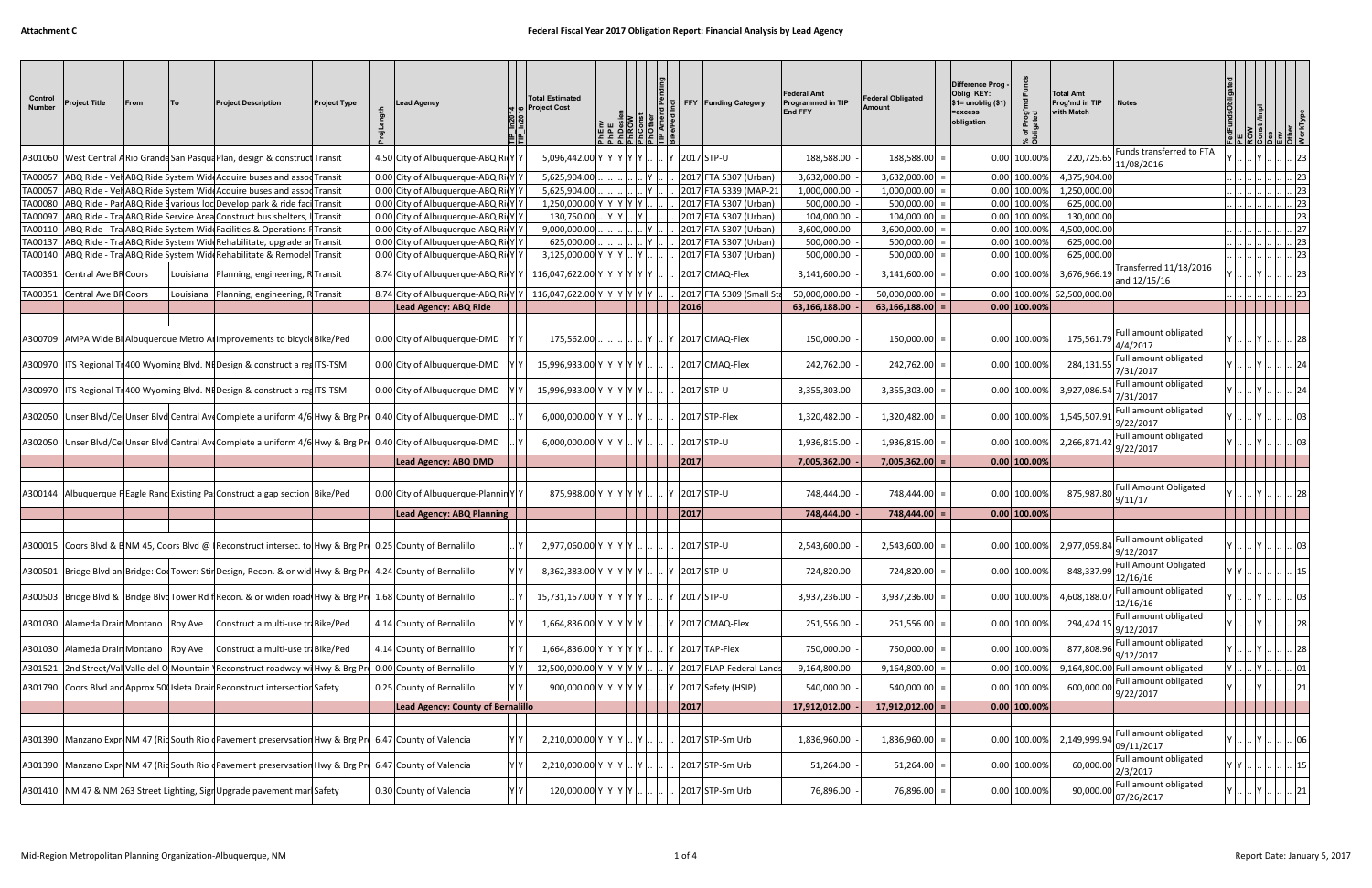| Control<br><b>Number</b> | Project Title                                | From | <b>Project Description</b>                                                                                      | <b>Project Type</b> | ead Agenc.                             | <b>Total Estimated</b><br>Project Cost |             |  |                    | FFY Funding Category               | Federal Amt<br>rogrammed in TIP<br><b>End FFY</b> | <b>Federal Obligated</b><br>Amount | Difference Prog -<br>Oblig KEY:<br>$$1=$ unoblig $($1)$<br>=excess<br>obligation | Prog'<br>lated<br>'ত ፡ | <b>Total Amt</b><br>Prog'md in TIP<br>with Match | Notes                                                                                       |                                                                                                                                                                                                                                                                                                                                |                        |
|--------------------------|----------------------------------------------|------|-----------------------------------------------------------------------------------------------------------------|---------------------|----------------------------------------|----------------------------------------|-------------|--|--------------------|------------------------------------|---------------------------------------------------|------------------------------------|----------------------------------------------------------------------------------|------------------------|--------------------------------------------------|---------------------------------------------------------------------------------------------|--------------------------------------------------------------------------------------------------------------------------------------------------------------------------------------------------------------------------------------------------------------------------------------------------------------------------------|------------------------|
|                          |                                              |      | A301410   NM 47 & NM 263 Street Lighting, Sigr Upgrade pavement marl Safety                                     |                     | 0.30 County of Valencia                | 120,000.00                             | IY IY I     |  |                    | 2017 STP-Sm Urb                    | 25,632.00                                         | 25,632.00                          |                                                                                  | 0.00 100.009           | 30,000.00                                        | Full amount obligated<br>4/7/2017                                                           |                                                                                                                                                                                                                                                                                                                                |                        |
|                          | A301420 Mill Road Sign: NM 116               |      | NM 109<br>Pavement preservsation Safety                                                                         |                     | 0.94 County of Valencia                | 410,000.00 Y Y Y                       |             |  |                    | 2017 STP-Sm Urb                    | 299,040.00                                        | 299,040.00                         |                                                                                  | 0.00 100.00%           |                                                  | 349,999.99 Full amount obligated                                                            |                                                                                                                                                                                                                                                                                                                                |                        |
|                          | A301420 Mill Road Sign: NM 116               |      | NM 109<br>Pavement preservsation Safety                                                                         |                     | 0.94 County of Valencia                | 410,000.00                             |             |  |                    | 2017 STP-Sm Urb                    | 51,264.00                                         | 51,264.00                          |                                                                                  | 0.00 100.00%           | 60,000.00                                        | Full amount obligated<br>2/3/2017                                                           |                                                                                                                                                                                                                                                                                                                                |                        |
|                          |                                              |      | A301430 Gabaldon RoadEast Arago NM 314 Fri Pavement markings, signSafety                                        |                     | 2.40 County of Valencia                | 130,000.00                             | <b>IYIY</b> |  |                    | 2017 STP-Sm Urb                    | 85,440.00                                         | 85,440.00                          |                                                                                  | 0.00 100.009           | 100,000.00                                       | Full amount obligated<br>9/11/2017                                                          |                                                                                                                                                                                                                                                                                                                                |                        |
|                          |                                              |      | A301430 Gabaldon RoadEast Arago NM 314 Fri Pavement markings, signSafety                                        |                     | 2.40 County of Valencia                | 130,000.00                             |             |  |                    | 2017 STP-Sm Urb                    | 25,632.00                                         | 25,632.00                          |                                                                                  | 0.00 100.00%           | 30,000.00                                        | Full amount obligated<br>2/3/2017                                                           |                                                                                                                                                                                                                                                                                                                                |                        |
|                          |                                              |      |                                                                                                                 |                     | <b>Lead Agency: County of Valencia</b> |                                        |             |  | 2017               |                                    | 2,452,128.00                                      | 2,452,128.00                       |                                                                                  | $0.00$ 100.00%         |                                                  |                                                                                             |                                                                                                                                                                                                                                                                                                                                |                        |
|                          | A300187 CMP Transport AMPA Wide              |      | Collect travel time and dITS-TSM                                                                                |                     | 0.00 MRMPO                             | 113,098.00                             |             |  |                    | 2017 STP-U                         | 96,631.00                                         | 96,631.00                          |                                                                                  | 0.00 100.00%           | 113,098.08                                       | Full amount obligated<br>2/10/2017                                                          |                                                                                                                                                                                                                                                                                                                                |                        |
|                          |                                              |      |                                                                                                                 |                     | <b>Lead Agency: MRMPO</b>              |                                        |             |  | $\vert 2017$       |                                    | 96,631.00                                         | 96,631.00                          |                                                                                  | $0.00$ 100.00%         |                                                  |                                                                                             |                                                                                                                                                                                                                                                                                                                                |                        |
|                          |                                              |      |                                                                                                                 |                     |                                        |                                        |             |  |                    |                                    |                                                   |                                    |                                                                                  |                        |                                                  |                                                                                             |                                                                                                                                                                                                                                                                                                                                |                        |
|                          |                                              |      | A300280   I-25 Rio Bravo   NM 500, RI University   Reconstruct interchange Capacity Proj                        |                     | 1.60 NMDOT CRDC                        | 53,891,234.00                          | Y Y Y Y I   |  | 2017 HPP           |                                    | 5,608,260.00                                      | 5,608,260.00                       |                                                                                  | 0.00 100.00%           | 7,010,325.00                                     | Full Amount obligated<br>2/7/2017                                                           |                                                                                                                                                                                                                                                                                                                                |                        |
|                          |                                              |      | A300280   I-25 Rio Bravo   NM 500, RI University   Reconstruct interchange Capacity Proj                        |                     | 1.60 NMDOT CRDC                        | 53,891,234.00 Y Y Y Y Y Y J            |             |  |                    | 2017 NHPP                          | 21,430,275.00                                     | 22,573,004.69                      |                                                                                  |                        |                                                  | More Funds Obligated<br> -1,142,729.69  105.33%  25,082,249.99  than Programmed<br>2/7/2017 |                                                                                                                                                                                                                                                                                                                                |                        |
|                          |                                              |      | A300280   I-25 Rio Bravo   NM 500, RI University   Reconstruct interchange Capacity Proj                        |                     | 1.60 NMDOT CRDC                        | 53,891,234.00 Y Y Y Y                  |             |  |                    | 2017 NHPP                          | 854,400.00                                        | 854,400.00                         |                                                                                  | 0.00 100.00%           | 999,999.97                                       | <b>Full Amount Obligated</b><br>11/8/16                                                     |                                                                                                                                                                                                                                                                                                                                |                        |
|                          |                                              |      | A300280  I-25 Rio Bravo   NM 500, RI University   Reconstruct interchange Capacity Proj   1.60   NMDOT CRDC     |                     |                                        | 53,891,234.00                          |             |  |                    | 2017 NHPP                          | 786,048.00                                        | 786,048.00                         |                                                                                  | 0.00 100.00%           | 919,999.97                                       | <b>Full Amount Obligated</b><br>5/2/2017                                                    |                                                                                                                                                                                                                                                                                                                                |                        |
|                          |                                              |      | A300280  I-25 Rio Bravo   NM 500, RI University   Reconstruct interchange Capacity Proj   1.60   NMDOT CRDC     |                     |                                        | 53,891,234.00 Y Y Y Y                  |             |  |                    | 2017 NHPP                          | 39,471.00                                         | 39,470.26                          |                                                                                  | 0.74 100.00%           | 46,197.33                                        | Full amount obligated<br>1/18/2017                                                          |                                                                                                                                                                                                                                                                                                                                |                        |
|                          |                                              |      | A301181   I-25 Widening Jefferson S San Antoni Bridge widening I-25 at {Capacity Proj                           |                     | 1.90 NMDOT CRDC                        | 9,151,997.00 Y Y Y Y Y Y               |             |  |                    | 2017 STP-Flex (Non-Char            | 129,867.00                                        | 34,688.94                          | 95,178.06                                                                        | 26.71%                 |                                                  | Amt obligated less than<br>151,997.89 amount programmed<br>5/16/17                          |                                                                                                                                                                                                                                                                                                                                |                        |
|                          | A300027   I-25 Emergenc MP 250               |      | MP 248.5<br>Emercgency project for ISafety                                                                      |                     | $1.50$ NMDOT D-3                       | 564,836.00 Y Y Y                       |             |  |                    | 2017 STP-Flex                      | 482,596.00                                        | 482,596.88                         |                                                                                  | $-0.88$ 100.00%        | 564,836.13                                       | <b>Full Amount Obligated</b><br>4/19/2017                                                   |                                                                                                                                                                                                                                                                                                                                |                        |
|                          | A300698   District 3 Bridg various locations |      | Bridge deck repairs and/Hwy & Brg Pri 0.00 NMDOT D-3                                                            |                     |                                        | 1.090.026.00 Y Y Y                     |             |  |                    | 2017 NHPP (Non-Charge              | 931,318.00                                        | 931,317.53                         |                                                                                  | 0.47 100.00%           | 1,090,025.72                                     | Full amount obligated<br>11/9/2016                                                          |                                                                                                                                                                                                                                                                                                                                |                        |
|                          | A300699 District 3 Bridg various locations   |      | Bridge deck repairs and/Hwy & Brg Pro 0.00 NMDOT D-3                                                            |                     |                                        | 1,300,000.00                           | IY IY       |  |                    | 2017 NHPP                          | 1,130,148.00                                      | $1,130,148.40$ =                   |                                                                                  | $-0.40$ 100.00%        | 1,322,738.73                                     | Full amount obligated<br>12/6/2016<br>Full amount obligated                                 |                                                                                                                                                                                                                                                                                                                                |                        |
|                          |                                              |      | A300767  ITS - District 3  I-25 & I-40 AMPA Wid Implement ITS Improver ITS-TSM                                  |                     | NMDOT D-3                              | 586,833.90                             |             |  |                    | 2017 STP-Flex                      | 427,200.00                                        | 427,200.00                         |                                                                                  | 0.00 100.00%           | 499,999.99                                       | 9/12/2017<br>Was the full amount                                                            |                                                                                                                                                                                                                                                                                                                                |                        |
|                          | A301443 NM 14 RoadwaMP 0.0                   |      | MP 2.0<br>Mill and inlay; ADA; mu Hwy & Brg Pr 2.00 NMDOT D-3                                                   |                     |                                        | 3,203,961.00 Y Y Y                     |             |  |                    | 2017 NHPP (Non-Charge              | 1,531,867.00                                      | 0.00                               | 1,531,867.00                                                                     | 0.00%                  | 1,792,915.45                                     | obligated?<br>Full amount obligated                                                         |                                                                                                                                                                                                                                                                                                                                | . . 06                 |
|                          | A301443 NM 14 RoadwaMP 0.0                   |      | MP 2.0<br>Mill and inlay; ADA; mu Hwy & Brg Pro 2.00 NMDOT D-3                                                  |                     |                                        | 3,203,961.00 Y Y Y                     |             |  |                    | 2017 STP-Flex                      | 371,804.00                                        | 371,804.00                         |                                                                                  | 0.00 100.00%           | 435,163.85                                       | 9/21/2017<br>Full amount obligated                                                          |                                                                                                                                                                                                                                                                                                                                | $\cdot$ 06             |
|                          | A301570   NM 347 Paseo I-40                  |      | ROW acquisition for the Capacity Proj<br><b>US 550</b>                                                          |                     | $0.00$ NMDOT D-3                       | 2,463,000.00                           |             |  |                    | 2017 STP-Flex                      | 854,400.00                                        | 854,400.00                         |                                                                                  | 0.00 100.00%           | 999,999.97                                       | 8/11/2017<br>Full amount not obligated                                                      |                                                                                                                                                                                                                                                                                                                                |                        |
|                          |                                              |      | A301281 Railroad Crossi Crossing #019397V (N Reconstruct railroad croSafety                                     |                     | 0.00 NMDOT Transit Rail                | 898,000.00 Y Y Y Y                     |             |  |                    | 2017 Rail Xing Haz Elim            | 808,200.00                                        | 808,085.29                         | 114.71                                                                           | 99.99%                 | 898,000.00                                       | 03/16/2017                                                                                  |                                                                                                                                                                                                                                                                                                                                |                        |
|                          |                                              |      |                                                                                                                 |                     | <b>Lead Agency: NMDOT</b>              |                                        |             |  | $\boxed{2017}$     |                                    | 35,385,854.00                                     | 34,901,423.99                      | 484,430.01 98.63%                                                                |                        |                                                  |                                                                                             |                                                                                                                                                                                                                                                                                                                                |                        |
|                          |                                              |      | A301290 Pueblo de Cocl.5 miles sol.25 miles sol Project includes constru Hwy & Brg Pro 0.00 Pueblo of Cochiti   |                     |                                        | 3,702,054.00 Y Y Y                     |             |  |                    | 2017 FLHP-TTP used for             | 285,422.00                                        | 285,422.00                         |                                                                                  | 0.00 100.00%           |                                                  | 285,422.00 Full amount obligated                                                            | $Y _{\cdot\cdot}$<br>$\mathbb{R}$   $\mathbb{R}$   $\mathbb{R}$   $\mathbb{R}$   $\mathbb{R}$   $\mathbb{R}$   $\mathbb{R}$   $\mathbb{R}$   $\mathbb{R}$   $\mathbb{R}$   $\mathbb{R}$   $\mathbb{R}$   $\mathbb{R}$   $\mathbb{R}$   $\mathbb{R}$   $\mathbb{R}$   $\mathbb{R}$   $\mathbb{R}$   $\mathbb{R}$   $\mathbb{R}$ |                        |
|                          |                                              |      | A301290  Pueblo de Cocl.5 miles sol.25 miles sol Project includes constructive & Brg Pro 0.00 Pueblo of Cochiti |                     |                                        | 3,702,054.00 Y Y Y                     |             |  |                    | 2017 STP-Rural                     | 1,674,894.00                                      | $1,674,894.00$ =                   |                                                                                  | 0.00 100.00%           | 1,674,894.00                                     | Full amount transferred<br>11/21/2016                                                       |                                                                                                                                                                                                                                                                                                                                | $\lfloor . \rfloor$ 08 |
|                          | A301930 TTP- Pueblo de Cochiti               |      | Various multimodal tran Hwy & Brg Pr 0.00 Pueblo of Cochiti                                                     |                     |                                        | 2,243,872.00                           |             |  |                    | .  Y      2017 FLHP-Tribal Trans 「 | 186,519.00                                        | $186,519.00$ =                     |                                                                                  | 0.00 100.00%           | 186,519.00                                       |                                                                                             | $\ldots$ $\ldots$ $\ldots$ $\ldots$ $\ldots$ $\ldots$ 06                                                                                                                                                                                                                                                                       |                        |
|                          |                                              |      |                                                                                                                 |                     | Lead Agency: Pueblo of Cochiti         |                                        |             |  | $\vert 2017 \vert$ |                                    | 2,146,835.00                                      | $2,146,835.00$ =                   |                                                                                  | $0.00$ 100.00%         |                                                  |                                                                                             |                                                                                                                                                                                                                                                                                                                                |                        |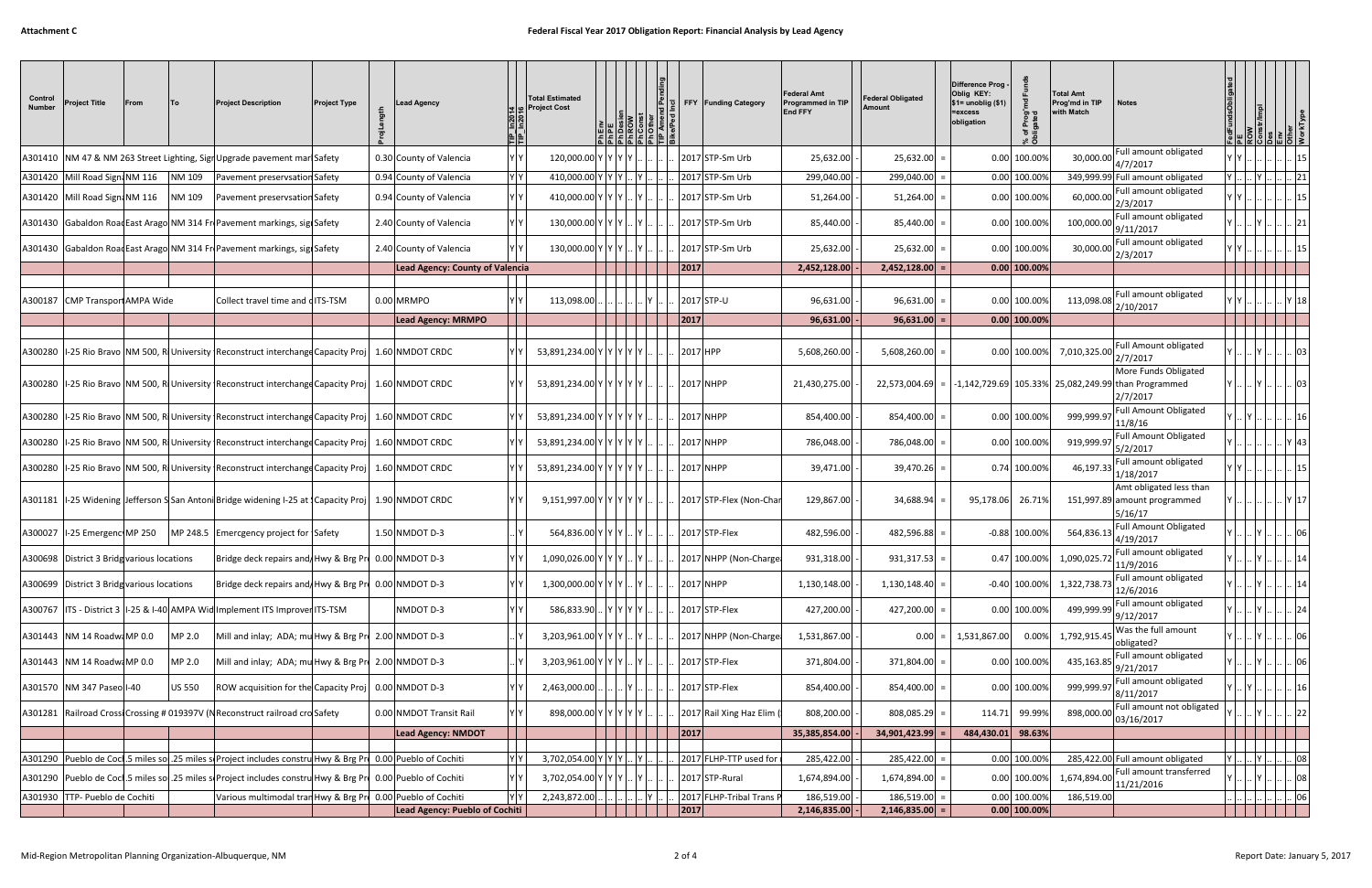| Control<br><b>Number</b> | <b>Project Title</b>                                                    | <b>From</b> | <b>Project Description</b>                                                       | <b>Project Type</b> | ead Agency.                                                        |    | <b>Total Estimated</b><br>Project Cost |      |                      | <b>FFY Funding Category</b>                      | <b>Federal Amt</b><br>rogrammed in TIP<br><b>End FFY</b> | <b>Federal Obligated</b><br><b>Amount</b> | <b>Difference Prog</b><br>Oblig KEY:<br>$$1$ = unoblig (\$1)<br>=excess<br>obligation | Prog'<br>lated<br>'চ ≣       | <b>Total Amt</b><br>Prog'md in TIP<br>with Match | <b>Notes</b>                                                       |                                                        |                                                                                       |
|--------------------------|-------------------------------------------------------------------------|-------------|----------------------------------------------------------------------------------|---------------------|--------------------------------------------------------------------|----|----------------------------------------|------|----------------------|--------------------------------------------------|----------------------------------------------------------|-------------------------------------------|---------------------------------------------------------------------------------------|------------------------------|--------------------------------------------------|--------------------------------------------------------------------|--------------------------------------------------------|---------------------------------------------------------------------------------------|
|                          |                                                                         |             |                                                                                  |                     |                                                                    |    |                                        |      |                      |                                                  |                                                          |                                           |                                                                                       |                              |                                                  |                                                                    |                                                        |                                                                                       |
|                          |                                                                         |             | A301088   NM 314 & NM 45 Intersection Improv Location Study of 3 state Safety    |                     | 0.20 Pueblo of Isleta                                              |    | 920,000.00                             |      |                      | 2017 FLHP-Tribal Trans F                         | 300,000.00                                               | 300,000.00                                |                                                                                       | 0.00 100.00%                 |                                                  | 300,000.00 Full Amount Obloigated                                  |                                                        |                                                                                       |
|                          | A301940   TTP-Pueblo of Isleta                                          |             | Various multimodal tran Hwy & Brg Pro 0.00 Pueblo of Isleta                      |                     |                                                                    | YY | 7,489,410.00                           |      |                      | 2017 FLHP-Tribal Trans P                         | 1,386,265.98                                             | 1,386,265.98                              |                                                                                       | 0.00 100.00%                 | 1,386,265.98                                     |                                                                    |                                                        |                                                                                       |
|                          |                                                                         |             |                                                                                  |                     | Lead Agency: Pueblo of Isleta                                      |    |                                        |      | 2017                 |                                                  | 1,686,265.98                                             | 1,686,265.98                              |                                                                                       | $0.00$ 100.00%               |                                                  |                                                                    |                                                        |                                                                                       |
|                          |                                                                         |             |                                                                                  |                     |                                                                    |    |                                        |      |                      |                                                  |                                                          |                                           |                                                                                       |                              |                                                  |                                                                    |                                                        |                                                                                       |
|                          | A301960 TTP-Pueblo of San Felipe                                        |             | Various multimodal tran Hwy & Brg Pr 0.00 Pueblo of San Felipe                   |                     |                                                                    | YY | 4,319,790.00                           |      | 2017                 | 2017 FLHP-Tribal Trans F                         | 719,965.00                                               | 719,965.00                                |                                                                                       | 0.00 100.00%                 | 719,965.00                                       |                                                                    |                                                        |                                                                                       |
|                          |                                                                         |             |                                                                                  |                     | Lead Agency: Pueblo of San Felipe                                  |    |                                        |      |                      |                                                  | 719,965.00                                               | 719,965.00                                |                                                                                       | $0.00$ 100.00%               |                                                  |                                                                    |                                                        |                                                                                       |
|                          | A301970 TTP-Pueblo of Sandia                                            |             | Various multimodal tran Hwy & Brg Pro 0.00 Pueblo of Sandia                      |                     |                                                                    | YY | 1,616,844.00                           |      |                      | 2017 FLHP-Tribal Trans                           | 269,474.00                                               | 269,474.00                                |                                                                                       | 0.00 100.00%                 | 269,474.00                                       |                                                                    |                                                        |                                                                                       |
|                          |                                                                         |             |                                                                                  |                     | Lead Agency: Pueblo of Sandia                                      |    |                                        |      | $ 2017 $             |                                                  | 269,474.00                                               | 269,474.00                                |                                                                                       | $0.00$ 100.00%               |                                                  |                                                                    |                                                        |                                                                                       |
|                          |                                                                         |             |                                                                                  |                     |                                                                    |    |                                        |      |                      |                                                  |                                                          |                                           |                                                                                       |                              |                                                  |                                                                    |                                                        |                                                                                       |
|                          | A301980 TTP-Pueblo of Santa Ana                                         |             | Various multimodal tran Hwy & Brg Pro 0.00 Pueblo of Santa Ana                   |                     |                                                                    | YY | 1,634,700.00                           |      |                      | 2017 FLHP-Tribal Trans                           | 272,450.00                                               | 272,450.00                                |                                                                                       | 0.00 100.00%                 | 272,450.00                                       |                                                                    |                                                        | 06                                                                                    |
|                          |                                                                         |             |                                                                                  |                     | Lead Agency: Pueblo of Santa Ana                                   |    |                                        |      | $\vert 2017$         |                                                  | 272,450.00                                               | 272,450.00                                |                                                                                       | $0.00$ 100.00%               |                                                  |                                                                    |                                                        |                                                                                       |
|                          |                                                                         |             | A301540 Santo Doming Cattle grd Station 68 Construct a multi-use traBike/Ped     |                     | 0.00 Pueblo of Santo Domingo                                       |    | 341.898.00                             |      |                      | 2017 FLHP-TTP used for                           |                                                          |                                           |                                                                                       |                              |                                                  |                                                                    |                                                        |                                                                                       |
|                          |                                                                         |             | A301540 Santo Doming Cattle grd   Station 68   Construct a multi-use traBike/Ped |                     | 0.00 Pueblo of Santo Domingo                                       |    | 341,898.00                             |      |                      | 2017 FLHP-TTP used for                           | 25,510.00<br>24,271.00                                   | 25,510.00<br>24,271.00                    |                                                                                       | 0.00 100.00%<br>0.00 100.00% |                                                  | 25,510.00 Full amount obligated<br>24,271.00 Full amount obligated |                                                        |                                                                                       |
|                          |                                                                         |             |                                                                                  |                     |                                                                    |    |                                        |      |                      |                                                  |                                                          |                                           |                                                                                       |                              |                                                  | Full amount obligated                                              |                                                        |                                                                                       |
|                          |                                                                         |             | A301540 Santo Doming Cattle grd   Station 681 Construct a multi-use traBike/Ped  |                     | 0.00 Pueblo of Santo Domingo                                       |    | 341,898.00 Y Y Y                       |      |                      | 2017 TAP-Rural                                   | 149,695.00                                               | 149,695.00                                |                                                                                       | 0.00 100.00%                 | 149,695.00                                       | 9/22/2017                                                          |                                                        |                                                                                       |
|                          |                                                                         |             | A301540 Santo Doming Cattle grd Station 68 Construct a multi-use traBike/Ped     |                     | 0.00 Pueblo of Santo Domingo                                       |    | 341,898.00                             |      |                      | 2017 TAP-Rural                                   | 142,422.00                                               | 142,422.00                                |                                                                                       | 0.00 100.00%                 | 142,422.00                                       | Full amount obligated<br>9/22/2017                                 |                                                        |                                                                                       |
|                          |                                                                         |             | A301542 Santo Doming Access roa End of San Design segment 2 of the Bike/Ped      |                     | 0.00 Pueblo of Santo Domingo                                       |    | 126,500.00                             |      |                      | 2017 FLHP-TTP used for                           | 5,314.00                                                 | 5,314.00                                  |                                                                                       | 0.00 100.00%                 | 5,314.00                                         | Full amount obligated<br>6/23/2017                                 |                                                        |                                                                                       |
|                          |                                                                         |             | A301542 Santo Doming Access roal End of San Design segment 2 of the Bike/Ped     |                     | 0.00 Pueblo of Santo Domingo                                       |    | 126,500.00 Y                           |      |                      | 2017 TAP-Flex                                    | 31,186.00                                                | 31,186.00                                 |                                                                                       | 0.00 100.00%                 | 31,186.00                                        | Full amount obligated<br>6/23/2017                                 |                                                        |                                                                                       |
|                          |                                                                         |             | A301543 Santo Doming(SP88) Wes(SP88) Catt Design , plan & constr. a Bike/Ped     |                     | 0.00 Pueblo of Santo Domingo                                       |    | 195,886.00 Y                           |      |                      | 2017 TAP-Rural                                   | 47,846.00                                                | 47,846.00                                 |                                                                                       | 0.00 100.00%                 | 55,999.53                                        | Full amount obligated<br>9/12/2017                                 |                                                        |                                                                                       |
|                          | A301990 TTP-Pueblo of Santo Domingo                                     |             |                                                                                  |                     | Various multimodal tran Hwy & Brg Pro 0.00 Pueblo of Santo Domingo |    | 4,242,478.00                           |      |                      | 2017 FLHP-Tribal Trans F                         | 581,742.00                                               | 581,742.00                                |                                                                                       | 0.00 100.00%                 | 581,742.00                                       |                                                                    |                                                        |                                                                                       |
|                          |                                                                         |             |                                                                                  |                     | Lead Agency: Pueblo of Santo Domingo                               |    |                                        |      | 2017                 |                                                  | 1,007,986.00                                             | 1,007,986.00                              |                                                                                       | $0.00$ 100.00%               |                                                  |                                                                    |                                                        |                                                                                       |
|                          |                                                                         |             |                                                                                  |                     |                                                                    |    |                                        |      |                      |                                                  |                                                          |                                           |                                                                                       |                              |                                                  |                                                                    |                                                        |                                                                                       |
| TA00265                  | Commuter Rail NMRRX Service Area                                        |             | Provide capital mainten. Transit                                                 |                     | 0.00 Rio Metro NMRRX                                               |    | 22,535,856.00                          |      |                      | 2017 FTA 5307 (Urban)                            | 8,570,136.00                                             | 8,570,136.00                              |                                                                                       |                              | 0.00 100.00% 11,612,670.00                       |                                                                    |                                                        |                                                                                       |
| TA00265                  | Commuter Rail NMRRX Service Area                                        |             | Provide capital mainten: Transit                                                 |                     | 0.00 Rio Metro NMRRX                                               |    | 22,535,856.00                          |      |                      | 2017 FTA 5337                                    | 8,738,549.00                                             | 8,738,549.00                              |                                                                                       |                              | 0.00 100.00% 10,923,186.25                       |                                                                    |                                                        |                                                                                       |
|                          |                                                                         |             | TA00370 Commuter Rai Alameda B Vicinity of Construct new siding be Transit       |                     | 0.00 Rio Metro NMRRX                                               |    | 1,600,000.00 Y Y Y Y Y Y               |      |                      | 2017 STP-U                                       | 1,108,309.00                                             | 1,108,309.00                              |                                                                                       | 0.00 100.00%                 | 1,297,178.10                                     | Funds transferred<br>7/28/2017                                     | $\mathbb{E}[\mathsf{Y} \mathbb{H}]\cdots$              | $\therefore$ 23                                                                       |
|                          |                                                                         |             | TA00410 NMRX Postive NMRX Corr NMRX Correnance. existing. & inst Misc            |                     | 0.00 Rio Metro NMRRX                                               |    | 352,338.00                             |      |                      | 2017 STP-U                                       | 301,038.00                                               | 301,038.00                                |                                                                                       | 0.00 100.00%                 | 352,338.47                                       | <b>Funds Transferred</b><br>11/18/2016                             |                                                        | 21                                                                                    |
|                          |                                                                         |             | TA00411 NMRX Positive Belen Stati Santa Fe D Des. & const. I-ETMS PT Transit     |                     | 0.00 Rio Metro NMRRX                                               |    | 4,500,000.00                           |      |                      | 2017 FTA 5309 (Small Sta                         | 3,600,000.00                                             | 3,600,000.00                              |                                                                                       | 0.00 100.00%                 | 4,500,000.00                                     |                                                                    | .          23                                          |                                                                                       |
|                          | A300747 AMPA Wide TI AMPA Wide                                          |             | <b>Transportation Demand TDM</b>                                                 |                     | 0.00 Rio Metro Transit Dist                                        |    | 1,170,412.00                           |      |                      | 2017 CMAQ-Flex                                   | 1,308,874.00                                             | 1,308,874.00                              |                                                                                       | 0.00 100.00%                 | 1,531,921.77                                     | Full amount transferred to<br>FTA 11/18/2016                       |                                                        | .  24                                                                                 |
|                          | A301860   AMPA Wide Bi Various Locations                                |             | Install bike share kiosks Bike/Ped                                               |                     | 0.00 Rio Metro Transit Dist                                        |    | 600,725.00                             |      |                      | 2017 TAP-Lg Urb                                  | 513,259.00                                               | 513,259.00                                |                                                                                       | 0.00 100.00%                 | 600,724.47                                       | Full amount obligated<br>4/26/2017                                 |                                                        | 28                                                                                    |
|                          |                                                                         |             | TA00207 Rio Metro TranRio Metro outside AB Capital, operating & adn Transit      |                     | 0.00 Rio Metro Transit Dist                                        | YY | 1,710,000.00                           |      |                      | 2017 FTA 5311 Capital                            | 216,000.00                                               | 216,000.00                                |                                                                                       | 0.00 100.00%                 | 270,000.00                                       |                                                                    |                                                        | $\begin{array}{ c c }\n\hline\n23 \\ \hline\n23 \\ \hline\n23 \\ \hline\n\end{array}$ |
|                          |                                                                         |             | TA00207 Rio Metro TranRio Metro outside AB Capital, operating & adn Transit      |                     | 0.00 Rio Metro Transit Dist                                        | YY | 1,710,000.00                           |      |                      | 2017 FTA 5311 Operatin                           | 720,000.00                                               | 720,000.00                                |                                                                                       | 0.00 100.00%                 | 1,440,000.00                                     |                                                                    |                                                        |                                                                                       |
|                          |                                                                         |             | TA00313 Rio Metro - Lo Rio Metro Los Lunas (Capital, operating & adn Transit     |                     | 0.00 Rio Metro Transit Dist                                        |    | 3,115,131.00                           |      |                      | 2017 FTA 5307 (Sm Urb                            | 1,475,765.00                                             | 1,475,765.00                              |                                                                                       | 0.00 100.00%                 | 2,951,530.00                                     |                                                                    |                                                        |                                                                                       |
|                          |                                                                         |             | TA00313 Rio Metro - Lo Rio Metro Los Lunas (Capital, operating & adn Transit     |                     | 0.00 Rio Metro Transit Dist<br>0.00 Rio Metro Transit Dist         | YY | 3,115,131.00                           |      |                      | 2017 FTA 5339 (Sm Urb I<br>2017 FTA 5307 (Urban) | 130,881.00                                               | 130,881.00                                |                                                                                       | 0.00 100.00%<br>0.00 100.00% | 163,601.25<br>382,000.00                         |                                                                    |                                                        | $\sqrt{23}$                                                                           |
|                          | TA00323 Rio Metro Com AMPA Wide<br>TA00341 UNM/CNM BRUniversity Sunport |             | Provide transit services, Transit<br>TOD planning for UNM/Transit                |                     | 3.98 Rio Metro Transit Dist                                        |    | 382,000.00<br>715,000.00               |      |                      | 2017 FTA 5309 (TODP)                             | 191,000.00<br>572,000.00                                 | 191,000.00<br>572,000.00                  |                                                                                       | 0.00 100.00%                 | 715,000.00                                       |                                                                    |                                                        | 23<br>$\overline{23}$                                                                 |
|                          |                                                                         |             |                                                                                  |                     | Lead Agency: Rio Metro                                             |    |                                        |      | $\vert$ 2017 $\vert$ |                                                  | 27,445,811.00                                            | 27,445,811.00                             |                                                                                       | $0.00$ 100.00%               |                                                  |                                                                    |                                                        |                                                                                       |
|                          |                                                                         |             |                                                                                  |                     |                                                                    |    |                                        |      |                      |                                                  |                                                          |                                           |                                                                                       |                              |                                                  |                                                                    |                                                        |                                                                                       |
|                          |                                                                         |             | A301870 Lisbon Channe Approx. 50 Tarpon Avelnstall approximately 0.8 Bike/Ped    |                     | 0.00 SSCAFCA                                                       |    | 734,559.00 Y Y Y                       | . IY |                      | $2017$ TAP-Lg Urb                                | 542,168.07                                               | 542,168.00                                |                                                                                       | 0.07 100.00%                 | 634,559.99                                       | Full amount obligated<br>9/22/2017                                 | $Y$ $\left  \dots \right $ $\dots$ $\left  28 \right $ |                                                                                       |
|                          |                                                                         |             |                                                                                  |                     | <b>Lead Agency: SSCAFCA</b>                                        |    |                                        |      | 2017                 |                                                  | 542,168.07                                               | $542,168.00$ =                            |                                                                                       | $0.07$ 100.00%               |                                                  |                                                                    |                                                        |                                                                                       |